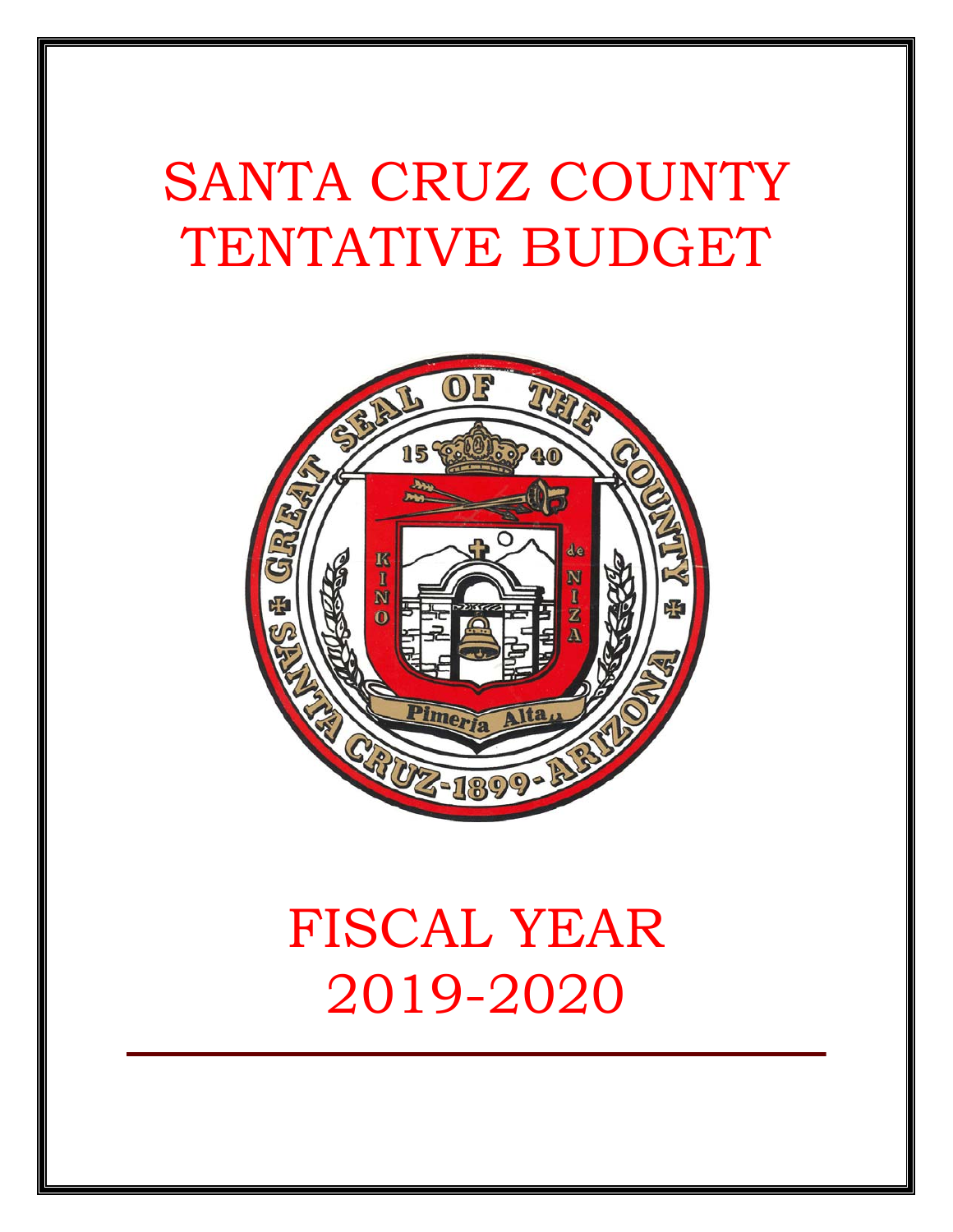#### **Summary Schedule of Estimated Revenues and Expenditures/Expense s Fiscal Year 2019-2020**

**7/3/2019**

|                           |    |                            |      |                                    |      |                            |     | <b>DIRECT</b>    |    | <b>ESTIMATED</b>  |      |                          |            |                          |                  |                  |                      |            |
|---------------------------|----|----------------------------|------|------------------------------------|------|----------------------------|-----|------------------|----|-------------------|------|--------------------------|------------|--------------------------|------------------|------------------|----------------------|------------|
|                           |    | <b>ADOPTED</b>             |      |                                    |      |                            |     | <b>PROPERTY</b>  |    | <b>REVENUES</b>   |      |                          |            |                          |                  | <b>TOTAL</b>     |                      |            |
|                           |    | <b>BUDGETED</b>            |      | <b>ACTUAL</b>                      |      | <b>FUND</b>                |     | <b>TAX</b>       |    | <b>OTHER THAN</b> |      | <b>INTERFUND</b>         |            |                          |                  | <b>FINANCIAL</b> | <b>BUDGETED</b>      |            |
|                           |    |                            |      | <b>EXPENDITURES/ EXPENDITURES/</b> |      | <b>BALANCE</b>             |     | <b>REVENUES</b>  |    | <b>PROPERTY</b>   |      | <b>TRANSFERS</b>         |            |                          |                  | <b>RESOURCES</b> | <b>EXPENDITURES/</b> |            |
|                           |    | <b>EXPENSES</b>            |      | <b>EXPENSES</b>                    |      | <b>NET ASSETS</b>          |     | 2019-20          |    | <b>TAXES</b>      |      | 2019-20                  |            |                          | <b>AVAILABLE</b> |                  | <b>EXPENSES</b>      |            |
| <b>FUND</b>               |    | 2018-19                    |      | 2018-19                            |      | 7/1/2019                   |     | <b>PRIMARY</b>   |    | 2019-20           |      | IN                       | <b>OUT</b> |                          | 2019-20          | 2019-20          |                      |            |
| <b>GENERAL FUND</b>       | \$ | 28,177,834                 | S    | 21,135,196 \$                      |      | 8,980,269                  |     | \$13,707,528     | -S | 12,190,184        | \$   | $\overline{\phantom{0}}$ | \$.        | 5,877,925                | \$               | 29,000,056       | S                    | 29,000,056 |
| <b>GENERAL FUND</b>       |    | ,,,,,,,,,,,,,,,,,,,,,,,,,, |      | ,,,,,,,,,,,,,,,,,,,,,,,,,,         |      | ,,,,,,,,,,,,,,,,,,,,,,,,,, |     | <b>SECONDARY</b> |    |                   |      |                          |            |                          |                  |                  |                      |            |
| <b>OVERRIDE-ELECTION</b>  |    | ,,,,,,,,,,,,,,,,,,,,,,,,,, |      | ,,,,,,,,,,,,,,,,,,,,,,,,,,         |      | ,,,,,,,,,,,,,,,,,,,,,,,,,, |     |                  |    |                   |      |                          |            |                          |                  |                  |                      |            |
| <b>TOTAL GENERAL FUND</b> | S  | 28,177,834                 | - \$ | 21,135,196 \$                      |      | 8,980,269                  | s.  | 13,707,528       | S  | 12,190,184 \$     |      |                          | S          | 5,877,925                | - \$             | 29,000,056 \$    |                      | 29,000,056 |
| SPECIAL REV. FUNDS        | \$ | 42.459.260 \$              |      | 24,402,080 \$                      |      | 11,654,095                 | \$. | 2.839.287        | \$ | 25,032,232        | - \$ | 5,289,707                | -\$        | 361.942                  | \$               | 44.453.378       | S.                   | 44,453,378 |
| <b>DEBT SERVICE FUNDS</b> |    |                            |      |                                    |      |                            |     |                  |    |                   |      |                          |            |                          |                  |                  |                      |            |
| AVAILABLE                 | \$ | 949.174 \$                 |      | 906.980 \$                         |      | 47,522 \$                  |     |                  |    |                   | S    | 899,360 \$               |            |                          | \$               | 946,882          | -\$                  | 946,882    |
| <b>LESS: DESIGNATION</b>  |    | ,,,,,,,,,,,,,,,,,,,,,,,,,, |      | ,,,,,,,,,,,,,,,,,,,,,,,,,,         |      | ,,,,,,,,,,,,,,,,,,,,,,,,,, |     |                  |    |                   |      |                          |            |                          |                  |                  |                      |            |
| <b>FOR FUTURE YEARS</b>   |    | ,,,,,,,,,,,,,,,,,,,,,,,,,, |      | ////////////////////////////       |      | ,,,,,,,,,,,,,,,,,,,,,,,,,, |     |                  |    |                   |      |                          |            |                          |                  |                  |                      |            |
| <b>TOTAL DEBT SERVICE</b> | \$ | 949,174                    | \$   | 906,980 \$                         |      | 47,522                     | \$  | ۰.               | S  |                   | S    | 899,360 \$               |            | $\overline{\phantom{a}}$ | \$               | 946.882          | \$                   | 946,882    |
| <b>CAPITAL PROJECTS</b>   | \$ | 833.559                    | \$   | 114.428                            | -\$  | 337,371                    | \$  | $\sim$           | ß. | 1,910,796         | \$   | 50,800                   | -\$        | $\sim$                   | \$.              | 2.298.967        | \$                   | 2,298,967  |
| PERMANENT FUNDS           |    |                            |      |                                    |      |                            |     |                  |    |                   |      |                          |            |                          |                  |                  |                      |            |
| <b>ENTERPRISE FUNDS</b>   |    |                            |      |                                    |      |                            |     |                  |    |                   |      |                          |            |                          |                  |                  |                      |            |
| AVAILABLE                 | \$ | 5,643,511                  | \$   | 1,109,316                          | - \$ | 4,651,131                  | -\$ | $\sim$           | \$ | 1,900,000 \$      |      |                          |            |                          | \$               | 6,551,131 \$     |                      | 6,551,131  |
| <b>LESS: DESIGNATION</b>  |    | ,,,,,,,,,,,,,,,,,,,,,,,,,, |      | ,,,,,,,,,,,,,,,,,,,,,,,,,,         |      | ,,,,,,,,,,,,,,,,,,,,,,,,,, |     |                  |    |                   |      |                          |            |                          |                  |                  |                      |            |
| <b>FOR FUTURE YEARS</b>   |    | ,,,,,,,,,,,,,,,,,,,,,,,,,, |      | ,,,,,,,,,,,,,,,,,,,,,,,,,,         |      | ,,,,,,,,,,,,,,,,,,,,,,,,,, |     |                  |    |                   |      |                          |            |                          |                  |                  |                      |            |
| TOTAL ENTERPRISE FUNDS \$ |    | 5,643,511                  | \$   | 1,109,316                          | - \$ | 4,651,131                  | \$  |                  |    | 1,900,000 \$      |      |                          | \$         |                          | \$               | 6,551,131 \$     |                      | 6,551,131  |

**TOTAL ALL FUNDS 78,063,338 \$ 47,667,998 \$ 25,670,387 \$ 16,546,815 \$ 41,033,212 \$ 6,239,867 \$ 6,239,867 \$ 83,250,414 \$ 83,250,414 \$** 

| <b>EXPENDITURE LIMITATION COMPARISON</b>     | 2018-19    | 2019-20    |
|----------------------------------------------|------------|------------|
| BUDGETED EXPENDITURES/EXPENSES               | 78,063,338 | 83,250,414 |
| LESS: ESTIMATED EXCLUSIONS                   | 55.102.879 | 58,591,800 |
| AMOUNT SUBJECT TO THE EXPENDITURE LIMITATION | 22.960.459 | 24.658.614 |
| <b>EEC EXPENDITURE LIMITATION</b>            | 22,960,460 | 24,658,615 |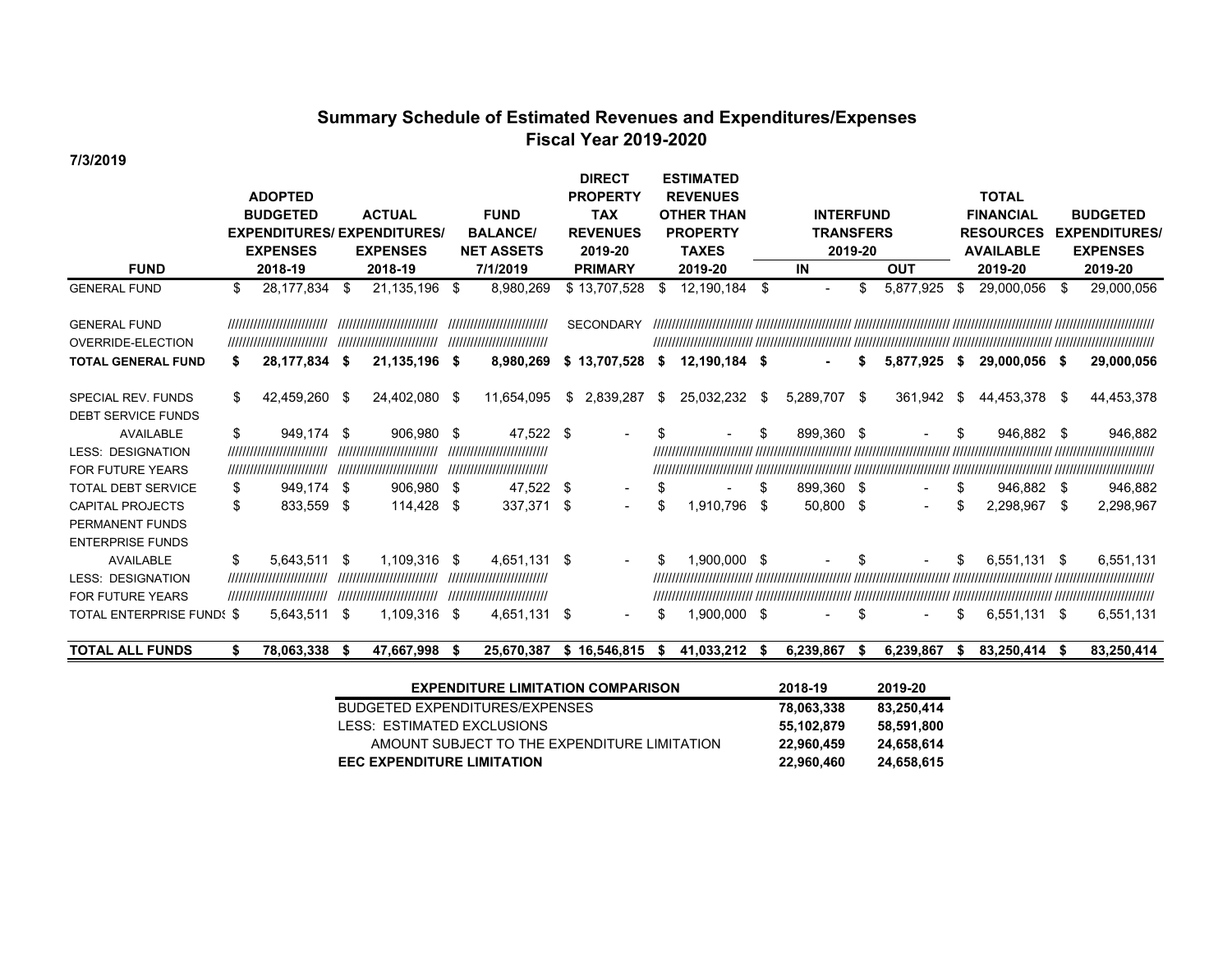## **SANTA CRUZ COUNTY Summary of Tax Levy and Tax Rate Information Fiscal Year 2019-2020**

|                                                                                                                                                                                                 |          | 2018-2019<br><b>FISCAL YEAR</b>     |                         | 2019-2020<br><b>FISCAL YEAR</b> |
|-------------------------------------------------------------------------------------------------------------------------------------------------------------------------------------------------|----------|-------------------------------------|-------------------------|---------------------------------|
| 1. Maximum allowable primary property tax levy calculated                                                                                                                                       | \$       | 16,395,582                          | $\overline{\mathbf{s}}$ | 17,211,959                      |
| in accordance with A.R.S. §42-17051(A).                                                                                                                                                         |          |                                     |                         |                                 |
| 2. Amount received from primary property taxation<br>in the 2018-19 fiscal year in excess of the sum<br>of that year's maximum allowable primary<br>property tax levy. A.R.S. §42-17102(A)(18). |          |                                     |                         |                                 |
| 3. Property tax levy amount                                                                                                                                                                     |          |                                     |                         |                                 |
| A. Primary property taxes                                                                                                                                                                       | \$       | 12,795,193                          | - \$                    | 13,707,528                      |
| <b>B.</b> Secondary property taxes<br><b>General Fund-Override Election</b><br><b>Flood Control</b><br><b>Fire District</b><br>Debt Service Fund                                                | \$       | 2,326,197 \$<br>329,646             |                         | 2,495,007<br>344,280            |
| <b>Total secondary property taxes</b>                                                                                                                                                           | \$       | 2,655,843                           | \$                      | 2,839,287                       |
| C. Total property tax levy amounts                                                                                                                                                              | \$       | 15,451,036                          | S.                      | 16,546,815                      |
| 4. Property taxes collected                                                                                                                                                                     |          |                                     |                         |                                 |
| A. Primary property taxes                                                                                                                                                                       |          |                                     |                         |                                 |
| (1) 2018-19 year's levy<br>(2) Prior years' levies<br>(3) Total primary property taxes                                                                                                          | \$<br>\$ | 12,000,928<br>456,373<br>12,457,301 |                         |                                 |
| <b>B.</b> Secondary property taxes                                                                                                                                                              |          |                                     |                         |                                 |
| (1) 2018-19 year's levy<br>(2) Prior years' levies<br>(3) Total secondary property taxes                                                                                                        | \$<br>\$ | 2,563,209<br>12,412<br>2,575,621    |                         |                                 |
| <b>C. Total Property Taxes Collected</b>                                                                                                                                                        | \$       | 15,032,922                          |                         |                                 |
|                                                                                                                                                                                                 |          |                                     |                         |                                 |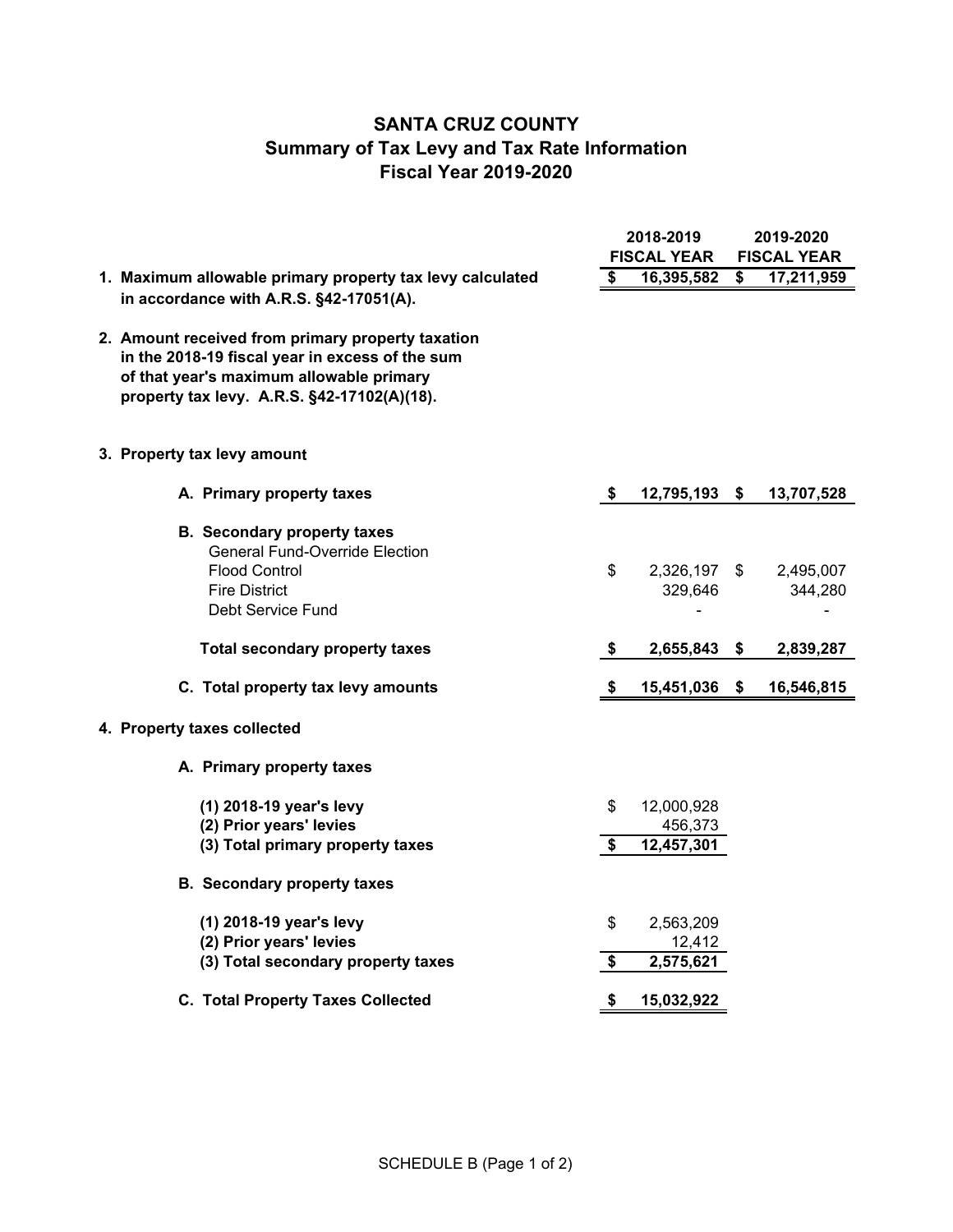## **SANTA CRUZ COUNTY Summary of Tax Levy and Tax Rate Information Fiscal Year 2019-2020**

|                       |                                                                                 | 2018-19<br><b>FISCAL YEAR</b> | 2019-20<br><b>FISCAL YEAR</b> |
|-----------------------|---------------------------------------------------------------------------------|-------------------------------|-------------------------------|
| 5. Property tax rates |                                                                                 |                               |                               |
|                       | A. County tax rate                                                              |                               |                               |
|                       | (1) Primary property tax rate                                                   | 3.8815                        | 3.9815                        |
|                       | (2) Secondary property tax rates                                                |                               |                               |
|                       | <b>General Fund - Override Election</b>                                         |                               |                               |
|                       | <b>Flood Control</b>                                                            | 0.7763                        | 0.7963                        |
|                       | <b>Fire District</b>                                                            | 0.1000                        | 0.1000                        |
|                       | <b>Debt Service</b>                                                             | 0.0000                        | 0.0000                        |
|                       | <b>Total secondary tax rates</b>                                                | 0.8763                        | 0.8963                        |
|                       | (3) Total county tax rate                                                       | 4.7578                        | 4.8778                        |
|                       | <b>B.</b> Special assessment district tax rates<br>Secondary property tax rates | 0.0000                        | 0.0000                        |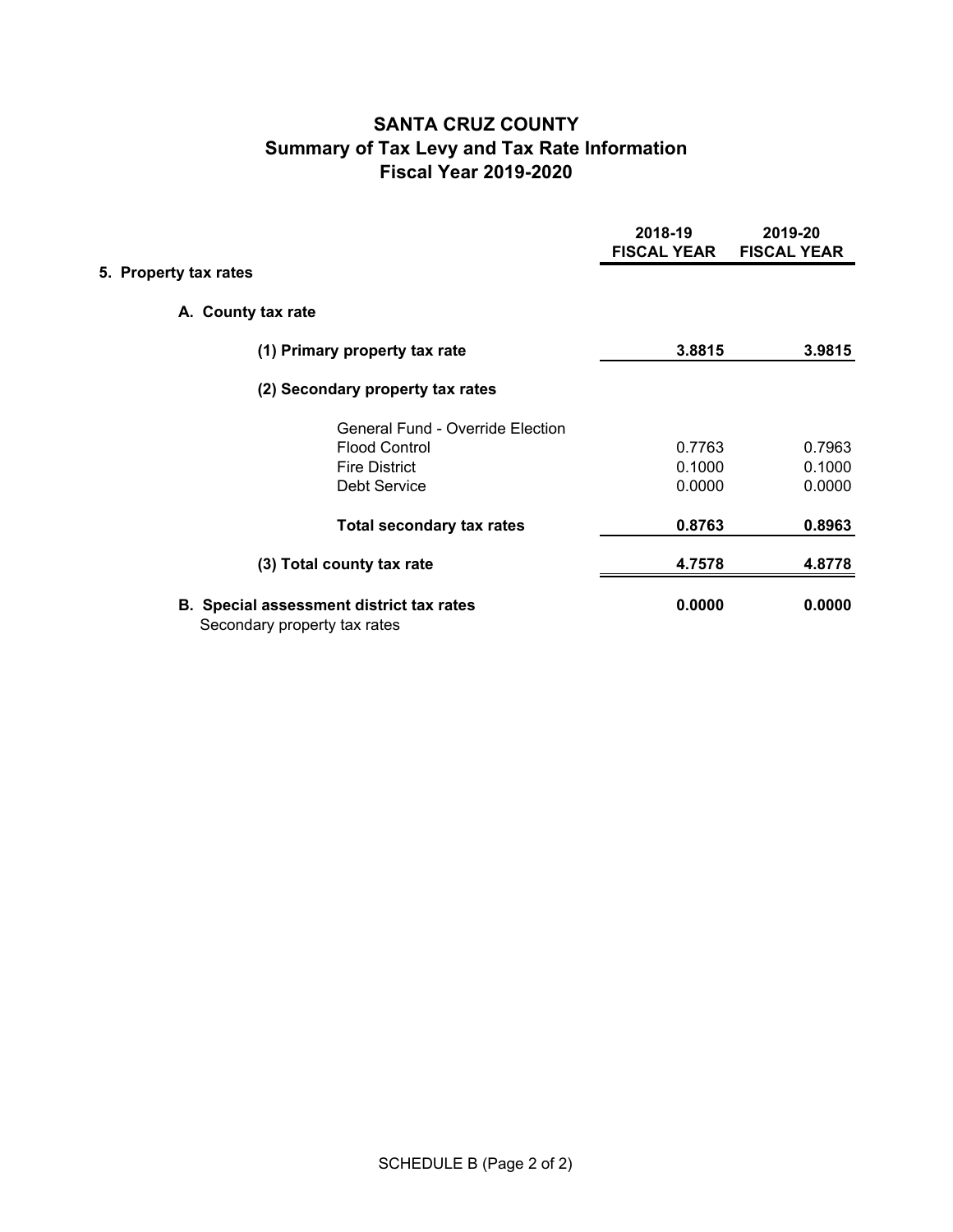|                               | <b>SOURCE OF REVENUES</b>                                                                                                                                                                                                                         |               | <b>ESTIMATED</b><br><b>REVENUES</b><br>2018-19                         |                           | <b>ACTUAL</b><br><b>REVENUES</b><br>2018-19                            |     | <b>ESTIMATED</b><br><b>REVENUES</b><br>2019-20                         |
|-------------------------------|---------------------------------------------------------------------------------------------------------------------------------------------------------------------------------------------------------------------------------------------------|---------------|------------------------------------------------------------------------|---------------------------|------------------------------------------------------------------------|-----|------------------------------------------------------------------------|
| <b>GENERAL FUND:</b>          |                                                                                                                                                                                                                                                   |               |                                                                        |                           |                                                                        |     |                                                                        |
|                               | <b>TAXES:</b>                                                                                                                                                                                                                                     |               |                                                                        |                           |                                                                        |     |                                                                        |
| 4141/4142                     | DELINQUENT TAX INTEREST                                                                                                                                                                                                                           | \$            |                                                                        | \$                        | 388,574                                                                | \$  |                                                                        |
|                               | <b>LICENSE AND PERMITS:</b><br>X100-63-4500 BUILDING PERMITS                                                                                                                                                                                      | \$            | 350,000                                                                | \$                        | 444,316                                                                | \$  | 350,000                                                                |
|                               | <b>INTERGOVERNMENTAL:</b><br>X100-04-4130 AUTO LIEU TAX<br>X100-04-4430 FEDERAL PAYMENT LIEU TAXES<br>X100-04-4551 LOTTERY FUNDS<br>X100-04-4460 COUNTY 1/2 CENT TAX<br>X100-04-4461 SHARED REVENUE SALES TAX<br>CITY/STATE/FEDERAL REIMBURSEMENT | \$            | 1,600,000<br>1,100,000<br>550,050<br>2,300,000<br>4,960,000<br>655,205 | \$                        | 1,779,319<br>1,141,215<br>550,050<br>2,230,870<br>4,257,997<br>352,672 | \$  | 1,600,000<br>1,100,000<br>550,050<br>2,400,000<br>4,600,000<br>300,134 |
|                               | <b>CHARGES FOR SERVICES:</b>                                                                                                                                                                                                                      | \$            | 553,350                                                                | \$                        | 654,919                                                                | \$  | 602,500                                                                |
| 4600-4619                     | <b>FINES AND FORFEITURES:</b>                                                                                                                                                                                                                     | \$            | 531,500                                                                | \$                        | 597,893                                                                | \$  | 587,500                                                                |
|                               | X100-04-4910 INTEREST ON INVESTMENTS:                                                                                                                                                                                                             | \$            | 50,000                                                                 | \$                        | 105,786                                                                | \$  | 100,000                                                                |
|                               | 4980/4985/4990 MISCELLANEOUS:                                                                                                                                                                                                                     | $\,$          |                                                                        | \$                        | 24,849                                                                 | \$  |                                                                        |
|                               | <b>TOTAL GENERAL FUND</b>                                                                                                                                                                                                                         | \$            | 12,650,105                                                             | \$                        | 12,528,460                                                             | \$  | 12,190,184                                                             |
| <b>SPECIAL REVENUE FUNDS:</b> |                                                                                                                                                                                                                                                   |               |                                                                        |                           |                                                                        |     |                                                                        |
| 105                           | <b>ROAD FUND</b>                                                                                                                                                                                                                                  | $\sqrt[6]{3}$ | 5,525,000                                                              | $\boldsymbol{\mathsf{S}}$ | 5,671,160                                                              | \$  | 5,550,000                                                              |
|                               |                                                                                                                                                                                                                                                   |               |                                                                        |                           |                                                                        |     |                                                                        |
|                               | <b>TOTAL ROAD FUND</b>                                                                                                                                                                                                                            | \$            | 5,525,000                                                              | \$                        | 5,671,160                                                              | \$  | 5,550,000                                                              |
| 370                           | <b>HEALTH SERVICE FUND</b>                                                                                                                                                                                                                        | \$            | 131,426                                                                | $\boldsymbol{\mathsf{S}}$ | 142,637                                                                | \$  | 140,000                                                                |
| 373                           | SMOKE FREE ARIZONA                                                                                                                                                                                                                                |               | 38,950                                                                 |                           | 19,066                                                                 | \$  | 38,950                                                                 |
| 376                           | <b>ZIKA ELC</b>                                                                                                                                                                                                                                   |               | 14,125                                                                 |                           | $\blacksquare$                                                         |     |                                                                        |
| 377                           | <b>BIO TERRORISM GRANT</b>                                                                                                                                                                                                                        |               | 197,967                                                                |                           | 201,490                                                                |     | 197,490                                                                |
| 379                           | T.B.                                                                                                                                                                                                                                              |               | 12,000                                                                 |                           | 8,948                                                                  |     | 12,000                                                                 |
| 383                           | <b>IMMUNIZATION PROGRAM</b>                                                                                                                                                                                                                       |               | 215,000                                                                |                           | 238,612                                                                |     | 240,000                                                                |
| 386                           | MEDICAL RESERVE CORP                                                                                                                                                                                                                              |               | 21,497                                                                 |                           |                                                                        |     |                                                                        |
| 600                           | <b>ANIMAL CONTROL</b>                                                                                                                                                                                                                             |               | 326,804                                                                |                           | 329,086                                                                |     | 341,645                                                                |
| 601                           | STERILIZATION ENFORCEMENT                                                                                                                                                                                                                         |               | 18,000                                                                 |                           | 20,133                                                                 |     | 19,000                                                                 |
| 602                           | OFFICER SAFETY EQUIPMENT - AC                                                                                                                                                                                                                     |               | 275                                                                    |                           | 157                                                                    |     | 200                                                                    |
|                               |                                                                                                                                                                                                                                                   |               |                                                                        |                           |                                                                        |     |                                                                        |
|                               | <b>TOTAL HEALTH SERVICES</b>                                                                                                                                                                                                                      | \$            | 976,044                                                                | \$                        | 960,129                                                                | -\$ | 989,285                                                                |
| <b>SPECIAL REVENUE FUNDS:</b> |                                                                                                                                                                                                                                                   |               |                                                                        |                           |                                                                        |     |                                                                        |
| 110                           | ASSESSOR'S RETRIEVAL FUND                                                                                                                                                                                                                         | \$            |                                                                        | \$                        | 16                                                                     | \$  |                                                                        |
| 111                           | RECORDER RETRIEVAL CONVERSION                                                                                                                                                                                                                     |               | 30,000                                                                 |                           | 36,195                                                                 |     |                                                                        |
| 112                           | <b>TAXPAYERS' INFORMATION</b>                                                                                                                                                                                                                     |               | 12,000                                                                 |                           | 15,988                                                                 |     | 12,000                                                                 |
| 118                           | <b>HAVA BLOCK GRANT</b>                                                                                                                                                                                                                           |               |                                                                        |                           | 130                                                                    |     |                                                                        |
| 125                           | PROSECUTION HIDTA                                                                                                                                                                                                                                 |               | 338,825                                                                |                           | 186,029                                                                |     | 250,792                                                                |
| 126                           | ATTORNEY'S DIVERSION PROGRAM                                                                                                                                                                                                                      |               | 2,365                                                                  |                           | 2,325                                                                  |     | 2,000                                                                  |
| 127                           | <b>VICTIM RIGHTS NOTIFICATION</b>                                                                                                                                                                                                                 |               | 22,101                                                                 |                           | 22,021                                                                 |     | 22,100                                                                 |
| 128                           | <b>BAD CHECK COLLECTION</b>                                                                                                                                                                                                                       |               | 1,000                                                                  |                           | 1,025                                                                  |     | 1,000                                                                  |
| 130                           | COST OF PROSECUTION                                                                                                                                                                                                                               |               | 300                                                                    |                           | 1,171                                                                  |     | 500                                                                    |
| 132                           | FILL THE GAP (ATTORNEY)                                                                                                                                                                                                                           |               | 3,000                                                                  |                           | 3,262                                                                  |     | 3,000                                                                  |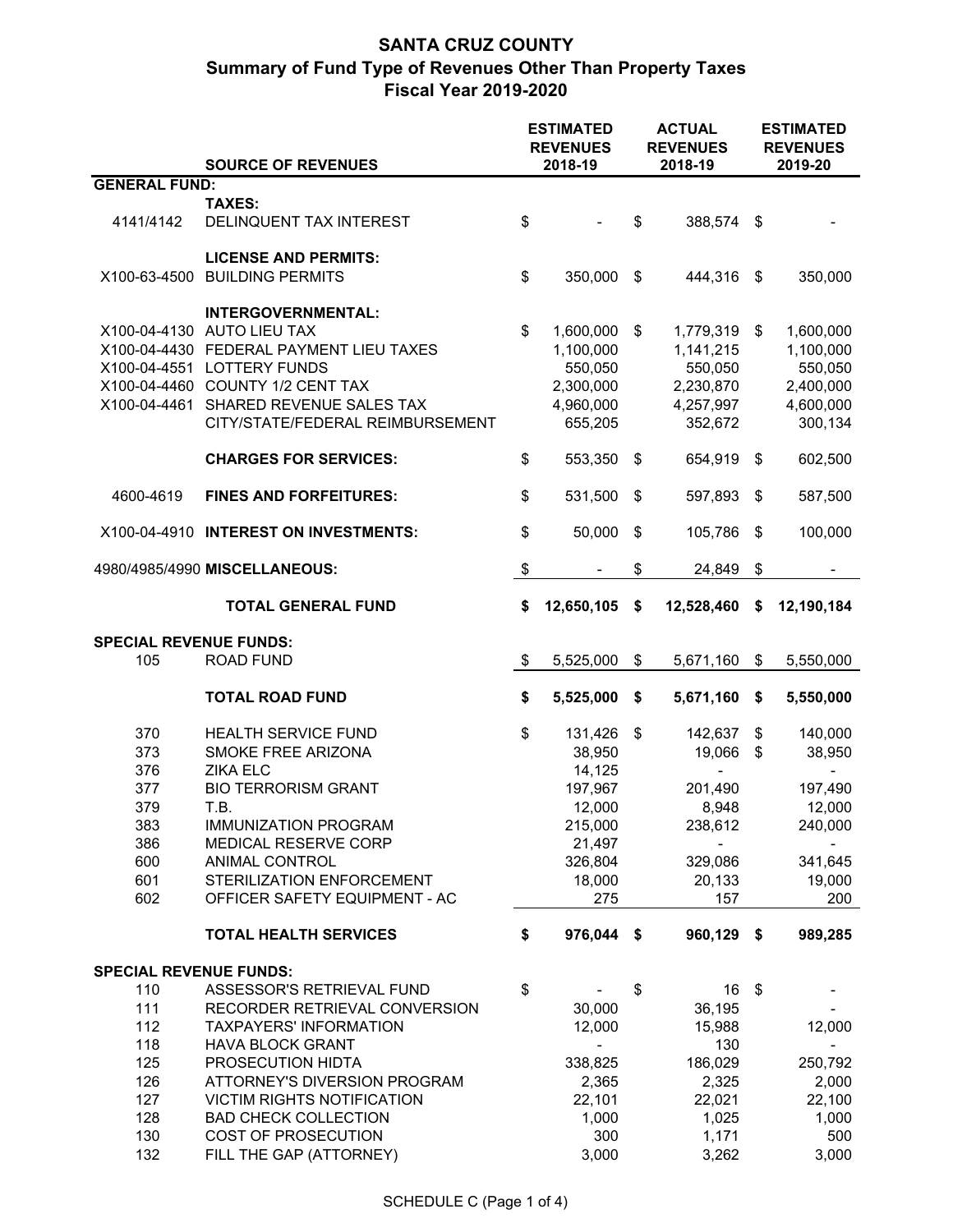|                               |                                                           | <b>ESTIMATED</b><br><b>REVENUES</b> | <b>ACTUAL</b><br><b>REVENUES</b> | <b>ESTIMATED</b><br><b>REVENUES</b> |
|-------------------------------|-----------------------------------------------------------|-------------------------------------|----------------------------------|-------------------------------------|
|                               | <b>SOURCE OF REVENUES</b>                                 | 2018-19                             | 2018-19                          | 2019-20                             |
| <b>SPECIAL REVENUE FUNDS:</b> |                                                           |                                     |                                  |                                     |
| 133                           | 5% FILL THE GAP FEES (ATTORNEY)                           | \$<br>$2,147$ \$                    | 78                               | \$                                  |
| 134                           | ANTI-RACKETEERING                                         | 466,136                             | 653,789                          | 500,000                             |
| 135                           | A.C.J.C. PROSECUTION #6                                   | 34,975                              | 15,150                           |                                     |
| 136                           | <b>VICTIM WITNESS PROGRAM</b>                             | 1,500                               | 11,350                           | 5,000                               |
| 137                           | VICTIMS COMPENSATION VOCA                                 | 104,760                             | 103,842                          | 59,885                              |
| 138                           | ATTORNEY'S VICTIM COMPENSATION                            | 69,830                              | 61,651                           | 60,000                              |
| 139                           | <b>ATTORNEY'S ENHANCEMENT</b>                             | 120,000                             | 103,240                          | 100,000                             |
| 141                           | F.B.I. SEIZURE GRANT                                      | -                                   | 22                               | $\overline{\phantom{0}}$            |
| 142                           | AZ AUTO THEFT AUTHORITY                                   | 78,041                              | 81,271                           | 80,795                              |
| 143                           | PROGRAM INCOME-COUNTY ATTORNEY                            | 2,000                               | 7,608                            | 5,000                               |
| 151                           | FEDERAL PROGRAM INCOME - CA                               | 2,000                               | 4,097                            | 2,000                               |
| 152                           | <b>VICTIMS OF CRIME STRIVE</b>                            | $\blacksquare$                      | $\overline{\phantom{a}}$         | 65,393                              |
| 155                           | SLOT GRANT-COUNTY ATTORNEY                                |                                     | 13,961                           |                                     |
| 180                           | CLERK SUPERIOR COURT RETRIEVAL                            | 7,000                               | 9,947                            | 8,000                               |
| 181                           | EXPED. CHILD SUP. & VISITATION                            | 2,500                               | 4,897                            | 3,000                               |
| 182                           | SPOUSAL MAINTENANCE FUND                                  | 1,000                               | 848                              | 750                                 |
| 183                           | CHILD SUPPORT AUTOMATION                                  | $\overline{\phantom{a}}$            | 16                               |                                     |
| 184                           | DOMESTIC EDUCATION MEDIATION                              | 1,000                               | 1,237                            | 1,000                               |
| 185                           | NON IV-D CONVERSION                                       |                                     | 6                                |                                     |
| 186                           | <b>EMANCIPATION ADMIN COSTS</b>                           |                                     | $\mathbf{1}$                     |                                     |
| 187                           | DES IV-D CLERK GRANT                                      | $\blacksquare$                      | 29,007                           | 26,562                              |
| 202                           | AZDOHS-HSGP #160405-01/02                                 | 7,513                               | 144,680                          | 5,000                               |
| 203                           | HAZARDOUS MATERIALS (HMEP)                                | 46,200                              | 7,195                            | 100,358                             |
| 204                           | RPRE-DISASTER MITIGATION                                  |                                     | 2,280                            | $\overline{\phantom{0}}$            |
| 205                           | TOHONO O'ODHAM (EM)                                       |                                     | 7,204                            |                                     |
| 211                           | INTEROPERABLE RADIO CHANNEL                               | 6,966                               | 130,617                          |                                     |
| 225                           | J.P. #1 TIME PAYMENT FEES                                 | 18,000                              | 21,133                           | 18,000                              |
| 226                           | DRUG COURT DIVERSION FUND                                 | 1,500                               | 266                              |                                     |
| 228                           | J.P. #1 FARE PROGRAM                                      | 1,000                               | 278                              | 1,500                               |
| 230                           | \$13 ASSESSMENT FUND - JP #1                              | 7,500                               | 361                              |                                     |
| 231<br>245                    | COURT ENHANCEMENT FEE - JP #1                             | 40,000<br>500                       | 55,127<br>5,121                  | 40,000                              |
| 247                           | J.P. #2 TIME PAYMENT FEES<br>\$13 ASSESSMENT FUND - JP #2 | 1,000                               |                                  |                                     |
| 248                           | <b>COURT ENHANCEMENT FEE - JP #2</b>                      | 2,500                               |                                  |                                     |
| 250                           | <b>CASA PROGRAM</b>                                       | 48,249                              | 1,655<br>48,225                  | 48,500                              |
| 251                           | MODEL COURT                                               | 12,787                              | 12,787                           | 12,787                              |
| 252                           | D.E.S. IV-D                                               | 65,031                              | 60,234                           | 66,035                              |
| 255                           | TRAFFIC CASE PROCESSING FUND                              | 25,000                              | 25,069                           | 25,050                              |
| 257                           | <b>LAW LIBRARY</b>                                        | 20,250                              | 21,137                           | 20,450                              |
| 258                           | DOMESTIC EDUCATION CHILD ISSUES                           | 3,010                               | 3,870                            | 3,505                               |
| 259                           | FILL THE GAP (5%)                                         | 80,000                              | 85,918                           | 90,450                              |
| 260                           | SUPERIOR COURT FILL THE GAP                               |                                     | 5,350                            | 5,000                               |
| 261                           | 5% FILL THE GAP INDIGENT DEFENSE                          |                                     | 2,777                            | 2,500                               |
| 262                           | J.C.E.F. COURT FEES                                       | 10,050                              | 12,643                           | 10,800                              |
| 263                           | <b>FARE PROGRAM</b>                                       | 100                                 | 29                               | 30                                  |
| 264                           | STATE - FILL THE GAP                                      | 10,772                              | 10,760                           | 10,760                              |
| 265                           | COURT SECURITY IMPROVEMENTS                               |                                     |                                  | 13,747                              |
| 273                           | JUVENILE INTENSIVE PROBATION                              | 174,107                             | 174,107                          | 180,506                             |
| 275                           | PIC ACT                                                   | 249,544                             | 266,062                          | 256,553                             |
| 276                           | STANDARD PROBATION                                        | 81,350                              | 83,010                           | 90,670                              |
| 278                           | DIVERSION CONSEQUENCES                                    | 3,750                               | 3,750                            | 7,000                               |
| 279                           | JUVENILE TREATMENT SERVICES                               | 183,979                             | 227,303                          | 189,944                             |
| 280                           | FAMILY COUNSELING                                         | 8,559                               | 8,663                            | 8,480                               |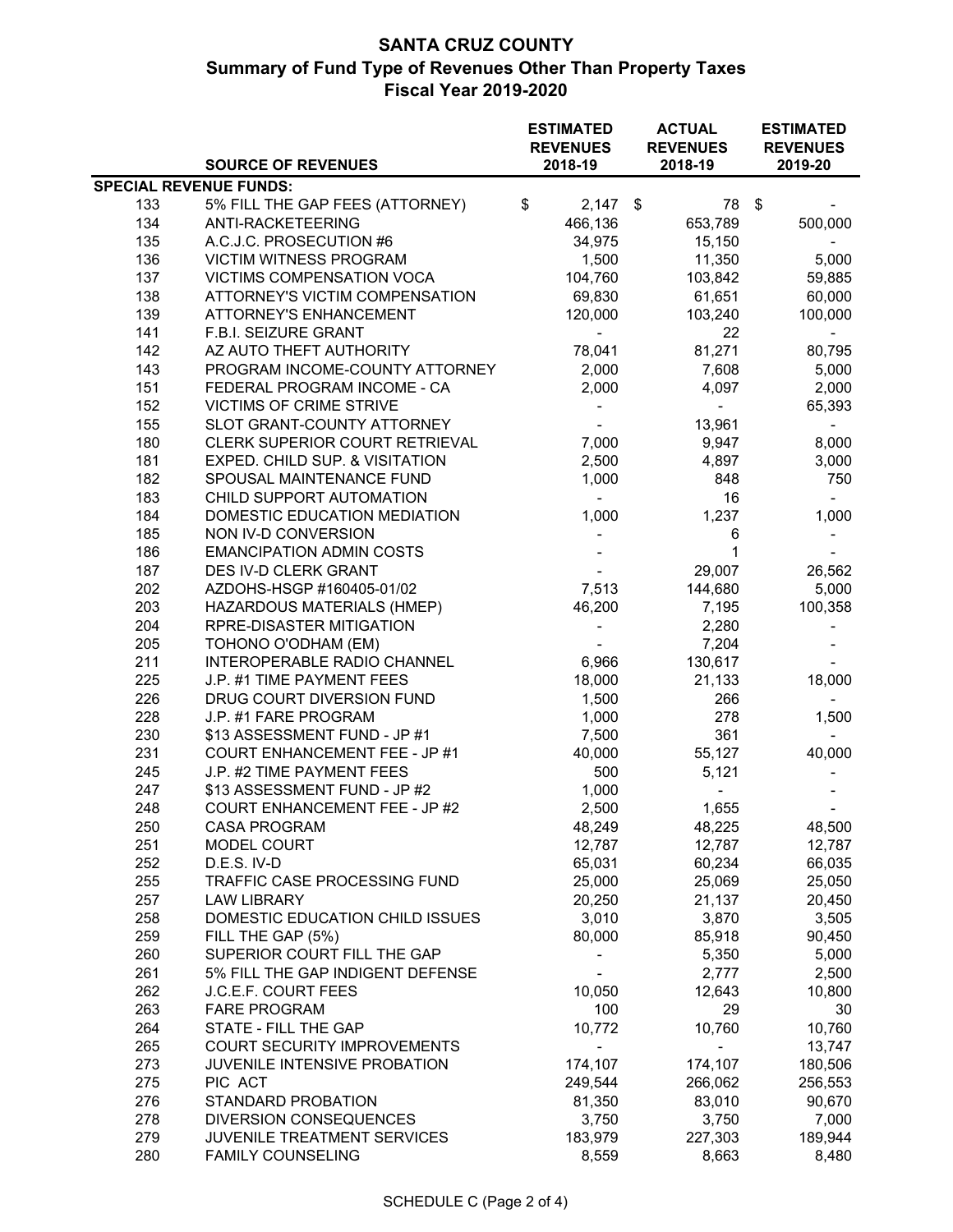|                               |                                        | <b>ESTIMATED</b>           | <b>ACTUAL</b>              | <b>ESTIMATED</b>           |
|-------------------------------|----------------------------------------|----------------------------|----------------------------|----------------------------|
|                               | <b>SOURCE OF REVENUES</b>              | <b>REVENUES</b><br>2018-19 | <b>REVENUES</b><br>2018-19 | <b>REVENUES</b><br>2019-20 |
| <b>SPECIAL REVENUE FUNDS:</b> |                                        |                            |                            |                            |
| 281                           | JUVENILE DIVERSION FEES                | \$<br>3,510                | 3,879 \$<br>- \$           | 3,600                      |
| 282                           | JUVENILE PROBATION FEES                | 2,200                      | 2,719                      | 2,300                      |
| 283                           | JUV PARENTAL ASSMNT EXTRA FEE          | 110                        | 172                        | 140                        |
| 289                           | JUV DIVERSION SVC FEES - OVER          | 810                        | 953                        | $\overline{\phantom{a}}$   |
| 300                           | COMMUNITY PUNISHMENT PROGRAM           | 80,500                     | 80,500                     | 67,500                     |
| 301                           | STATE AID ENHANCEMENT                  | 341,423                    | 322,423                    | 350,714                    |
| 303                           | DRUG TREATMENT & EDUCATION             | 13,500                     | 13,500                     | 7,800                      |
| 305                           | <b>VICTIM RIGHTS-PROBATION</b>         |                            | 11                         |                            |
| 306                           | ADULT PROBATION DRUG TESTING           | 200                        | 140                        | 200                        |
| 307                           | PROB FEES INTERSTATE COMP 30%          | 715                        | 396                        | 600                        |
| 308                           | <b>ADULT PROBATION FEES</b>            | 96,000                     | 98,160                     | 98,000                     |
| 309                           | ADULT PROBATION EXTRA FEES             | 600                        | 1,238                      | 700                        |
| 310                           | ADULT INTENSIVE PROBATION              | 291,623                    | 295,183                    | 297,455                    |
| 312                           | PROBATION PAROLE SERVICES              | 400                        | 1,064                      | 800                        |
| 325                           | <b>JAIL DISTRICT</b>                   | 3,958,437                  | 4,092,566                  | 4,323,000                  |
| 327                           | SHERIFF A.C.J.C.                       | 114,742                    | 7,989                      |                            |
| 329                           | <b>COMMISSARY FUND</b>                 | 20,000                     | 30,487                     | 20,000                     |
| 330                           | <b>JAIL ENHANCEMENT</b>                | 125,000                    | 135,111                    | 125,000                    |
| 331                           | GOHS D.U.I. GRANT                      | 23,183                     | 8,194                      | 32,424                     |
| 332                           | VICTIM BILL OF RIGHTS                  | 10,287                     | 7,002                      | 7,202                      |
| 333                           | OPERATION STONEGARDEN #180432-01       |                            |                            | 580,806                    |
| 339                           | AZDPS - BORDER ENHANCEMENT             | 350,000                    | 246,667                    | 350,000                    |
| 341                           | OPERATION STONEGARDEN #160420          |                            | 39,178                     |                            |
| 342                           | PROGRAM INCOME-METRO                   | 10,000                     | 68,471                     |                            |
| 343                           | 9-1-1 GRANT PROGRAM                    |                            | $\blacksquare$             | 201,092                    |
| 351                           | FEDERAL PROGRAM INCOME-MTF             | 7,500                      | 36,869                     | 32,842                     |
| 353                           | OFFICER SAFETY EQUIPMENT - SO          | 5,000                      | 7,291                      | 5,000                      |
| 354                           | <b>ICE GRANT</b>                       | 176,248                    | 115,681                    | 175,000                    |
| 355                           | OPERATION STONEGARDEN #170432-01       | 397,500                    | 607,549                    | ۰.                         |
| 357                           | TOHONO O'ODHAM                         |                            | $\sim$                     | 120,000                    |
| 615                           | <b>CASE MANAGEMENT</b>                 | 40,000                     | 17,440                     | 40,000                     |
| 625                           | <b>WASTE TIRE (ADEQ)</b>               | 60,000                     | 74,445                     | 75,000                     |
| 650                           | FLOOD CONTROL DISTRICT                 |                            | 30,651                     |                            |
| 651                           | FLOOD CONTROL RESERVE FUND             |                            | 7,885                      |                            |
| 676                           | <b>SCHOOL FOREST FEES</b>              | 331,709                    | 314,090                    | 334,208                    |
| 677                           | <b>EARLY LEARNING</b>                  | 5,500                      | 5,500                      | 5,000                      |
| 678                           | FIRST THINGS FIRST HOME VISIT          | 186,000                    | 99,607                     | 186,000                    |
| 681                           | GOVERNOR'S HEALTHY FAMILY GRANT        |                            |                            | 81,198                     |
| 683                           | JUVENILE EDUCATION                     | 45,000                     | 47,189                     | 45,000                     |
| 684                           | <b>GEAR UP</b>                         |                            | 127,061                    | 865,029                    |
| 685                           | TITLE II-A                             |                            | 1,378                      | 156                        |
| 686                           | TITLE II-D                             | 9,765                      | 9,164                      | 8,294                      |
| 689                           | PART B IDEA BASIC                      | 440                        | 2,697                      | 873                        |
| 691                           | COUNTY JAIL EDUCATION PROGRAM          | 20,000                     | 16,303                     | 100,000                    |
| 693                           | TECHNOLOCHICAS LIFT INITIATIVE         | 20,000                     | 86,000                     | 66,000                     |
| 695                           | <b>IME BECAS GRANT</b>                 |                            | 11,000                     |                            |
| 698                           | <b>SCHOOL SUPPORT</b>                  |                            | 12,935                     |                            |
| 699                           | <b>SPECIAL SERVICES</b>                | 48,736                     | 48,736                     | 48,736                     |
| 704                           | <b>IDEA BASIC JUVENILE SECURE CARE</b> |                            |                            |                            |
| 711                           | <b>IDEA BASIC ADULT SECURE CARE</b>    |                            | 2,518                      |                            |
| 712                           | JUVENILE DETENTION LEARN               |                            | 8,500                      | 8,500                      |
| 716                           | <b>TEAM ANONYMOUS</b>                  |                            | 80                         |                            |
| 717                           | ADOLESCENT WELLNESS NETWORK            | 5,000                      | 5,113                      | 5,000                      |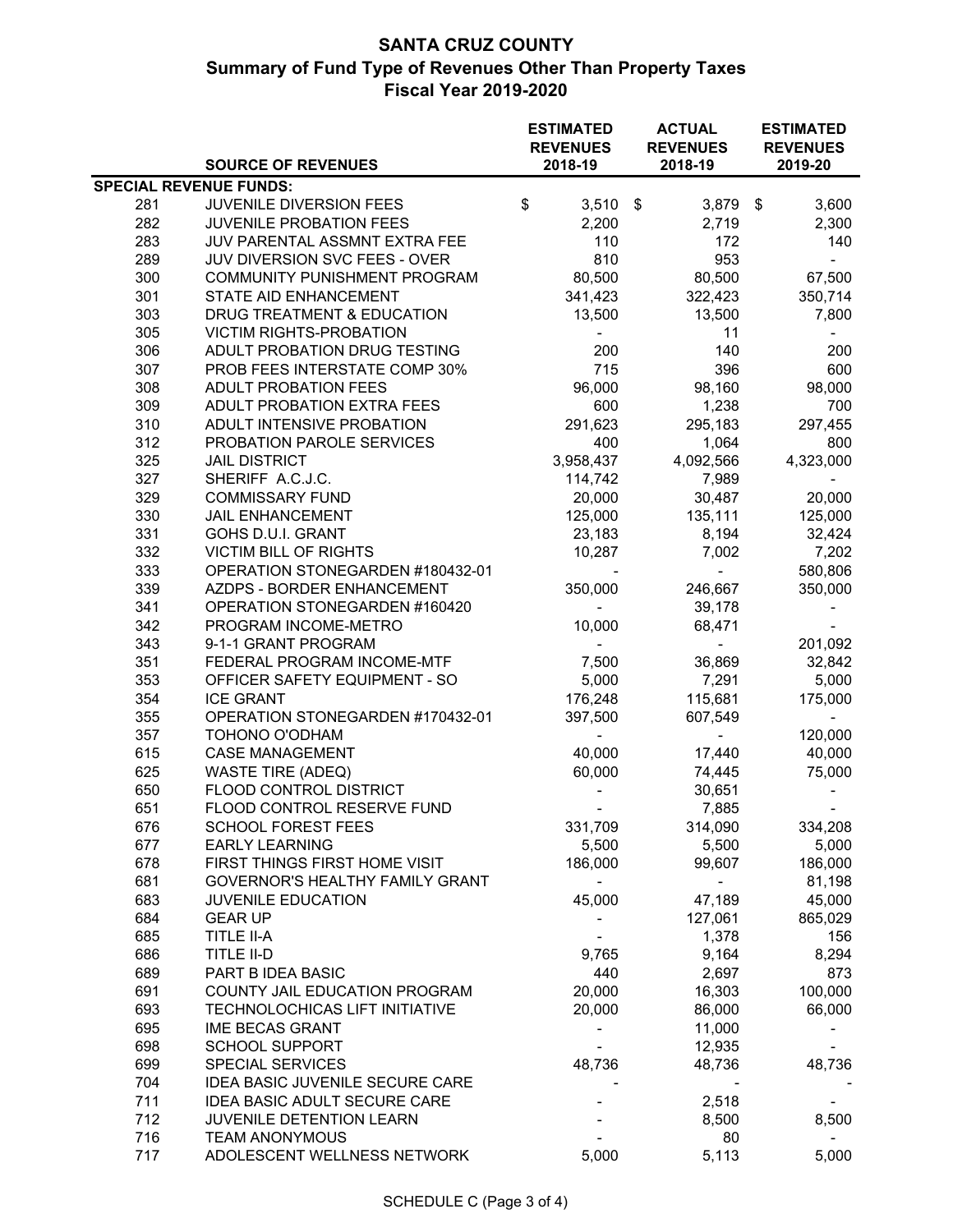|                           |                                    |    | <b>ESTIMATED</b><br><b>REVENUES</b> | <b>ACTUAL</b><br><b>REVENUES</b> | <b>ESTIMATED</b><br><b>REVENUES</b> |  |
|---------------------------|------------------------------------|----|-------------------------------------|----------------------------------|-------------------------------------|--|
|                           | <b>SOURCE OF REVENUES</b>          |    | 2018-19                             | 2018-19                          | 2019-20                             |  |
|                           | <b>SPECIAL REVENUE FUNDS:</b>      |    |                                     |                                  |                                     |  |
| 718                       | DISTRICT #99 - INSURANCE FUND      | \$ |                                     | \$<br>87                         | \$                                  |  |
| 719                       | YOUTH CAREER CONNECT GRANT         |    | 133,040                             | 79,822                           |                                     |  |
| 720                       | <b>HEALTHY STUDENTS</b>            |    | 92,879                              | 41,421                           |                                     |  |
| 725                       | PROFESSIONAL DEVELOPMENT           |    | 22,590                              | 20,757                           | 22,590                              |  |
| 727                       | WIOA YOUTH IN SCHOOL               |    | 139,918                             | 122,246                          | 156,547                             |  |
| 728                       | WIOA YOUTH OUT OF SCHOOL           |    | 420,756                             | 74,993                           | 514,298                             |  |
| 729                       | <b>WIOA GENERAL</b>                |    | 10,000                              | 680                              | 10,000                              |  |
| 736                       | ADULT EDUCATION WIOA-S             |    | 6,777                               | 3,254                            | 6,777                               |  |
| 739                       | <b>WIOA ADULT</b>                  |    | 514,335                             | 142,796                          | 570,811                             |  |
| 740                       | WIOA DISLOCATED WORKER             |    | 377,184                             | 108,049                          | 586,218                             |  |
| 741                       | <b>WIOA ADMINISTRATION</b>         |    | 167,804                             | 62,847                           | 211,243                             |  |
| 746                       | WIOA RAPID RESPONSE                |    | 43,710                              | $\blacksquare$                   | 73,582                              |  |
| 747                       | <b>ADULT EDUCATION</b>             |    | 78,641                              | 86,183                           | 76,891                              |  |
| 750                       | ADULT EDUCATION - ELAA STATE       |    | 59,916                              | 25,848                           | 40,351                              |  |
| 751                       | ADULT EDUCATION - ELAA FEDERAL     |    | 36,101                              | 32,563                           | 20,000                              |  |
| 753                       | ADULT EDUCATION - ABE/ASE STATE    |    | 28,652                              | 15,062                           | 35,836                              |  |
| 757                       | ADULT EDUCATION - IEL/CE TRAINING  |    | $\blacksquare$                      | 12,715                           | 30,232                              |  |
| 951                       | <b>INDIRECT COSTS</b>              |    | 66,000                              | 52,327                           | 50,000                              |  |
| 955                       | <b>FUTURE GRANTS</b>               |    | 5,000,000                           |                                  | 5,000,000                           |  |
|                           | <b>TOTAL SPECIAL REVENUE FUNDS</b> | S. | 22,912,682                          | \$<br>17,462,414 \$              | 25,032,232                          |  |
|                           |                                    |    |                                     |                                  |                                     |  |
| <b>DEBT SERVICE FUND:</b> |                                    |    |                                     |                                  |                                     |  |
| 121                       | <b>BOND INTEREST REDEMPTION</b>    | \$ |                                     | \$<br>14,247 \$                  |                                     |  |
|                           | <b>TOTAL DEBT SERVICE FUND</b>     | \$ |                                     | \$<br>$14,247$ \$                |                                     |  |
|                           | <b>CAPITAL PROJECT FUNDS:</b>      |    |                                     |                                  |                                     |  |
| 402                       | RUNWAY AND TAXI CONNECTOR REHAB    | \$ |                                     | \$                               | \$<br>843,530                       |  |
| 404                       | TAXIWAY CONNECTOR DESIGN           |    | 49,771                              |                                  |                                     |  |
| 406                       | <b>CDBG REGIONAL ACCOUNT</b>       |    | 210,000                             | 23,879                           | 683,633                             |  |
| 409                       | TAXIWAY CONNECTOR CONSTRUCTION     |    | 257,560                             |                                  |                                     |  |
| 440                       | CDBG REGIONAL ACCOUNT 2019         |    |                                     |                                  | 383,633                             |  |
| 441                       | COURTHOUSE CONSTRUCTION            |    |                                     | 1,540                            | -                                   |  |
| 442                       | JAIL DISTRICT CONSTRUCTION         |    | $\overline{\phantom{a}}$            | 2,793                            |                                     |  |
|                           | <b>TOTAL CAPITAL PROJECTS</b>      | \$ | 517,331 \$                          | $28,211$ \$                      | 1,910,796                           |  |
| <b>ENTERPRISE FUND:</b>   |                                    |    |                                     |                                  |                                     |  |
| 500                       | <b>LANDFILL</b>                    | \$ | 1,300,000 \$                        | 1,315,078 \$                     | 1,300,000                           |  |
| 501                       | <b>LANDFILL RESERVE</b>            |    | 600,000                             | 594,175                          | 600,000                             |  |
|                           | <b>TOTAL ENTERPRISE FUND</b>       | \$ | 1,900,000 \$                        | 1,909,253 \$                     | 1,900,000                           |  |
|                           | <b>TOTAL ALL FUNDS</b>             | S. | 37,980,118 \$                       | 31,942,586 \$                    | 41,033,212                          |  |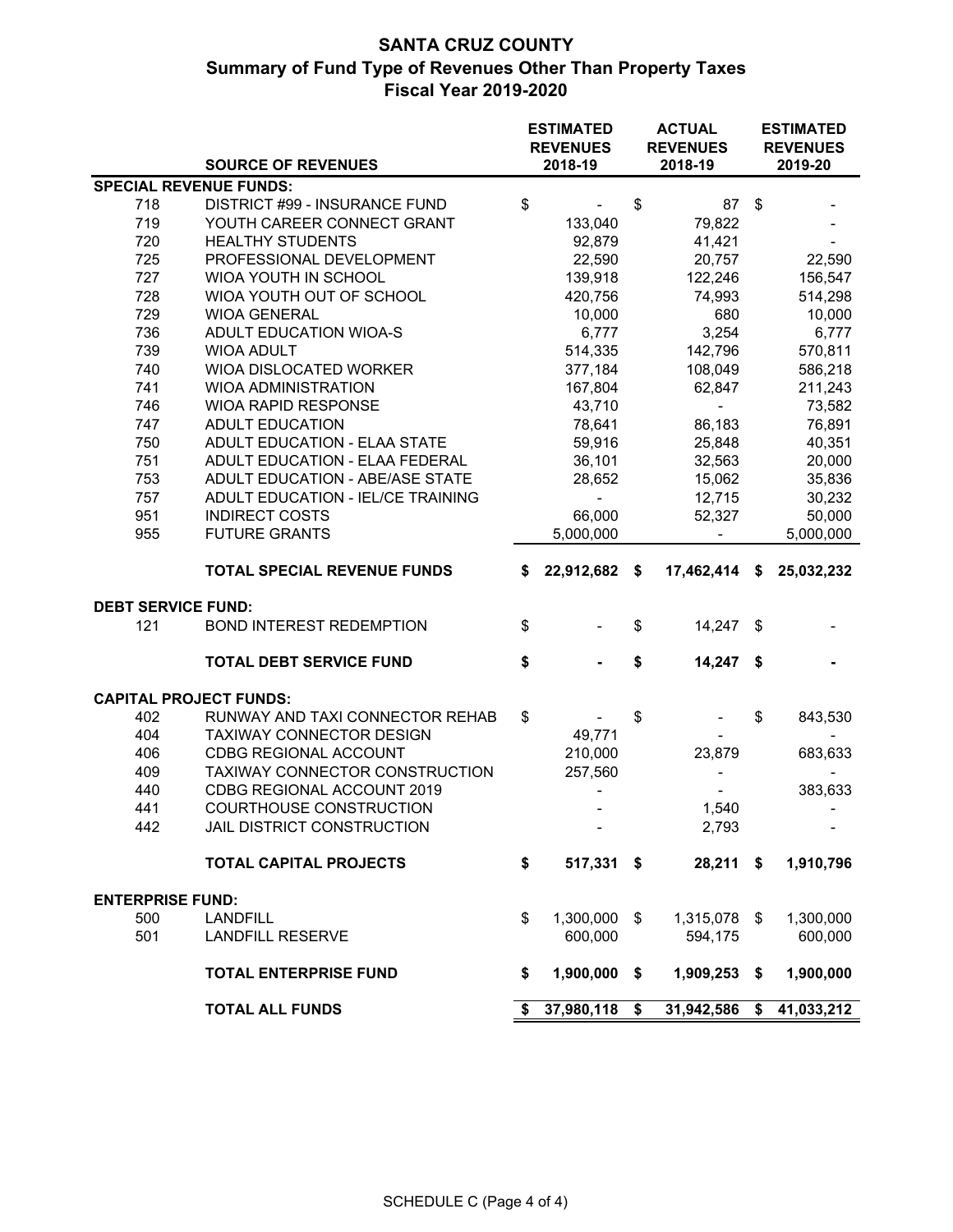#### **SANTA CRUZ COUNTY Summary by Fund Type of Other Financing Sources and Interfund Transfers Fiscal Year 2019-2020**

|                      |                                    | <b>INTERFUND</b><br><b>TRANSFERS</b><br>2019-2020 |                          |                 |             |  |  |  |  |
|----------------------|------------------------------------|---------------------------------------------------|--------------------------|-----------------|-------------|--|--|--|--|
| <b>FUND</b>          |                                    |                                                   | IN                       |                 | <b>OUT</b>  |  |  |  |  |
| <b>GENERAL FUND:</b> |                                    | \$                                                | $\blacksquare$           | $\overline{\$}$ | 5,877,925   |  |  |  |  |
|                      | <b>SPECIAL REVENUE FUNDS:</b>      |                                                   |                          |                 |             |  |  |  |  |
| 105                  | <b>ROAD FUND</b>                   |                                                   | 7,500                    |                 |             |  |  |  |  |
| 117                  | SANTA CRUZ FAIR ASSOCIATION        |                                                   | 25,000                   |                 |             |  |  |  |  |
| 120                  | <b>OLD COURTHOUSE</b>              |                                                   | 41,500                   |                 |             |  |  |  |  |
| 125                  | PROSECUTION HIDTA                  |                                                   | 46,188                   |                 |             |  |  |  |  |
| 133                  | 5% FILL THE GAP FEES CTY ATTY      |                                                   | 20,747                   |                 |             |  |  |  |  |
| 134                  | ANTI-RACKETEERING                  |                                                   | $\overline{\phantom{a}}$ |                 | 96,600      |  |  |  |  |
| 137                  | <b>VICTIM'S COMPENSATION</b>       |                                                   | 17,572                   |                 |             |  |  |  |  |
| 139                  | ATTORNEY'S ENHANCEMENT             |                                                   | 32,840                   |                 |             |  |  |  |  |
| 225                  | TIME PAYMENT FEES - JP #1          |                                                   |                          |                 | 15,000      |  |  |  |  |
| 227                  | <b>CIRCLES OF PEACE</b>            |                                                   | 15,000                   |                 |             |  |  |  |  |
| 257                  | <b>LAW LIBRARY</b>                 |                                                   | 4,000                    |                 |             |  |  |  |  |
| 259                  | FILL THE GAP (5%)                  |                                                   |                          |                 | 90,000      |  |  |  |  |
| 260                  | SUPERIOR COURT FILL THE GAP        |                                                   | 50,753                   |                 |             |  |  |  |  |
| 261                  | 5% FILL THE GAP INDIGENT DEF.      |                                                   | 18,500                   |                 |             |  |  |  |  |
| 280                  | <b>FAMILY COUNSELING</b>           |                                                   | 2,108                    |                 |             |  |  |  |  |
| 325                  | <b>JAIL DISTRICT</b>               |                                                   | 4,096,166                |                 |             |  |  |  |  |
| 351                  | FEDERAL PROGRAM INCOME - METRO     |                                                   |                          |                 | 32,842      |  |  |  |  |
| 354                  | <b>ICE GRANT</b>                   |                                                   | 32,842                   |                 |             |  |  |  |  |
| 370                  | ENVIRONMENTAL HEALTH               |                                                   | 307,333                  |                 |             |  |  |  |  |
| 379                  | T.B. FUND                          |                                                   | 50,260                   |                 |             |  |  |  |  |
| 600                  | ANIMAL CONTROL                     |                                                   | 271,644                  |                 |             |  |  |  |  |
| 615                  | <b>CASE MANAGEMENT</b>             |                                                   | 29,754                   |                 |             |  |  |  |  |
| 650                  | <b>FLOOD CONTROL</b>               |                                                   |                          |                 | 120,000     |  |  |  |  |
| 651                  | FLOOD CONTROL RESERVE              |                                                   | 120,000                  |                 |             |  |  |  |  |
| 676                  | <b>SCHOOL FOREST FEES</b>          |                                                   |                          |                 | 7,500       |  |  |  |  |
| 698                  | <b>SCHOOL SUPPORT</b>              |                                                   | 100,000                  |                 |             |  |  |  |  |
|                      | <b>TOTAL SPECIAL REVENUE FUNDS</b> | \$                                                | 5,289,707 \$             |                 | 361,942     |  |  |  |  |
|                      | <b>DEBT SERVICE FUNDS:</b>         |                                                   |                          |                 |             |  |  |  |  |
| 121                  | <b>DEBT SERVICE</b>                |                                                   | 899,360                  |                 |             |  |  |  |  |
|                      | <b>TOTAL DEBT SERVICE FUNDS</b>    | \$                                                | 899,360 \$               |                 |             |  |  |  |  |
|                      | <b>CAPITAL PROJECTS FUNDS:</b>     |                                                   |                          |                 |             |  |  |  |  |
| 402                  | RUNWAY & TAXI CONNECTOR REHAB      |                                                   | 50,800                   |                 |             |  |  |  |  |
| 404                  | <b>TAXIWAY CONNECTOR DESIGN</b>    |                                                   |                          |                 |             |  |  |  |  |
| 409                  | TAXIWAY CONNECTOR CONSTRUCTION     |                                                   |                          |                 |             |  |  |  |  |
|                      | TOTAL CAPITAL PROJECTS FUNDS       | \$                                                | 50,800 \$                |                 |             |  |  |  |  |
|                      | <b>ENTERPRISE FUND:</b>            |                                                   |                          |                 |             |  |  |  |  |
| 500                  | <b>LANDFILL</b>                    |                                                   |                          |                 |             |  |  |  |  |
| 501                  | <b>LANDFILL RESERVE</b>            |                                                   |                          |                 |             |  |  |  |  |
|                      | <b>TOTAL ENTERPRISE FUND</b>       | \$                                                |                          | S               |             |  |  |  |  |
|                      | <b>EXPENDABLE TRUST FUND:</b>      | \$                                                |                          | \$              |             |  |  |  |  |
|                      | <b>TOTAL ALL FUNDS</b>             |                                                   | \$6,239,867              |                 | \$6,239,867 |  |  |  |  |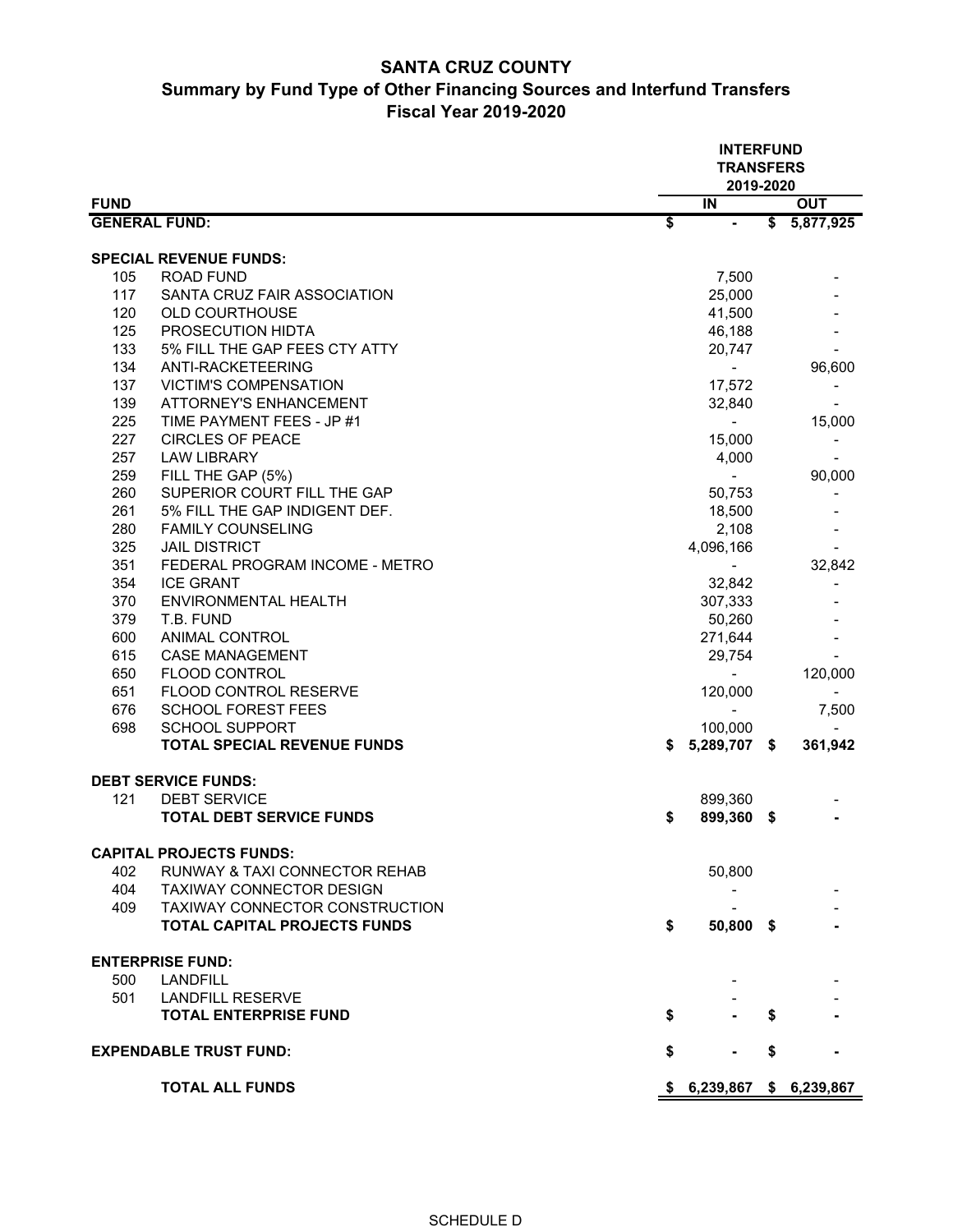## **SANTA CRUZ COUNTY Summary by Department of Expenditures/Expenses Within Each Fund Type Fiscal Year 2019-2020**

| <b>BUDGETED</b><br><b>EXPENDITURES/</b> |                               |                                      |                 |                         | <b>ACTUAL</b><br><b>EXPENDITURES/</b> | <b>BUDGETED</b><br><b>EXPENDITURES/</b> |
|-----------------------------------------|-------------------------------|--------------------------------------|-----------------|-------------------------|---------------------------------------|-----------------------------------------|
|                                         |                               |                                      | <b>EXPENSES</b> |                         | <b>EXPENSES</b>                       | <b>EXPENSES</b>                         |
|                                         | FUND DEPARTMENT               |                                      | 2018-19         |                         | 2018-19                               | 2019-20                                 |
| 100                                     | <b>GENERAL FUND:</b>          |                                      |                 |                         |                                       |                                         |
|                                         | 100-01 ASSESSOR               | \$                                   | 902,157 \$      |                         | 733,417 \$                            | 929,452                                 |
|                                         | 100-02 ATTORNEY               |                                      | 1,463,357       |                         | 1,405,937                             | 1,551,520                               |
|                                         | 100-04 BOARD OF SUPERVISORS   |                                      | 5,245,543       |                         | 2,437,056                             | 5,324,977                               |
|                                         | <b>100-05 AIRPORT</b>         |                                      | 59,420          |                         | 28,513                                | 59,420                                  |
|                                         | 100-07 CLERK SUPERIOR COURT   |                                      | 912,649         |                         | 728,063                               | 949,249                                 |
|                                         | 100-12 ELECTIONS              |                                      | 504,867         |                         | 312,625                               | 506,032                                 |
|                                         | 100-13 EMERGENCY SERVICES     |                                      | 350,551         |                         | 263,371                               | 353,130                                 |
|                                         | 100-14 FINANCE                |                                      | 1,496,433       |                         | 386,139                               | 1,187,947                               |
|                                         | 100-15 GROUNDS & MAINTENANCE  |                                      | 2,076,686       |                         | 1,295,144                             | 2,063,324                               |
|                                         | 100-17 JUSTICE COURT #1       |                                      | 718,845         |                         | 749,102                               | 845,657                                 |
|                                         | 100-18 JUSTICE COURT #2       |                                      | 155,092         |                         | 116,079                               | 2,200                                   |
|                                         | 100-19 INFORMATION TECHNOLOGY |                                      | 1,234,776       |                         | 1,308,277                             | 1,414,713                               |
| 100-20 G.I.S.                           |                               |                                      | 51,750          |                         | 42,836                                | 51,750                                  |
|                                         | 100-23 BUILDING CODES         |                                      | 203,358         |                         | 185,685                               | 205,211                                 |
|                                         | 100-24 PLANNING & ZONING      |                                      | 291,989         |                         | 237,599                               | 302,903                                 |
|                                         | 100-27 RECORDER - ELECTION    |                                      | 221,292         |                         | 155,721                               | 221,292                                 |
|                                         | 100-28 RECORDER               |                                      | 324,516         |                         | 309,368                               | 314,363                                 |
|                                         | 100-29 SUPERIOR COURT         |                                      | 1,727,323       |                         | 1,545,437                             | 1,881,184                               |
|                                         | 100-31 TREASURER              |                                      | 565,385         |                         | 503,474                               | 581,063                                 |
|                                         | 100-32 JUVENILE PROBATION     |                                      | 55,466          |                         | 51,000                                | 55,533                                  |
|                                         | 100-35 ADULT PROBATION        |                                      | 569,331         |                         | 393,173                               | 605,662                                 |
|                                         | 100-38 CONSTABLE #1           |                                      | 89,447          |                         | 97,768                                | 108,600                                 |
|                                         | 100-39 SHERIFF                |                                      | 4,629,905       |                         | 4,148,189                             | 4,794,550                               |
|                                         | 100-44 CONSTABLE #2           |                                      | 17,207          |                         | 12,586                                |                                         |
|                                         | 100-61 PUBLIC FIDUCIARY       |                                      | 3,205,944       |                         | 2,999,478                             | 3,366,147                               |
|                                         | 100-63 CENTRAL PERMITS        |                                      | 59,838          |                         | 42,821                                | 60,247                                  |
|                                         | 100-83 RECREATION             |                                      | 568,320         |                         | 261,382                               | 783,337                                 |
|                                         | 100-91 SCHOOL SUPERINTENDENT  |                                      | 476,387         |                         | 384,955                               | 480,593                                 |
|                                         | <b>TOTAL GENERAL FUND</b>     | $\overline{\mathbf{s}}$              | 28,177,834      | \$                      | 21, 135, 196                          | \$<br>29,000,056                        |
|                                         | <b>SPECIAL REVENUE FUNDS:</b> |                                      |                 |                         |                                       |                                         |
| 105                                     | <b>ROAD FUND</b>              | $\frac{1}{2}$                        | 10,000,408      | \$                      | 6,496,020                             | \$<br>8,901,056                         |
|                                         | <b>TOTAL ROAD FUND</b>        | $\overline{\boldsymbol{\mathsf{s}}}$ | 10,000,408      | $\overline{\mathbf{s}}$ | 6,496,020                             | \$<br>8,901,056                         |
|                                         |                               |                                      |                 |                         |                                       |                                         |
| 370                                     | <b>HEALTH SERVICE FUND</b>    | \$                                   | 417,720         | \$                      | 394,367                               | \$<br>447,333                           |
| 373                                     | SMOKE FREE ARIZONA            |                                      | 38,950          |                         | 42,242                                | 38,950                                  |
| 376                                     | <b>ZIKA ELC</b>               |                                      | 28,250          |                         | 6,069                                 | 5,092                                   |
| 377                                     | <b>BIO TERRORISM GRANT</b>    |                                      | 197,967         |                         | 211,951                               | 197,490                                 |
| 379                                     | T.B. CONTROL                  |                                      | 62,260          |                         | 46,643                                | 62,260                                  |
| 383                                     | <b>IMMUNIZATION PROGRAM</b>   |                                      | 215,000         |                         | 238,612                               | 240,000                                 |
| 386                                     | MEDICAL RESERVE CORP          |                                      | 42,994          |                         |                                       | 21,497                                  |
| 387                                     | <b>ZIKA PHEP</b>              |                                      |                 |                         | 2,964                                 |                                         |
| 600                                     | <b>ANIMAL CONTROL</b>         |                                      | 583,607         |                         | 566,011                               | 613,289                                 |
| 601                                     | ANIMAL CONTROL STERILIZATION  |                                      | 61,067          |                         | 28,178                                | 51,381                                  |
| 602                                     | OFFICER SAFETY EQUIPMENT - AC |                                      | 3,060           |                         |                                       | 3,158                                   |
|                                         | <b>TOTAL HEALTH SERVICES</b>  | \$                                   | 1,650,875       | \$                      | 1,537,036                             | \$<br>1,680,450                         |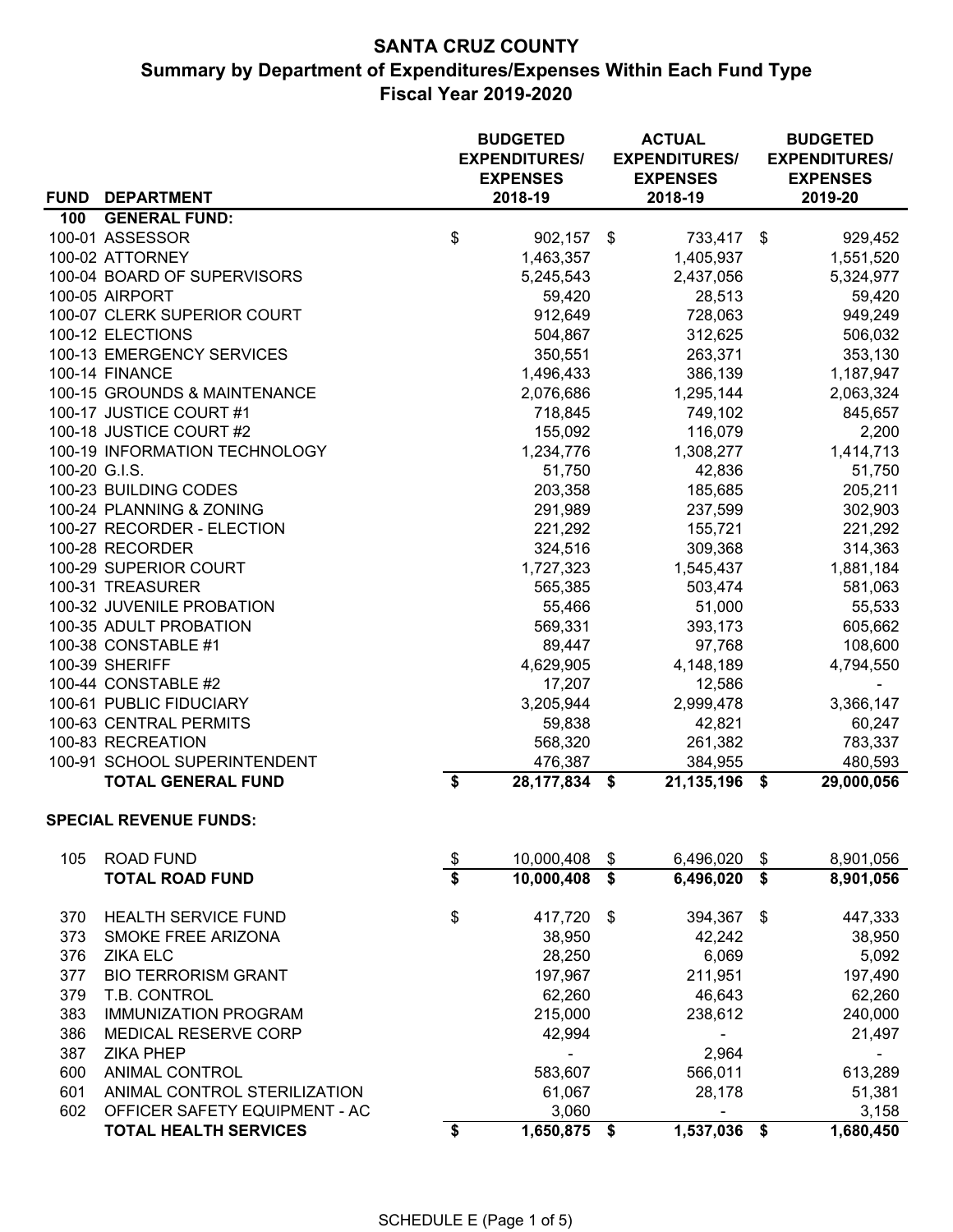## **SANTA CRUZ COUNTY Summary by Department of Expenditures/Expenses Within Each Fund Type Fiscal Year 2019-2020**

|            |                                                        | <b>BUDGETED</b><br><b>EXPENDITURES/</b><br><b>EXPENSES</b> |           |  | <b>ACTUAL</b><br><b>EXPENDITURES/</b><br><b>EXPENSES</b> | <b>BUDGETED</b><br><b>EXPENDITURES/</b><br><b>EXPENSES</b> |  |  |
|------------|--------------------------------------------------------|------------------------------------------------------------|-----------|--|----------------------------------------------------------|------------------------------------------------------------|--|--|
|            | FUND DEPARTMENT                                        |                                                            | 2018-19   |  | 2018-19                                                  | 2019-20                                                    |  |  |
|            | <b>SPECIAL REVENUE FUNDS:</b>                          |                                                            |           |  |                                                          |                                                            |  |  |
| 110        | ASSESSOR RET. & CONVERSION                             | \$                                                         | 54,221 \$ |  | 14,860 \$                                                | 39,138                                                     |  |  |
| 111        | RECORDER RETRIEVAL CONVERS.                            |                                                            | 340,512   |  | 9,270                                                    | 329,753                                                    |  |  |
| 112<br>117 | <b>TAXPAYER INFORMATION</b>                            |                                                            | 96,774    |  |                                                          | 113,372                                                    |  |  |
|            | SANTA CRUZ FAIR ASSOCIATION<br><b>HAVA BLOCK GRANT</b> |                                                            | 25,000    |  | 25,000                                                   | 25,000                                                     |  |  |
| 118        |                                                        |                                                            | 15,461    |  | $\frac{1}{2}$                                            | 15,591                                                     |  |  |
| 120        | OLD COURTHOUSE FUND                                    |                                                            | 41,500    |  | 28,666                                                   | 41,500                                                     |  |  |
| 125        | PROSECUTION HIDTA (PIMA)                               |                                                            | 377,885   |  | 283,928                                                  | 296,980                                                    |  |  |
| 126        | ATTORNEY'S DIVERSION PROG.                             |                                                            | 4,522     |  | 4                                                        | 6,523                                                      |  |  |
| 127        | <b>VICTIM RIGHTS NOTIFICATION</b>                      |                                                            | 30,471    |  | 21,436                                                   | 29,715                                                     |  |  |
| 128        | <b>BAD CHECK COLLECTION</b>                            |                                                            | 3,103     |  |                                                          | 3,428                                                      |  |  |
| 130        | <b>COST OF PROSECUTION</b>                             |                                                            | 356       |  | 217                                                      | 1,143                                                      |  |  |
| 132        | FILL THE GAP (ATTORNEY)                                |                                                            | 4,499     |  | 8,569                                                    | 3,000                                                      |  |  |
| 133        | 5% FILL THE GAP (ATTORNEY)                             |                                                            | 31,879    |  | 33,254                                                   | 20,747                                                     |  |  |
| 134        | ANTI-RACKETEERING                                      |                                                            | 273,080   |  | 231,985                                                  | 617,959                                                    |  |  |
| 135        | A.C.J.C. PROSECUTION #6                                |                                                            | 47,292    |  | 29,207                                                   |                                                            |  |  |
| 136        | VICTIM COMPENSATION RESTITUTION                        |                                                            | 25,187    |  |                                                          | 40,412                                                     |  |  |
| 137        | <b>VICTIMS COMPENSATION VOCA</b>                       |                                                            | 119,043   |  | 112,281                                                  | 77,457                                                     |  |  |
| 138        | <b>VICTIM'S COMPENSATION ACJC</b>                      |                                                            | 69,830    |  | 40,353                                                   | 60,000                                                     |  |  |
| 139        | <b>ATTORNEY'S ENHANCEMENT</b>                          |                                                            | 200,972   |  | 195,366                                                  | 132,840                                                    |  |  |
| 141        | <b>FEDERAL SEIZURE</b>                                 |                                                            | 994       |  | $\blacksquare$                                           | 21,248                                                     |  |  |
| 142        | AUTO THEFT AUTHORITY                                   |                                                            | 81,780    |  | 78,303                                                   | 84,536                                                     |  |  |
| 143        | PROGRAM INCOME-CA                                      |                                                            | 18,060    |  | $\sim$                                                   | 20,188                                                     |  |  |
| 147        | PRETRIAL INTERVENTION PROGRAM                          |                                                            | 60,802    |  | 4,060                                                    | 56,742                                                     |  |  |
| 151        | FEDERAL PROGRAM INCOME - CA                            |                                                            | 3,118     |  | 4,387                                                    | 2,000                                                      |  |  |
| 152        | <b>VICTIMS OF CRIME - STRIVE</b>                       |                                                            |           |  |                                                          | 65,393                                                     |  |  |
| 155        | SLOT GRANT-COUNTY ATTORNEY                             |                                                            |           |  | 11,010                                                   | $\overline{\phantom{0}}$                                   |  |  |
| 180        | CLERK SUP. CRT. RETRIEVAL                              |                                                            | 101,963   |  |                                                          | 113,449                                                    |  |  |
| 181        | EXPED. CHILD SUP. & VISITATION                         |                                                            | 89,484    |  |                                                          | 95,040                                                     |  |  |
| 182        | SPOUSAL MAINTENANCE FUND                               |                                                            | 15,104    |  |                                                          | 15,771                                                     |  |  |
| 183        | CHILD SUPPORT AUTOMATION                               |                                                            | 1,888     |  |                                                          | 1,903                                                      |  |  |
| 184        | DOMESTIC REL. ED. MEDIATION FD                         |                                                            | 12,884    |  |                                                          | 14,170                                                     |  |  |
| 185        | NON IV-D CONVERSION FUND                               |                                                            | 720       |  |                                                          | 726                                                        |  |  |
| 186        | <b>EMANCIPATION ADMINISTRATIVE COSTS</b>               |                                                            | 67        |  |                                                          | 68                                                         |  |  |
| 187        | DES IV-D - CLERK GRANT                                 |                                                            |           |  | 41,810                                                   | 26,562                                                     |  |  |
|            | 202 AZDOHS-HSGP #160405-01/02                          |                                                            | 7,513     |  | 2,500                                                    | 5,000                                                      |  |  |
| 203        | L.E.P.C. GRANT 2001-2002                               |                                                            | 46,200    |  | 23,701                                                   | 100,358                                                    |  |  |
| 205        | TOHONO O'ODHAM (EM)                                    |                                                            |           |  | 7,188                                                    | 16                                                         |  |  |
| 210        | HAZMAT CAPACITY BUILDING                               |                                                            | 6         |  |                                                          | 6                                                          |  |  |
| 211        | INTEROPERABLE RADIO CHANNEL                            |                                                            | 6,966     |  |                                                          |                                                            |  |  |
| 225        | J.P. #1 TIME PAYMENT FEES                              |                                                            | 45,433    |  | 7,429                                                    | 51,507                                                     |  |  |
| 226        | DRUG COURT DIVERSION                                   |                                                            | 1,915     |  |                                                          | 681                                                        |  |  |
| 227        | <b>CIRCLES OF PEACE</b>                                |                                                            | 36,763    |  | 6,999                                                    | 31,638                                                     |  |  |
| 228        | J.P. #1 FARE PROGRAM                                   |                                                            | 9,865     |  | $\blacksquare$                                           | 13,432                                                     |  |  |
| 229        | <b>INCREASING EFFICIENY</b>                            |                                                            | 989       |  | 989                                                      |                                                            |  |  |
| 230        | \$13 ASSESSMENT FUND - JP #1                           |                                                            | 50,567    |  | $\overline{\phantom{0}}$                                 | 43,428                                                     |  |  |
| 231        | <b>COURT ENHANCEMENT FEE - JP #1</b>                   |                                                            | 143,469   |  | 39,099                                                   | 163,402                                                    |  |  |
| 245        | J.P. #2 TIME PAYMENT FEES                              |                                                            | 500       |  |                                                          | 3,649                                                      |  |  |
| 246        | J.P. #2 FARE PROGRAM                                   |                                                            | 1,330     |  |                                                          | 1,330                                                      |  |  |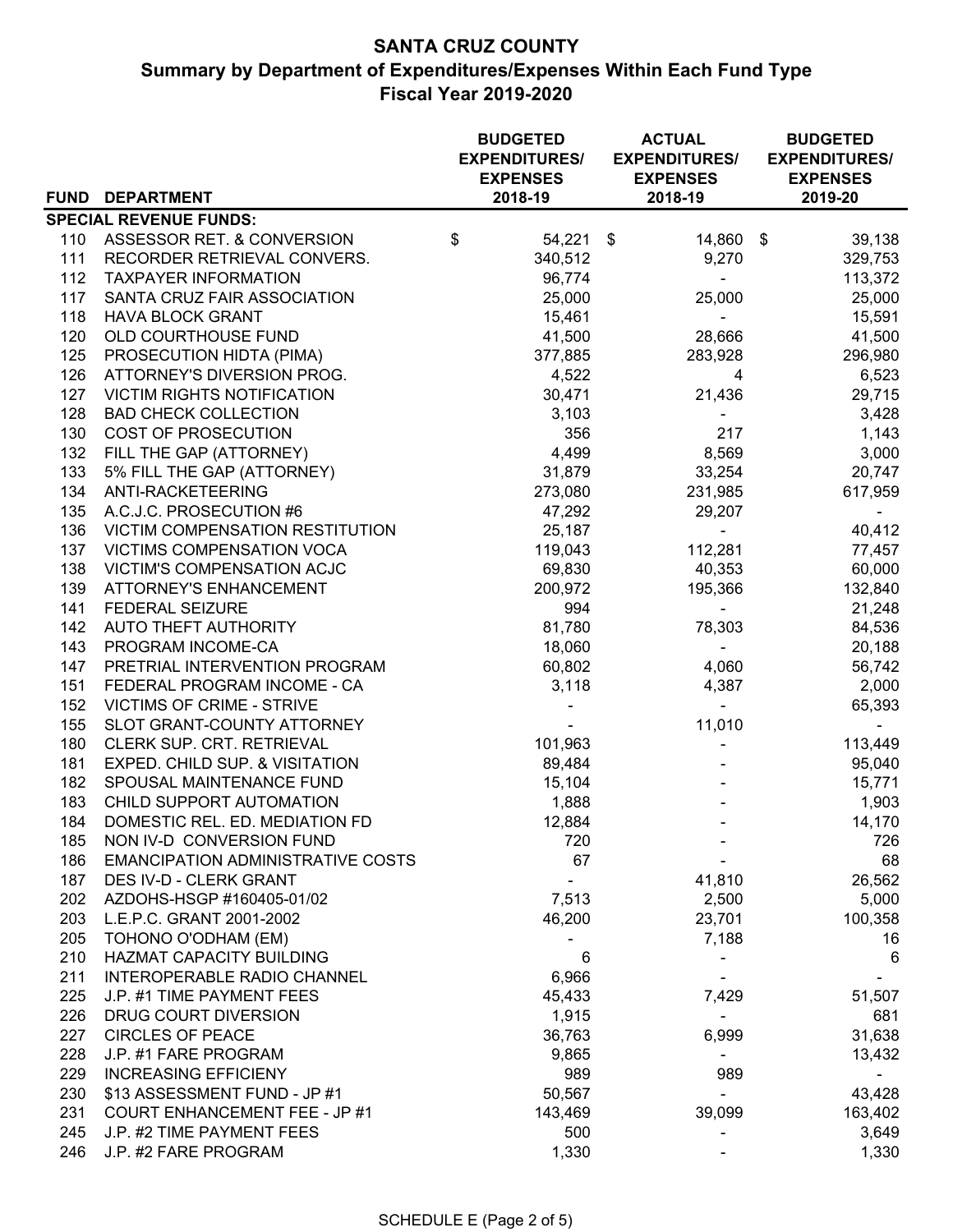## **SANTA CRUZ COUNTY**

**Summary by Department of Expenditures/Expenses Within Each Fund Type Fiscal Year 2019-2020**

|             |                                      | <b>BUDGETED</b><br><b>EXPENDITURES/</b><br><b>EXPENSES</b> | <b>ACTUAL</b><br><b>EXPENDITURES/</b><br><b>EXPENSES</b> | <b>BUDGETED</b><br><b>EXPENDITURES/</b><br><b>EXPENSES</b> |           |  |
|-------------|--------------------------------------|------------------------------------------------------------|----------------------------------------------------------|------------------------------------------------------------|-----------|--|
| <b>FUND</b> | <b>DEPARTMENT</b>                    | 2018-19                                                    | 2018-19                                                  |                                                            | 2019-20   |  |
|             | <b>SPECIAL REVENUE FUNDS:</b>        |                                                            |                                                          |                                                            |           |  |
| 247         | \$13 ASSESSMENT FUND - JP #2         | \$<br>8,639                                                | \$                                                       | \$                                                         | 7,639     |  |
| 248         | <b>COURT ENHANCEMENT FEE - JP #2</b> | 50,051                                                     |                                                          |                                                            | 50,344    |  |
| 250         | <b>CASA PROGRAM</b>                  | 52,737                                                     | 49,211                                                   |                                                            | 52,169    |  |
| 251         | <b>MODEL COURT</b>                   | 12,787                                                     | 12,787                                                   |                                                            | 12,787    |  |
| 252         | D.E.S. IV-D                          | 65,031                                                     | 65,784                                                   |                                                            | 66,035    |  |
| 253         | DEPENDENCY CASE PROCESSING           | 1,613                                                      |                                                          |                                                            |           |  |
| 254         | JUVENILE COMMUNITY ADVISORY          | 23                                                         |                                                          |                                                            | 23        |  |
| 255         | TRAFFIC CASE PROCESSING FUND         | 25,406                                                     | 25,219                                                   |                                                            | 25,305    |  |
| 257         | <b>LAW LIBRARY</b>                   | 112,897                                                    | 29,867                                                   |                                                            | 107,743   |  |
| 258         | DOMESTIC REL. ED. CHILD ISSUES       | 3,165                                                      | 4,050                                                    |                                                            | 3,646     |  |
| 259         | FILL THE GAP (5%)                    | 82,389                                                     | 458                                                      |                                                            | 84,053    |  |
| 260         | SUPERIOR COURT FILL THE GAP          | 687,106                                                    | 79,183                                                   |                                                            | 647,347   |  |
| 261         | 5% FILL THE GAP INDIGENT DEFENSE     | 333,535                                                    |                                                          |                                                            | 359,991   |  |
| 262         | J.C.E.F. COURT FEES                  | 141,487                                                    | 16,516                                                   |                                                            | 138,830   |  |
| 263         | <b>FARE PROGRAM</b>                  | 655                                                        |                                                          |                                                            | 614       |  |
| 264         | STATE-FILL THE GAP (FTG)             | 10,772                                                     | 10,760                                                   |                                                            | 10,760    |  |
| 265         | <b>COURT SECURITY IMPROVEMENTS</b>   | 24,734                                                     | 24,734                                                   |                                                            | 13,747    |  |
| 273         | JUVENILE INTENSIVE PROBATION         | 186,265                                                    | 164,928                                                  |                                                            | 188,523   |  |
| 275         | PIC ACT                              | 260,526                                                    | 255,894                                                  |                                                            | 268,858   |  |
| 276         | <b>STANDARD PROBATION</b>            | 91,697                                                     | 80,216                                                   |                                                            | 98,808    |  |
| 278         | <b>DIVERSION CONSEQUENCES</b>        | 3,750                                                      |                                                          |                                                            | 10,750    |  |
| 279         | JUVENILE TREATMENT SERVICES          | 197,232                                                    | 214,001                                                  |                                                            | 204,385   |  |
| 280         | <b>FAMILY COUNSELING</b>             | 26,296                                                     | 10,770                                                   |                                                            | 26,218    |  |
| 281         | JUVENILE DIVERSION FEES              | 104,575                                                    |                                                          |                                                            | 109,079   |  |
| 282         | <b>JUVENILE PROBATION FEES</b>       | 141,091                                                    |                                                          |                                                            | 145,873   |  |
| 283         | JUV PARENTAL ASSMNT EXTRA FEE        | 20,634                                                     |                                                          |                                                            | 20,836    |  |
| 287         | <b>JAIBG JUV</b>                     | 209                                                        |                                                          |                                                            | 209       |  |
| 288         | JAIBG #2                             | 387                                                        |                                                          |                                                            | 387       |  |
| 289         | JUV DIVERSION SVC FEES - OVER        | 10,729                                                     |                                                          |                                                            | 10,976    |  |
| 300         | COMMUNITY PUNISHMENT PROG.           | 110,732                                                    | 90,642                                                   |                                                            | 79,004    |  |
| 301         | STATE AID ENHANCEMENT                | 345,920                                                    | 313,039                                                  |                                                            | 354,672   |  |
| 303         | DRUG TREATMENT & EDUCATION           | 15,453                                                     | 8,800                                                    |                                                            | 14,453    |  |
| 305         | <b>VICTIM RIGHTS-PROBATION</b>       | 1,363                                                      |                                                          |                                                            | 1,374     |  |
| 306         | ADULT PROBATION DRUG TESTING         | 21,887                                                     |                                                          |                                                            | 22,037    |  |
| 307         | PROB FEES INTERSTATE COMP 30%        | 11,763                                                     | 59                                                       |                                                            | 12,066    |  |
| 308         | <b>ADULT PROBATION FEES</b>          | 593,988                                                    | 81,905                                                   |                                                            | 636,746   |  |
| 309         | ADULT PROBATION EXTRA FEES           | 119,252                                                    |                                                          |                                                            | 120,599   |  |
| 310         | ADULT INTENSIVE PROBATION            | 293,622                                                    | 284,930                                                  |                                                            | 299,075   |  |
| 312         | PROBATION PAROLE SERVICES            | 50,133                                                     | 1,410                                                    |                                                            | 50,291    |  |
| 325         | <b>JAIL DISTRICT</b>                 | 8,003,258                                                  | 7,475,504                                                |                                                            | 8,591,434 |  |
| 327         | SHERIFF A.C.J.C.                     | 152,989                                                    | 25,212                                                   |                                                            |           |  |
| 329         | <b>COMMISSARY FUND</b>               | 44,320                                                     | 21,868                                                   |                                                            | 48,862    |  |
| 330         | <b>JAIL ENHANCEMENT</b>              | 350,938                                                    | 102,267                                                  |                                                            | 379,488   |  |
| 331         | <b>GOHS DUI GRANT</b>                | 23,183                                                     | 11,430                                                   |                                                            | 32,424    |  |
| 332         | <b>VICTIM BILL OF RIGHTS</b>         | 10,287                                                     | 7,002                                                    |                                                            | 7,202     |  |
| 333         | OPERATION STONEGARDEN #180432-01     |                                                            | 179,963                                                  |                                                            | 580,806   |  |
| 334         | FEDERAL SEIZURE - SO                 |                                                            |                                                          |                                                            | 20,230    |  |
| 339         | AZDPS - BORDER ENHANCEMENT           | 368,052                                                    | 233,801                                                  |                                                            | 380,917   |  |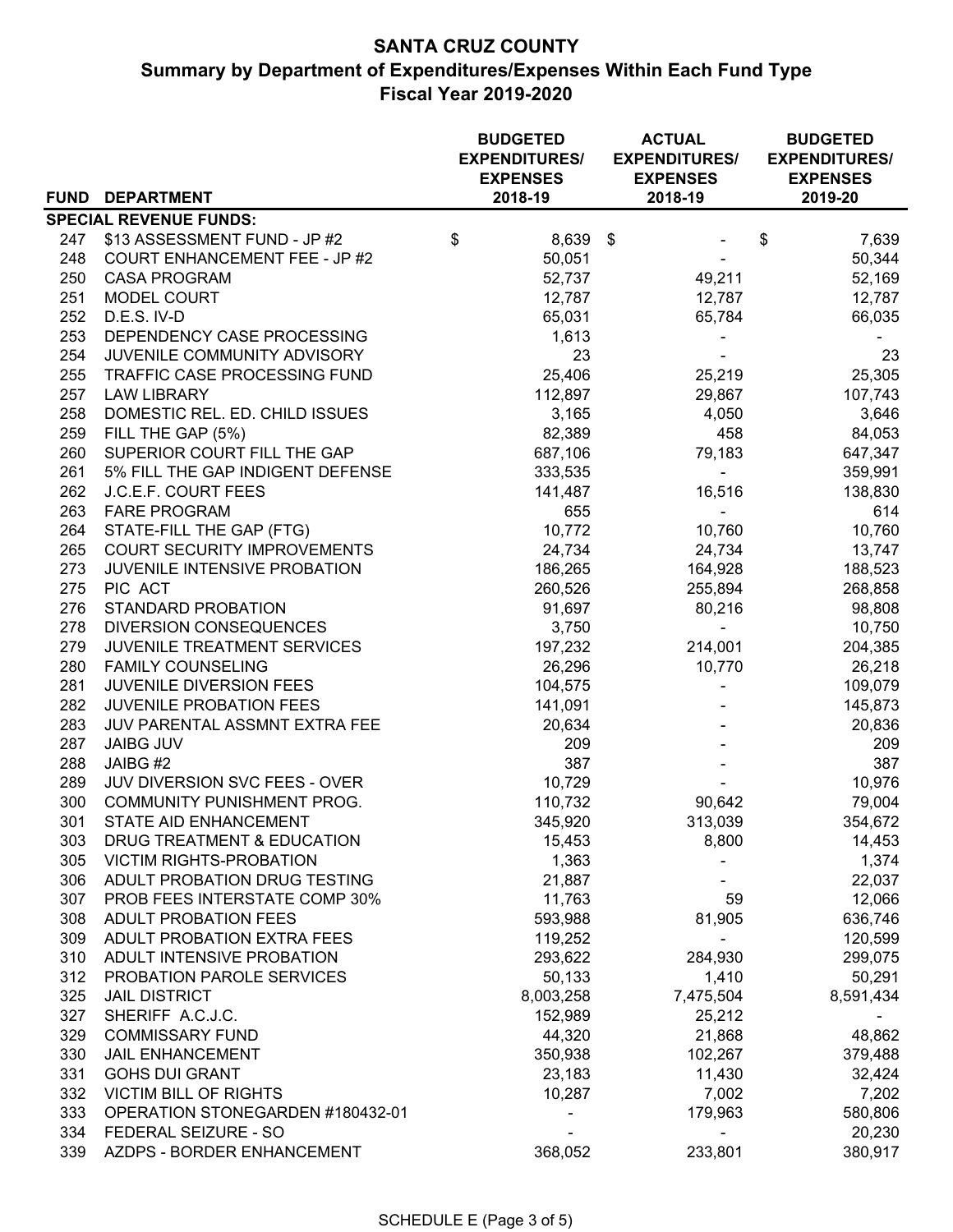## **SANTA CRUZ COUNTY Summary by Department of Expenditures/Expenses Within Each Fund Type Fiscal Year 2019-2020**

|     |                                        | <b>BUDGETED</b><br><b>EXPENDITURES/</b><br><b>EXPENSES</b> | <b>ACTUAL</b><br><b>EXPENDITURES/</b><br><b>EXPENSES</b> | <b>BUDGETED</b><br><b>EXPENDITURES/</b><br><b>EXPENSES</b> |  |                          |  |
|-----|----------------------------------------|------------------------------------------------------------|----------------------------------------------------------|------------------------------------------------------------|--|--------------------------|--|
|     | FUND DEPARTMENT                        | 2018-19                                                    |                                                          | 2018-19                                                    |  | 2019-20                  |  |
|     | <b>SPECIAL REVENUE FUNDS:</b>          |                                                            |                                                          |                                                            |  |                          |  |
| 342 | STATE PROGRAM INCOME - MTF             | \$                                                         | \$                                                       | $327$ \$                                                   |  | 57,920                   |  |
| 343 | 9-1-1 GRANT PROGRAM                    |                                                            |                                                          |                                                            |  | 201,092                  |  |
| 353 | OFFICER SAFETY EQUIPMENT - SO          | 49,378                                                     |                                                          |                                                            |  | 57,435                   |  |
| 354 | <b>ICE GRANT</b>                       | 202,584                                                    |                                                          | 200,183                                                    |  | 207,842                  |  |
| 355 | OPERATION STONEGARDEN #170432-01       | 397,500                                                    |                                                          | 391,102                                                    |  | $\overline{\phantom{0}}$ |  |
| 357 | TOHONO O'ODHAM                         |                                                            |                                                          |                                                            |  | 120,000                  |  |
| 360 | OPERATION STONEGARDEN #150417          | 3,221                                                      |                                                          |                                                            |  | 4,021                    |  |
| 615 | <b>CASE MANAGEMENT</b>                 | 73,271                                                     |                                                          | 47,305                                                     |  | 75,600                   |  |
| 625 | <b>WASTE TIRE (ADEQ)</b>               | 185,102                                                    |                                                          | 95,349                                                     |  | 201,555                  |  |
| 626 | SELF HHW/ABOP SITE                     | 6,149                                                      |                                                          |                                                            |  | 6,149                    |  |
| 650 | FLOOD CONTROL DISTRICT                 | 4,109,681                                                  |                                                          | 1,217,635                                                  |  | 4,504,850                |  |
| 651 | <b>FLOOD RESERVE</b>                   | 1,068,114                                                  |                                                          | 635,769                                                    |  | 1,168,880                |  |
| 676 | <b>SCHOOL FOREST FEES</b>              | 642,855                                                    |                                                          | 620,170                                                    |  | 347,730                  |  |
| 677 | <b>EARLY LEARNING</b>                  | 12,258                                                     |                                                          | 8,109                                                      |  | 9,149                    |  |
| 678 | FIRST THINGS FIRST HOME VISIT          | 186,000                                                    |                                                          | 141,033                                                    |  | 186,000                  |  |
| 679 | READING FIRST, TECH ASSISTANT          | 4,238                                                      |                                                          | 3,316                                                      |  | 922                      |  |
| 681 | GOVERNOR'S HEALTHY FAMILY GRANT        |                                                            |                                                          | 56,308                                                     |  | 81,198                   |  |
| 683 | <b>JUVENILE EDUCATION</b>              | 65,401                                                     |                                                          | 48,065                                                     |  | 61,769                   |  |
| 684 | <b>GEAR UP</b>                         | $\blacksquare$                                             |                                                          | 262,396                                                    |  | 865,029                  |  |
| 685 | <b>TITLE II-A</b>                      | 6,182                                                      |                                                          | 1,013                                                      |  | 6,701                    |  |
| 686 | TITLE II-D                             | 9,765                                                      |                                                          | 8,731                                                      |  | 8,296                    |  |
| 689 | PART B IDEA BASIC                      | 9,499                                                      |                                                          | 2,700                                                      |  | 10,370                   |  |
| 691 | COUNTY JAIL EDUCATION PROGRAM          | 75,184                                                     |                                                          | 35,084                                                     |  | 136,238                  |  |
| 693 | TECHNOLOCHICAS LIFT INITIATIVE         | 36,409                                                     |                                                          | 41,343                                                     |  | 96,857                   |  |
| 695 | <b>IME BECAS GRANT</b>                 |                                                            |                                                          | $\blacksquare$                                             |  | 11,000                   |  |
| 698 | <b>SCHOOL SUPPORT</b>                  |                                                            |                                                          | 107,572                                                    |  | 100,000                  |  |
| 699 | SPECIAL SERVICES 15-365                | 411,791                                                    |                                                          | 4,184                                                      |  | 453,203                  |  |
| 701 | 1ST CENT COM. LEARNING                 | 2,460                                                      |                                                          | 1,159                                                      |  | 1,301                    |  |
| 704 | <b>IDEA BASIC JUVENILE SECURE CARE</b> | 4,809                                                      |                                                          |                                                            |  | 4,809                    |  |
| 706 | <b>TAYLOR GRAZING FEES</b>             | 70                                                         |                                                          |                                                            |  | 70                       |  |
| 707 | STATE CHEMICAL ABUSE                   | 30                                                         |                                                          |                                                            |  | 30                       |  |
| 711 | <b>IDEA BASIC ADULT SECURE CARE</b>    |                                                            |                                                          | 2,243                                                      |  | 6,357                    |  |
| 712 | JUVENILE DETENTION LEARN               |                                                            |                                                          | 8,500                                                      |  | 8,500                    |  |
| 713 | ESA PROFESSIONAL DEVELOP PROJECT       | 210                                                        |                                                          |                                                            |  | 210                      |  |
| 716 | <b>TEAM ANONYMOUS</b>                  | 9,439                                                      |                                                          |                                                            |  | 9,519                    |  |
| 717 | ADOLESCENT WELLNESS NETWORK            | 14,975                                                     |                                                          | 4,747                                                      |  | 15,341                   |  |
| 718 | DISTRICT #99 - INSURANCE FUND          | 10,365                                                     |                                                          |                                                            |  | 10,452                   |  |
| 719 | YOUTH CAREER CONNECT GRANT             | 133,040                                                    |                                                          | 103,531                                                    |  |                          |  |
| 720 | <b>HEALTHY STUDENTS</b>                | 92,879                                                     |                                                          | 41,421                                                     |  | 4                        |  |
| 725 | PROFESSIONAL DEVELOPMENT               | 22,590                                                     |                                                          | 18,901                                                     |  | 22,590                   |  |
| 727 | WIOA YOUTH IN SCHOOL                   | 139,918                                                    |                                                          | 129,216                                                    |  | 156,547                  |  |
| 728 | WIOA YOUTH OUT OF SCHOOL               | 420,756                                                    |                                                          | 80,659                                                     |  | 514,298                  |  |
| 729 | <b>WIOA GENERAL</b>                    | 10,000                                                     |                                                          | 555                                                        |  | 10,037                   |  |
| 736 | ADULT EDUCATION - WIOA-S               | 6,777                                                      |                                                          | 4,328                                                      |  | 6,777                    |  |
| 739 | <b>WIOA ADULT</b>                      | 514,335                                                    |                                                          | 152,878                                                    |  | 570,811                  |  |
| 740 | WIOA DISLOCATED WORKER                 | 377,184                                                    |                                                          | 115,876                                                    |  | 586,218                  |  |
| 741 | <b>WIOA ADMINISTRATION</b>             | 167,804                                                    |                                                          | 63,608                                                     |  | 211,243                  |  |
| 746 | <b>WIOA RAPID RESPONSE</b>             | 43,710                                                     |                                                          |                                                            |  | 73,582                   |  |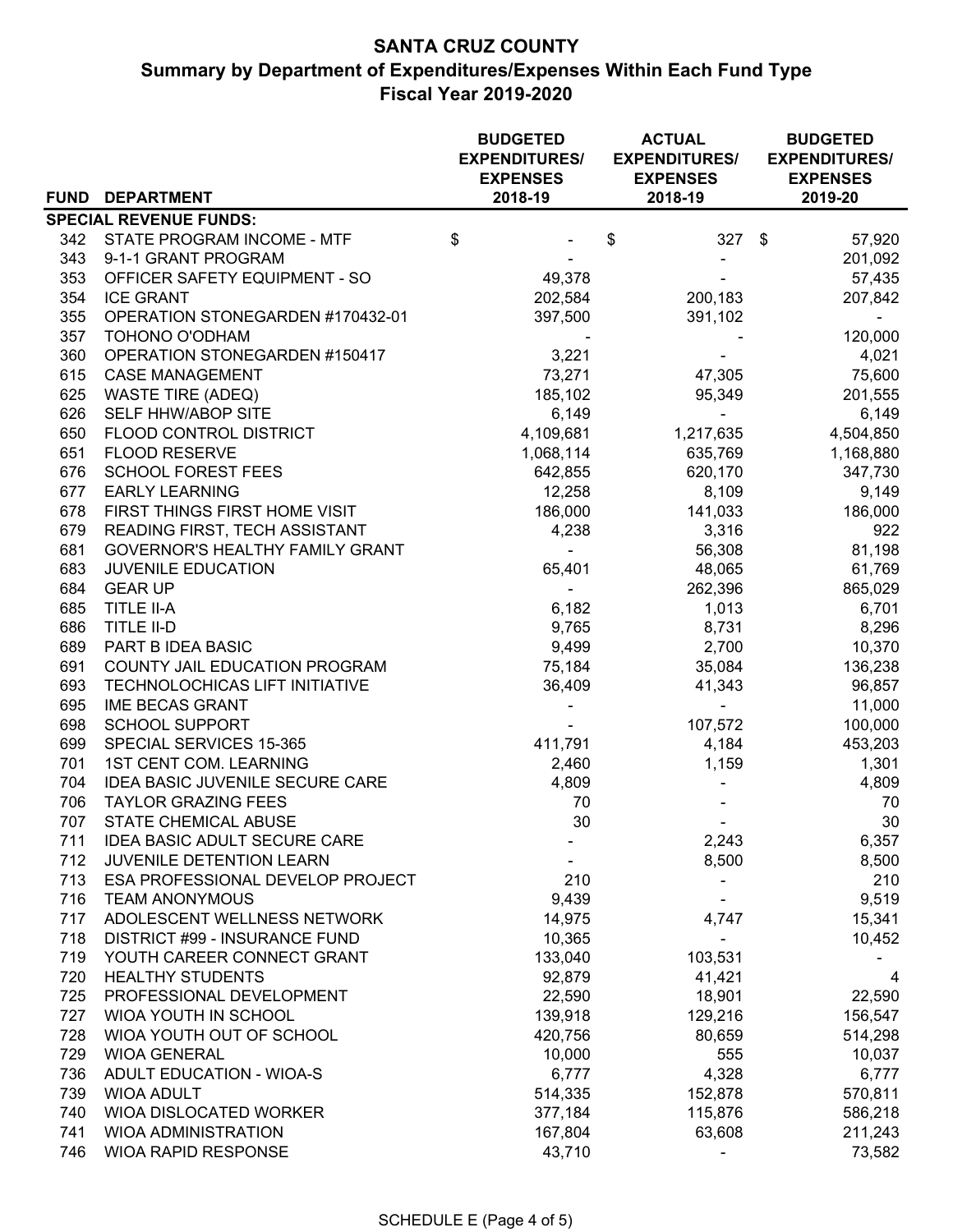## **SANTA CRUZ COUNTY Summary by Department of Expenditures/Expenses Within Each Fund Type Fiscal Year 2019-2020**

|                                 |                                    |                                  | <b>BUDGETED</b><br><b>EXPENDITURES/</b><br><b>EXPENSES</b> |                         | <b>ACTUAL</b><br><b>EXPENDITURES/</b><br><b>EXPENSES</b> | <b>BUDGETED</b><br><b>EXPENDITURES/</b><br><b>EXPENSES</b> |            |  |  |
|---------------------------------|------------------------------------|----------------------------------|------------------------------------------------------------|-------------------------|----------------------------------------------------------|------------------------------------------------------------|------------|--|--|
| <b>FUND</b>                     | <b>DEPARTMENT</b>                  |                                  | 2018-19                                                    |                         | 2018-19                                                  |                                                            | 2019-20    |  |  |
|                                 | <b>SPECIAL REVENUE FUNDS:</b>      |                                  |                                                            |                         |                                                          |                                                            |            |  |  |
| 747                             | <b>ADULT EDUCATION</b>             | \$                               | 78,641                                                     | \$                      | 70,329                                                   | \$                                                         | 76,891     |  |  |
| 750                             | ADULT EDUCATION - ELAA STATE       |                                  | 59,946                                                     |                         | 40,351                                                   |                                                            | 40,366     |  |  |
| 751                             | ADULT EDUCATION - ELAA FEDERAL     |                                  | 36,101                                                     |                         | 16,953                                                   |                                                            | 20,000     |  |  |
| 753                             | ADULT EDUCATION - ABE/ASE STATE    |                                  | 28,656                                                     |                         | 35,836                                                   |                                                            | 35,841     |  |  |
| 757                             | ADULT EDUCATION - IEL/CE TRAINING  |                                  | L.                                                         |                         | 18,670                                                   |                                                            | 30,232     |  |  |
| 950                             | FIRE DISTRICT ASSISTANCE           |                                  | 329,646                                                    |                         | 329,646                                                  |                                                            | 344,280    |  |  |
| 951                             | <b>INDIRECT COSTS</b>              |                                  | 75,098                                                     |                         | 57,591                                                   |                                                            | 51,163     |  |  |
| 953                             | <b>SCC CONSORTIUM DUES</b>         |                                  | 430                                                        |                         | 250                                                      |                                                            | 181        |  |  |
| 955                             | <b>FUTURE GRANTS</b>               |                                  | 5,000,000                                                  |                         |                                                          |                                                            | 5,000,000  |  |  |
|                                 | <b>TOTAL SPECIAL REVENUE FUNDS</b> | \$                               | 42,459,260                                                 | \$                      | 24,402,080                                               | $\overline{\mathbf{s}}$                                    | 44,453,378 |  |  |
|                                 | <b>DEBT SERVICE FUND:</b>          |                                  |                                                            |                         |                                                          |                                                            |            |  |  |
| 121                             | <b>BOND INTEREST REDEMPTION</b>    | \$                               | 949,174                                                    | \$                      | 906,980                                                  | \$                                                         | 946,882    |  |  |
|                                 | <b>TOTAL DEBT SERVICE FUND</b>     |                                  | 949,174                                                    | $\overline{\mathbf{s}}$ | 906,980                                                  | $\overline{\boldsymbol{s}}$                                | 946,882    |  |  |
|                                 | <b>CAPITAL PROJECTS FUNDS:</b>     |                                  |                                                            |                         |                                                          |                                                            |            |  |  |
| 402                             | RUNWAY AND TAXI CONNECTOR REHAB    | \$                               |                                                            | \$                      | 90,724                                                   | $\mathfrak{F}$                                             | 894,330    |  |  |
| 404                             | <b>TAXIWAY CONNECTOR DESIGN</b>    |                                  | 52,100                                                     |                         |                                                          |                                                            |            |  |  |
| 406                             | <b>CDBG REGIONAL ACCOUNT</b>       |                                  | 210,000                                                    |                         | 23,703                                                   |                                                            | 683,633    |  |  |
| 409                             | TAXIWAY CONNECTOR CONSTRUCTION     |                                  | 269,612                                                    |                         |                                                          |                                                            |            |  |  |
| 440                             | CDBG REGIONAL ACCOUNT 2019         |                                  |                                                            |                         |                                                          |                                                            | 383,633    |  |  |
| 441                             | <b>COURTHOUSE CONSTRUCTION</b>     |                                  | 65,510                                                     |                         |                                                          |                                                            | 74,991     |  |  |
| 442                             | JAIL DISTRICT CONSTRUCTION         |                                  | 236,337                                                    |                         |                                                          |                                                            | 262,380    |  |  |
|                                 | <b>TOTAL CAPITAL PROJECTS FUND</b> | \$                               | 833,559                                                    | \$                      | 114,428                                                  | \$                                                         | 2,298,967  |  |  |
|                                 |                                    |                                  |                                                            |                         |                                                          |                                                            |            |  |  |
|                                 | <b>ENTERPRISE FUND:</b>            |                                  |                                                            |                         |                                                          |                                                            |            |  |  |
| 500                             | <b>LANDFILL</b>                    | \$                               | 2,632,663                                                  | \$                      | 1,109,316                                                | $\boldsymbol{\mathsf{s}}$                                  | 2,879,242  |  |  |
| 501                             | <b>LANDFILL RESERVE</b>            |                                  | 3,010,848                                                  |                         |                                                          |                                                            | 3,671,889  |  |  |
|                                 | <b>TOTAL ENTERPRISE FUND</b>       | $\overline{\boldsymbol{\theta}}$ | 5,643,511                                                  | $\overline{\mathbf{s}}$ | 1,109,316                                                | $\overline{\mathbf{s}}$                                    | 6,551,131  |  |  |
|                                 | <b>EXPENDABLE TRUST FUND:</b>      | \$                               |                                                            | \$                      |                                                          | \$                                                         |            |  |  |
|                                 | <b>TOTAL EXPENDABLE TRUST FUND</b> |                                  |                                                            | $\overline{\mathbf{s}}$ |                                                          | $\overline{\textbf{\$}}$                                   |            |  |  |
| TOTAL EXPENDITURES OF ALL FUNDS |                                    | \$                               | 78,063,338                                                 | \$                      | 47,667,998                                               | \$                                                         | 83,250,414 |  |  |
|                                 |                                    |                                  |                                                            |                         |                                                          |                                                            |            |  |  |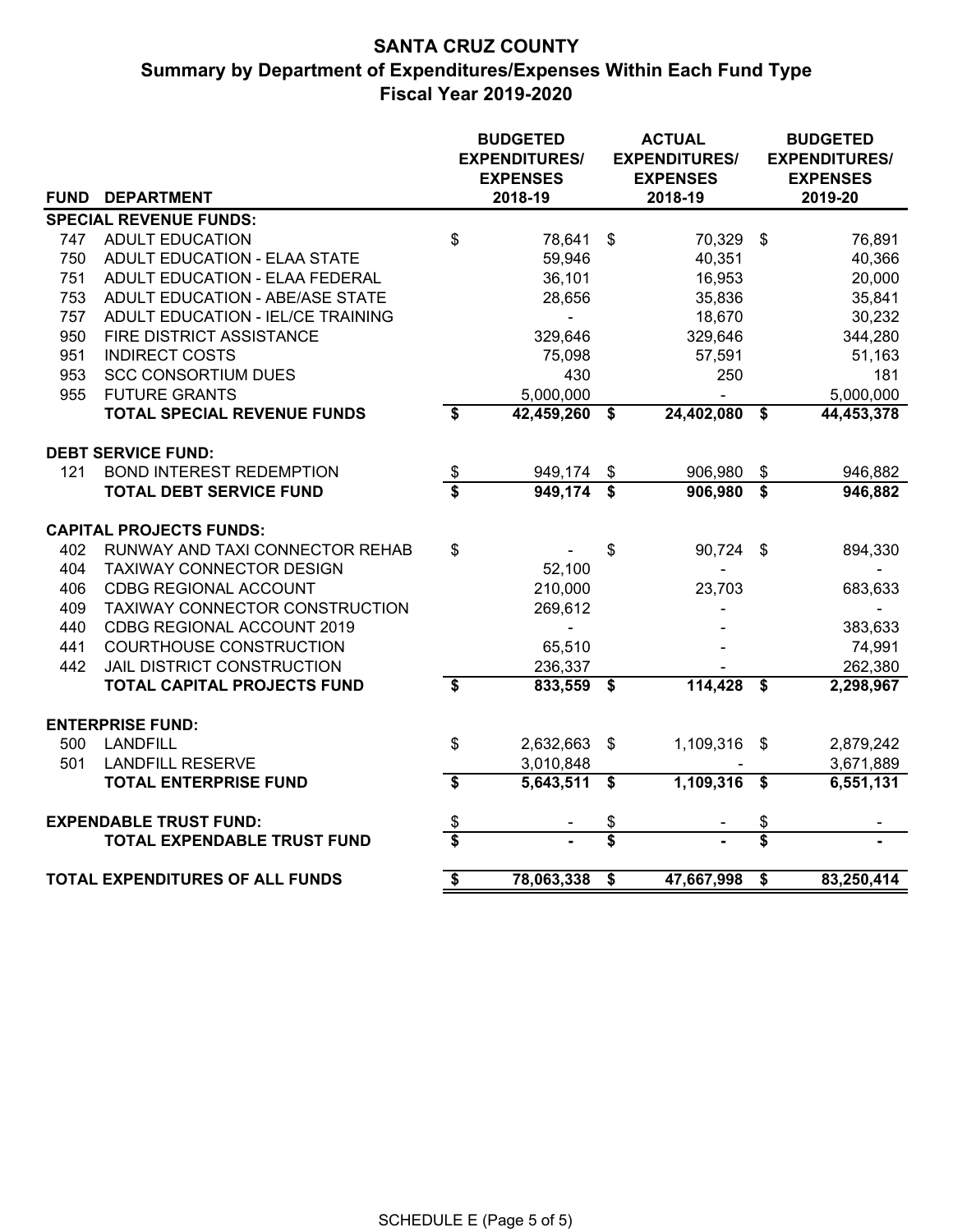|                                                                 |          | <b>BUDGETED</b><br><b>EXPENDITURES/</b><br><b>EXPENSES</b> |          | <b>ACTUAL</b><br><b>EXPENDITURES/</b><br><b>EXPENSES</b> | <b>BUDGETED</b><br><b>EXPENDITURES/</b><br><b>EXPENSES</b> |                    |  |
|-----------------------------------------------------------------|----------|------------------------------------------------------------|----------|----------------------------------------------------------|------------------------------------------------------------|--------------------|--|
| <b>FUND/DEPARTMENT</b>                                          |          | 2018-19                                                    |          | 2018-19                                                  |                                                            | 2019-20            |  |
| <b>ASSESSOR:</b><br>01<br>100-01 GENERAL FUND                   |          |                                                            |          |                                                          |                                                            |                    |  |
| 110-01 ASSESSOR RET. & CONVERSION                               | \$       | 902,157 \$<br>54,221                                       |          | 733,417 \$<br>14,860                                     |                                                            | 929,452<br>39,138  |  |
| <b>TOTAL ASSESSOR</b>                                           | \$       | 956,378 \$                                                 |          | 748,276                                                  | \$                                                         | 968,590            |  |
|                                                                 |          |                                                            |          |                                                          |                                                            |                    |  |
| <b>COUNTY ATTORNEY:</b><br>02                                   |          |                                                            |          |                                                          |                                                            |                    |  |
| 100-02 ATTORNEY                                                 | \$       | 1,463,357 \$                                               |          | 1,405,937 \$                                             |                                                            | 1,551,520          |  |
| 125-02 PROSECUTION HIDTA (PIMA)                                 |          | 377,885                                                    |          | 283,928                                                  |                                                            | 296,980            |  |
| 126-02 ATTORNEY'S DIVERSION PROG.                               |          | 4,522                                                      |          | 4                                                        |                                                            | 6,523              |  |
| 127-02 VICTIM RIGHTS NOTIFICATION                               |          | 30,471                                                     |          | 21,436                                                   |                                                            | 29,715             |  |
| 128-02 BAD CHECK COLLECTION                                     |          | 3,103                                                      |          | $\overline{\phantom{a}}$                                 |                                                            | 3,428              |  |
| 130-02 COST OF PROSECUTION                                      |          | 356                                                        |          | 217                                                      |                                                            | 1,143              |  |
| 132-02 FILL THE GAP (ATTORNEY)                                  |          | 4,499                                                      |          | 8,569                                                    |                                                            | 3,000              |  |
| 133-02 5% FILL THE GAP (ATTORNEY)                               |          | 31,879                                                     |          | 33,254                                                   |                                                            | 20,747             |  |
| 134-02 ANTI-RACKETEERING                                        |          | 267,080                                                    |          | 225,215                                                  |                                                            | 617,959            |  |
| 135-02 A.C.J.C. PROSECUTION #6                                  |          | 47,292                                                     |          | 29,207                                                   |                                                            | $\blacksquare$     |  |
| 136-02 VICTIM COMPENSATION RESTITUTION                          |          | 25,187                                                     |          | $\blacksquare$                                           |                                                            | 40,412             |  |
| 137-02 VICTIMS COMPENSATION VOCA                                |          | 119,043                                                    |          | 112,281                                                  |                                                            | 77,457             |  |
| 138-02 VICTIM'S COMPENSATION ACJC                               |          | 69,830                                                     |          | 40,353                                                   |                                                            | 60,000             |  |
| 139-02 ATTORNEY'S ENHANCEMENT                                   |          | 200,972                                                    |          | 195,366                                                  |                                                            | 132,840            |  |
| 141-02 FEDERAL SEIZURE<br>142-02 AUTO THEFT AUTHORITY           |          | 994                                                        |          |                                                          |                                                            | 21,248             |  |
| 143-02 PROGRAM INCOME-COUNTY ATTORNEY                           |          | 81,780                                                     |          | 78,303                                                   |                                                            | 84,536             |  |
| 147-02 PRETRIAL INTERVENTION PROGRAM                            |          | 18,060<br>60,802                                           |          | 4,060                                                    |                                                            | 20,188<br>56,742   |  |
| 151-02 FEDERAL PROGRAM INCOME - CA                              |          | 3,118                                                      |          | 4,387                                                    |                                                            | 2,000              |  |
| 152-02 VICTIMS OF CRIME - STRIVE                                |          |                                                            |          | ÷                                                        |                                                            | 65,393             |  |
| 155-02 SLOT GRANT-COUNTY ATTORNEY                               |          |                                                            |          | 11,010                                                   |                                                            |                    |  |
| <b>TOTAL COUNTY ATTORNEY</b>                                    | \$       | $2,810,230$ \$                                             |          | 2,453,529 \$                                             |                                                            | 3,091,831          |  |
|                                                                 |          |                                                            |          |                                                          |                                                            |                    |  |
| <b>BOARD OF SUPERVISORS:</b><br>04                              |          |                                                            |          |                                                          |                                                            |                    |  |
| 100-04 BOARD OF SUPERVISORS                                     | \$       | 5,245,543 \$                                               |          | 2,437,056 \$                                             |                                                            | 5,324,977          |  |
| 117-04 SANTA CRUZ FAIR ASSOCIATION                              |          | 25,000                                                     |          | 25,000                                                   |                                                            | 25,000             |  |
| 120-04 1904 COURTHOUSE                                          |          | 41,500                                                     |          | 28,666                                                   |                                                            | 41,500             |  |
| 121-04 DEBT SERVICE FUND                                        |          | 949,174                                                    |          | 906,980                                                  |                                                            | 946,882            |  |
| 440-04 CDBG REGIONAL ACCOUNT 2019                               |          |                                                            |          |                                                          |                                                            | 383,633            |  |
| 441-04 COURTHOUSE CONSTRUCTION                                  |          | 65,510                                                     |          |                                                          |                                                            | 74,991             |  |
| 955-04 FUTURE GRANTS                                            |          | 5,000,000                                                  |          |                                                          |                                                            | 5,000,000          |  |
| <b>TOTAL BOARD OF SUPERVISORS</b>                               | \$       | 11,326,727 \$                                              |          | 3,397,702 \$                                             |                                                            | 11,796,983         |  |
|                                                                 |          |                                                            |          |                                                          |                                                            |                    |  |
| <b>AIRPORT:</b><br>05                                           |          |                                                            |          |                                                          |                                                            |                    |  |
| <b>100-05 AIRPORT</b><br>402.05 RUNWAY AND TAXI CONNECTOR REHAB | \$       | 59.420                                                     | - \$     | 28,513 \$                                                |                                                            | 59,420             |  |
| 404-05 TAXIWAY CONNECTOR DESIGN                                 |          | 52,100                                                     |          | 90,724                                                   |                                                            | 894,330            |  |
| 409-05 TAXIWAY CONNECTOR CONSTRUCTION                           |          | 269,612                                                    |          |                                                          |                                                            |                    |  |
| <b>TOTAL AIRPORT</b>                                            | \$       | 381,132 \$                                                 |          | 119,238 \$                                               |                                                            | 953,750            |  |
|                                                                 |          |                                                            |          |                                                          |                                                            |                    |  |
| 07<br><b>CLERK OF SUPERIOR COURT:</b>                           |          |                                                            |          |                                                          |                                                            |                    |  |
| 100-07 CLERK SUPERIOR COURT                                     | \$       | 912,649 \$                                                 |          | 728,063                                                  | - \$                                                       | 949,249            |  |
| 180-07 CLERK SUP. CRT. RETRIEVAL                                |          | 101,963                                                    |          |                                                          |                                                            | 113,449            |  |
| 181-07 EXPED CHILD SUPPORT & VISITATION                         |          | 89,484                                                     |          |                                                          |                                                            | 95,040             |  |
| 182-07 SPOUSAL MAINTENANCE FUND                                 |          | 15,104                                                     |          |                                                          |                                                            | 15,771             |  |
| 183-07 CHILD SUPPORT AUTOMATION                                 |          | 1,888                                                      |          |                                                          |                                                            | 1,903              |  |
| 184-07 DOMESTIC REL. ED. MEDIATION FD                           |          | 12,884                                                     |          |                                                          |                                                            | 14,170             |  |
| 185-07 NON IV-D CONVERSION FUND                                 |          | 720                                                        |          |                                                          |                                                            | 726                |  |
| 186-07 EMANCIPATION ADMINISTRATIVE COSTS                        |          | 67                                                         |          |                                                          |                                                            | 68                 |  |
| 187-07 DES IV-D - CLERK GRANT                                   |          |                                                            |          | 41,810                                                   |                                                            | 26,562             |  |
| <b>TOTAL CLERK OF SUPERIOR COURT</b>                            | \$       | 1,134,759 \$                                               |          | 769,873 \$                                               |                                                            | 1,216,938          |  |
|                                                                 |          |                                                            |          |                                                          |                                                            |                    |  |
| <b>ELECTIONS:</b><br>12                                         |          |                                                            |          |                                                          |                                                            |                    |  |
| 100-12 ELECTIONS<br><b>TOTAL ELECTIONS</b>                      | \$<br>\$ | 504,867<br>504,867                                         | \$<br>\$ | 312,625<br>312,625                                       | \$<br>- \$                                                 | 506,032<br>506,032 |  |
|                                                                 |          |                                                            |          |                                                          |                                                            |                    |  |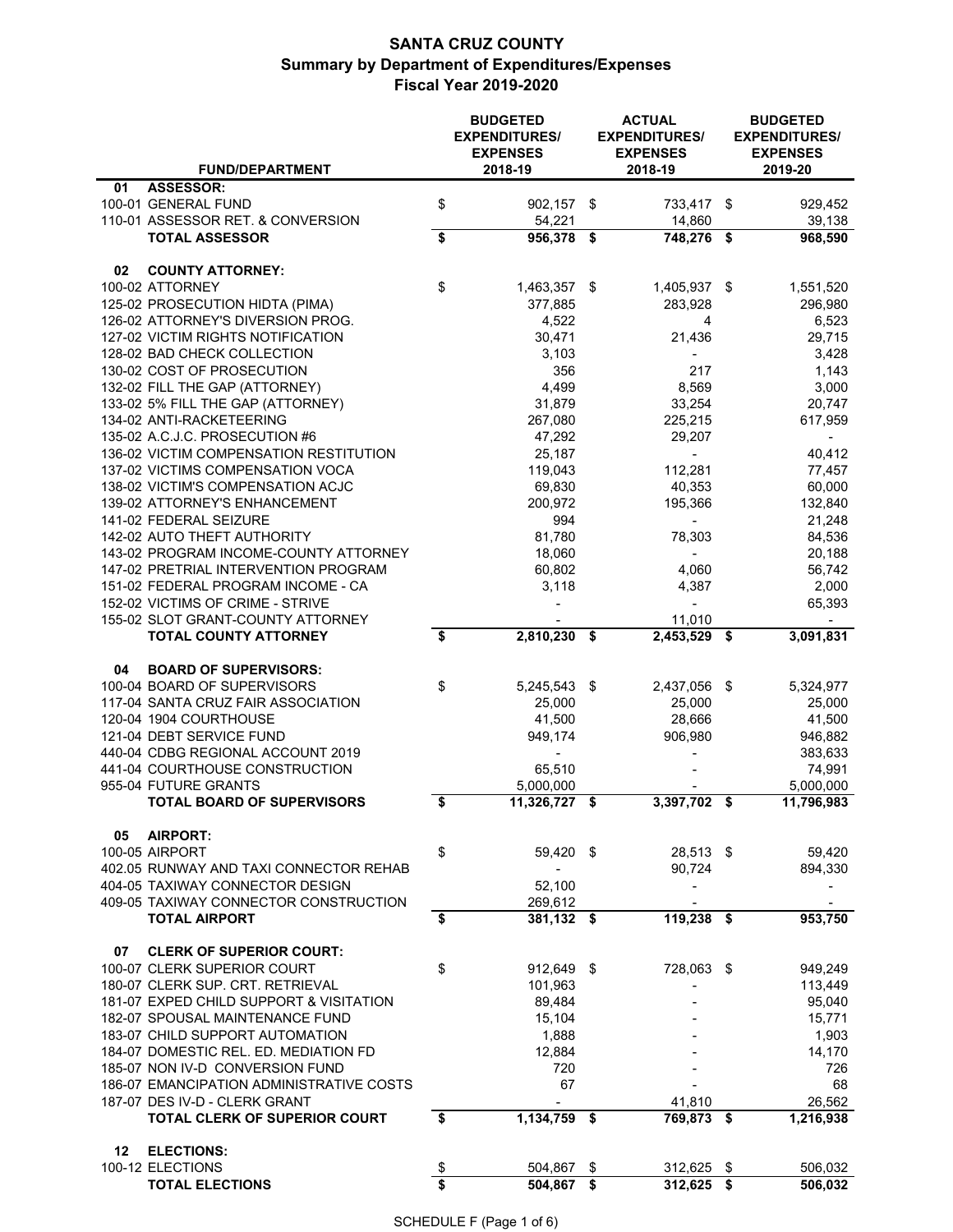|                                                                                                                                                                                                             |                                      | <b>BUDGETED</b><br><b>EXPENDITURES/</b><br><b>EXPENSES</b> | <b>ACTUAL</b><br><b>EXPENDITURES/</b><br><b>EXPENSES</b> | <b>BUDGETED</b><br><b>EXPENDITURES/</b><br><b>EXPENSES</b> |                                            |  |
|-------------------------------------------------------------------------------------------------------------------------------------------------------------------------------------------------------------|--------------------------------------|------------------------------------------------------------|----------------------------------------------------------|------------------------------------------------------------|--------------------------------------------|--|
| <b>FUND/DEPARTMENT</b>                                                                                                                                                                                      |                                      | 2018-19                                                    | 2018-19                                                  |                                                            | 2019-20                                    |  |
| <b>EMERGENCY SERVICES:</b><br>13<br>100-13 EMERGENCY SERVICES<br>202-13 AZDOHS-HSGP #160405-01/02<br>203-13 L.E.P.C. GRANT 2001-2002                                                                        | \$                                   | 350,551 \$<br>7,513<br>46,200                              | 263,371 \$<br>2,500<br>23,701                            |                                                            | 353,130<br>5,000<br>100,358                |  |
| 205-13 TOHONO O'ODHAM (EM)<br>210-13 HAZMAT CAPACITY BUILDING<br>211-13 INTEROPERABLE RADIO CHANNEL<br><b>TOTAL EMERGENCY MANAGEMENT</b>                                                                    | \$                                   | 6<br>6,966<br>$411,236$ \$                                 | 7,188<br>296,760 \$                                      |                                                            | 16<br>6<br>458,510                         |  |
| <b>FINANCE:</b><br>14                                                                                                                                                                                       |                                      |                                                            |                                                          |                                                            |                                            |  |
| 100-14 FINANCE<br><b>TOTAL FINANCE</b>                                                                                                                                                                      | $\frac{1}{2}$<br>$\overline{\$}$     | 1,496,433 \$<br>$1,496,433$ \$                             | 386,139 \$<br>386,139 \$                                 |                                                            | 1,187,947<br>1,187,947                     |  |
| <b>GROUNDS AND MAINTENANCE:</b><br>15<br>100-15 GROUNDS & MAINTENANCE<br><b>TOTAL GROUNDS AND MAINTENANCE</b>                                                                                               | $\frac{1}{2}$<br>\$                  | 2,076,686<br>2,076,686 \$                                  | \$<br>1,295,144<br>1,295,144 \$                          | \$                                                         | 2,063,324<br>2,063,324                     |  |
| <b>JUSTICE COURT #1:</b><br>17                                                                                                                                                                              |                                      |                                                            |                                                          |                                                            |                                            |  |
| 100-17 JUSTICE COURT #1<br>225-17 J.P. #1 TIME PAYMENT FEES<br>226-17 DRUG COURT DIVERSION<br>227-17 CIRCLES OF PEACE                                                                                       | \$                                   | 718,845 \$<br>45.433<br>1,915                              | 749,102 \$<br>7,429                                      |                                                            | 845,657<br>51,507<br>681                   |  |
| 228-17 J.P. #1 FARE PROGRAM<br>229-17 INCREASING EFFICIENCY<br>230-17 \$13 ASSESSMENT FUND - JP #1                                                                                                          |                                      | 36,763<br>9,865<br>989<br>50,567                           | 6,999<br>989                                             |                                                            | 31,638<br>13,432<br>43,428                 |  |
| 231-17 COURT ENHANCEMENT FEE - JP #1<br><b>TOTAL JUSTICE COURT #1</b>                                                                                                                                       | \$                                   | 143,469<br>$1,007,846$ \$                                  | 39,099<br>$803,619$ \$                                   |                                                            | 163,402<br>1,149,745                       |  |
| <b>JUSTICE COURT #2:</b><br>18<br>100-18 JUSTICE COURT #2<br>245-18 J.P. #2 TIME PAYMENT FEES<br>246-18 J.P. #2 FARE PROGRAM<br>247-18 \$13 ASSESSMENT FUND - JP #2<br>248-18 COURT ENHANCEMENT FEE - JP #2 | \$                                   | 155,092 \$<br>500<br>1,330<br>8,639<br>50,051              | 116,079 \$                                               |                                                            | 2,200<br>3,649<br>1,330<br>7,639<br>50,344 |  |
| <b>TOTAL JUSTICE COURT #2</b>                                                                                                                                                                               | \$                                   | 215,612 \$                                                 | 116,079 \$                                               |                                                            | 65,162                                     |  |
| <b>INFORMATION TECHNOLOGY:</b><br>19<br>100-19 INFORMATION TECHNOLOGY<br>TOTAL INFORMATION TECHNOLOGY                                                                                                       | \$<br>\$                             | 1,234,776 \$<br>1,234,776 \$                               | 1,308,277 \$<br>1,308,277 \$                             |                                                            | 1,414,713<br>1,414,713                     |  |
| G.I.S:<br>20<br>100-20 G.I.S.                                                                                                                                                                               | $\frac{\$}{\$}$                      | 51,750                                                     | \$<br>42,836 \$                                          |                                                            | 51,750                                     |  |
| TOTAL G.I.S.                                                                                                                                                                                                |                                      | $51,750$ \$                                                | 42,836 \$                                                |                                                            | 51,750                                     |  |
| 23<br><b>BUILDING CODES:</b><br>100-23 BUILDING CODES<br><b>TOTAL BUILDING CODES</b>                                                                                                                        | $\frac{1}{2}$                        | 203,358 \$<br>$203,358$ \$                                 | 185,685 \$<br>185,685 \$                                 |                                                            | 205,211<br>205,211                         |  |
| 24<br><b>PLANNING:</b><br>100-24 PLANNING & ZONING                                                                                                                                                          |                                      | 291,989                                                    | \$<br>237,599                                            | \$                                                         | 302,903                                    |  |
| <b>TOTAL PLANNING</b>                                                                                                                                                                                       | $\frac{1}{2}$                        | $291,989$ \$                                               | $237,599$ \$                                             |                                                            | 302,903                                    |  |
| <b>RECORDER - ELECTION:</b><br>27<br>100-27 RECORDER - ELECTION<br>118-27 HAVA BLOCK GRANT                                                                                                                  | \$                                   | 221,292 \$<br>15,461                                       | 155,721 \$                                               |                                                            | 221,292<br>15,591                          |  |
| <b>TOTAL RECORDER - ELECTION</b>                                                                                                                                                                            | $\overline{\bullet}$                 | 236,753 \$                                                 | 155,721 \$                                               |                                                            | 236,883                                    |  |
| 28<br><b>RECORDER:</b><br>100-28 RECORDER<br>111-28 RECORDER RETRIEVAL CONVERS.                                                                                                                             | \$                                   | 324,516 \$<br>340,512                                      | 309,368 \$<br>9,270                                      |                                                            | 314,363<br>329,753                         |  |
| <b>TOTAL RECORDER</b>                                                                                                                                                                                       | $\overline{\boldsymbol{\mathsf{s}}}$ | $665,028$ \$                                               | $318,638$ \$                                             |                                                            | 644,116                                    |  |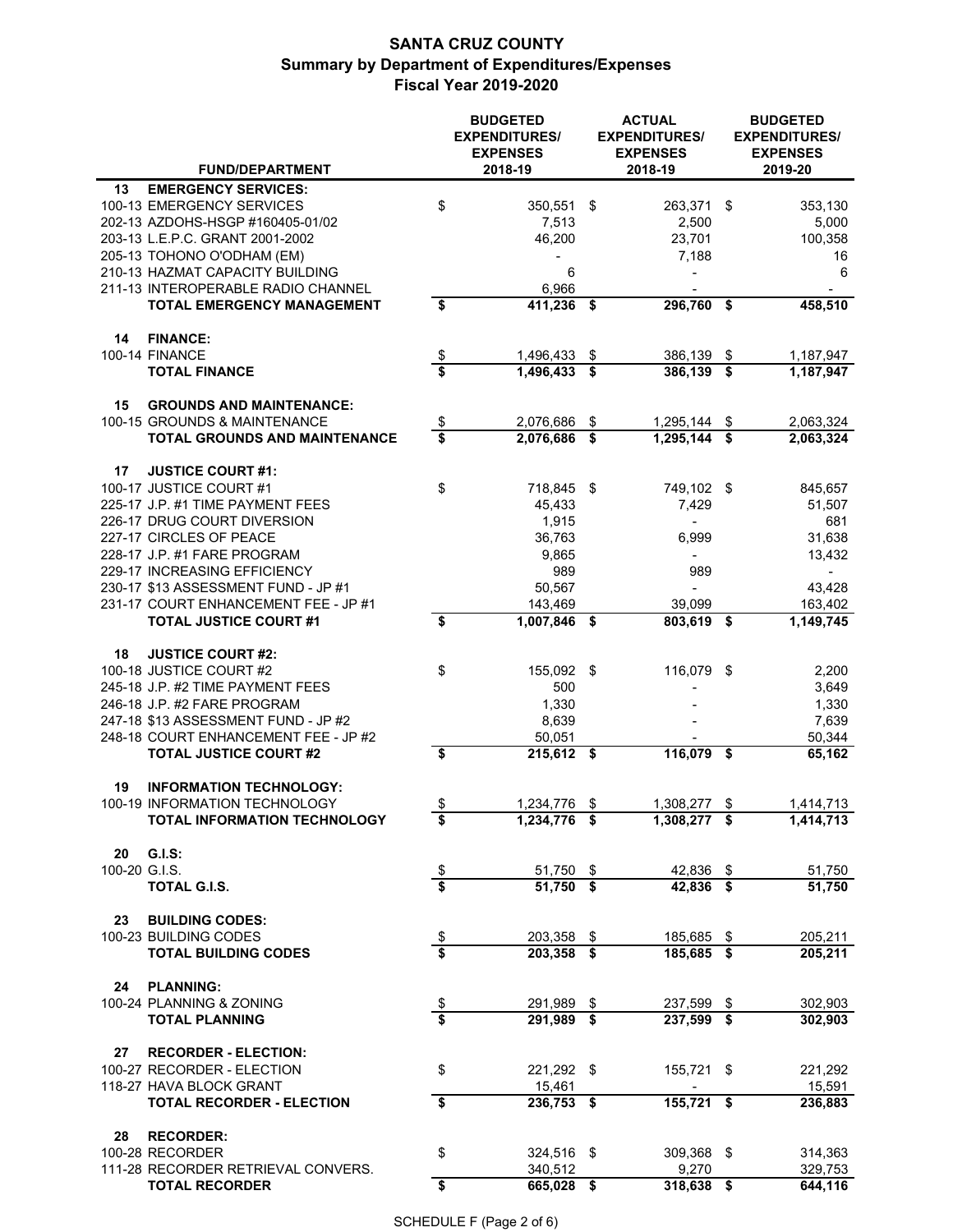|                                                                      |                                      | <b>BUDGETED</b><br><b>EXPENDITURES/</b><br><b>EXPENSES</b> | <b>ACTUAL</b><br><b>EXPENDITURES/</b><br><b>EXPENSES</b> | <b>BUDGETED</b><br><b>EXPENDITURES/</b><br><b>EXPENSES</b> |                    |  |  |
|----------------------------------------------------------------------|--------------------------------------|------------------------------------------------------------|----------------------------------------------------------|------------------------------------------------------------|--------------------|--|--|
| <b>FUND/DEPARTMENT</b>                                               |                                      | 2018-19                                                    | 2018-19                                                  |                                                            | 2019-20            |  |  |
| <b>SUPERIOR COURT:</b><br>29                                         |                                      |                                                            |                                                          |                                                            |                    |  |  |
| 100-29 SUPERIOR COURT                                                | \$                                   | 1,727,323 \$                                               | 1,545,437 \$                                             |                                                            | 1,881,184          |  |  |
| 250-29 CASA PROGRAM FUND                                             |                                      | 52,737                                                     | 49,211                                                   |                                                            | 52,169.00          |  |  |
| 251-29 MODEL COURT                                                   |                                      | 12,787                                                     | 12,787                                                   |                                                            | 12,787.00          |  |  |
| 252-29 D.E.S. IV-D                                                   |                                      | 65,031                                                     | 65,784                                                   |                                                            | 66,035.00          |  |  |
| 253-29 DEPENDENCY CASE PROCESSING<br>254-29 COMMUNITY ADVISORY BOARD |                                      | 1,613<br>23                                                |                                                          |                                                            |                    |  |  |
| 255-29 TRAFFIC CASE PROCESSING FUND                                  |                                      | 25,406                                                     | 25,219                                                   |                                                            | 23.00<br>25,305.00 |  |  |
| 257-29 LAW LIBRARY                                                   |                                      | 112,897                                                    | 29,867                                                   |                                                            | 107,743.00         |  |  |
| 258-29 DOMESTIC REL. ED. CHILD ISSUES                                |                                      | 3.165                                                      | 4,050                                                    |                                                            | 3,646.00           |  |  |
| 259-29 FILL THE GAP (5%)                                             |                                      | 82,389                                                     | 458                                                      |                                                            | 84,053.00          |  |  |
| 260-29 SUPERIOR COURT FILL THE GAP                                   |                                      | 687,106                                                    | 79,183                                                   |                                                            | 647,347.00         |  |  |
| 261-29 5% FILL THE GAP INDIGENT DEFENSE                              |                                      | 333,535                                                    | $\overline{\phantom{a}}$                                 |                                                            | 359,991.00         |  |  |
| 262-29 J.C.E.F. COURT FEES                                           |                                      | 141,487                                                    | 16,516                                                   |                                                            | 138,830.00         |  |  |
| 263-29 FARE PROGRAM                                                  |                                      | 655                                                        |                                                          |                                                            | 614.00             |  |  |
| 264-29 STATE - FILL THE GAP                                          |                                      | 10,772                                                     | 10,760                                                   |                                                            | 10,760.00          |  |  |
| 265-29 COURT SECURITY IMPROVEMENTS                                   |                                      | 24,734                                                     | 24,734                                                   |                                                            | 13,747.00          |  |  |
| <b>TOTAL SUPERIOR COURT</b>                                          | \$                                   | 3,281,660 \$                                               | 1,864,005 \$                                             |                                                            | 3,404,234          |  |  |
| <b>TREASURER:</b><br>31                                              |                                      |                                                            |                                                          |                                                            |                    |  |  |
| 100-31 TREASURER                                                     | \$                                   | 565,385 \$                                                 | 503,474 \$                                               |                                                            | 581,063            |  |  |
| 112-31 TAXPAYER INFORMATION                                          |                                      | 96,774                                                     |                                                          |                                                            | 113,372            |  |  |
| <b>TOTAL TREASURER</b>                                               | $\overline{\boldsymbol{\mathsf{s}}}$ | $662,159$ \$                                               | $503,474$ \$                                             |                                                            | 694,435            |  |  |
| 32<br><b>PROBATION:</b>                                              |                                      |                                                            |                                                          |                                                            |                    |  |  |
| 100-32 JUVENILE PROBATION                                            | \$                                   | 55,466 \$                                                  | 51,000 \$                                                |                                                            | 55,533             |  |  |
| 273-32 JUVENILE INTENSIVE PROBATION                                  |                                      | 186,265                                                    | 164,928                                                  |                                                            | 188,523            |  |  |
| 275-32 PIC ACT                                                       |                                      | 260,526                                                    | 255,894                                                  |                                                            | 268,858            |  |  |
| 276-32 STANDARD PROBATION                                            |                                      | 91,697                                                     | 80,216                                                   |                                                            | 98,808             |  |  |
| 278-32 DIVERSION CONSEQUENCES                                        |                                      | 3,750                                                      | $\sim$                                                   |                                                            | 10,750             |  |  |
| 279-32 JUVENILE TREATMENT SERVICES<br>280-32 FAMILY COUNSELING       |                                      | 197,232                                                    | 214,001                                                  |                                                            | 204,385            |  |  |
| 281-32 JUVENILE DIVERSION FEES                                       |                                      | 26,296                                                     | 10,770                                                   |                                                            | 26,218<br>109,079  |  |  |
| 282-32 JUVENILE PROBATION FEES                                       |                                      | 104,575<br>141,091                                         |                                                          |                                                            | 145,873            |  |  |
| 283-32 JUV PARENTAL ASSMNT EXTRA FEE                                 |                                      | 20,634                                                     |                                                          |                                                            | 20,836             |  |  |
| 287-32 JAIBG JUV                                                     |                                      | 209                                                        |                                                          |                                                            | 209                |  |  |
| 288-32 JAIBG #2                                                      |                                      | 387                                                        |                                                          |                                                            | 387                |  |  |
| 289-32 JUV DIVERSION SVC FEES - OVER                                 |                                      | 10,729                                                     |                                                          |                                                            | 10,976             |  |  |
| <b>TOTAL PROBATION</b>                                               | \$                                   | 1,098,857 \$                                               | 776,809 \$                                               |                                                            | 1,140,435          |  |  |
| 35<br><b>ADULT PROBATION:</b>                                        |                                      |                                                            |                                                          |                                                            |                    |  |  |
| 100-35 ADULT PROBATION                                               | \$                                   | 569,331 \$                                                 | 393,173 \$                                               |                                                            | 605,662            |  |  |
| 300-32 COMMUNITY PUNISHMENT PROG.                                    |                                      | 110,732                                                    | 90,642                                                   |                                                            | 79,004             |  |  |
| 301-32 STATE AID ENHANCEMENT                                         |                                      | 345,920                                                    | 313,039                                                  |                                                            | 354,672            |  |  |
| 303-32 DRUG TREATMENT & EDUCATION                                    |                                      | 15,453                                                     | 8,800                                                    |                                                            | 14,453             |  |  |
| 305-32 VICTIM RIGHTS-PROBATION                                       |                                      | 1,363                                                      |                                                          |                                                            | 1,374              |  |  |
| 306-32 ADULT PROBATION DRUG TESTING                                  |                                      | 21,887                                                     |                                                          |                                                            | 22,037             |  |  |
| 307-32 PROB FEES INTERSTATE COMP 30%                                 |                                      | 11,763                                                     | 59                                                       |                                                            | 12,066             |  |  |
| 308-32 ADULT PROBATION FEES                                          |                                      | 593,988                                                    | 81,905                                                   |                                                            | 636,746            |  |  |
| 309-32 ADULT PROBATION EXTRA FEES                                    |                                      | 119,252                                                    |                                                          |                                                            | 120,599            |  |  |
| 310-32 ADULT INTENSIVE PROBATION                                     |                                      | 293,622                                                    | 284,930                                                  |                                                            | 299,075            |  |  |
| 312-32 PROBATION PAROLE SERVICES                                     |                                      | 50,134                                                     | 1,410                                                    |                                                            | 50,291             |  |  |
| <b>TOTAL ADULT PROBATION</b>                                         | \$                                   | $\overline{2,1}33,445$ \$                                  | $1,173,958$ \$                                           |                                                            | 2,195,979          |  |  |
| 37<br><b>JUVENILE DETENTION:</b>                                     |                                      |                                                            |                                                          |                                                            |                    |  |  |
| 325-37 JAIL DISTRICT                                                 | \$                                   | 2,252,475 \$                                               | 2,124,016 \$                                             |                                                            | 2,261,392          |  |  |
| 442-37 JAIL DISTRICT CONSTRUCTION                                    |                                      |                                                            |                                                          |                                                            | 78,714             |  |  |
| <b>TOTAL JUVENILE DETENTION</b>                                      | \$                                   | $2,252,475$ \$                                             | 2,124,016 \$                                             |                                                            | 2,340,106          |  |  |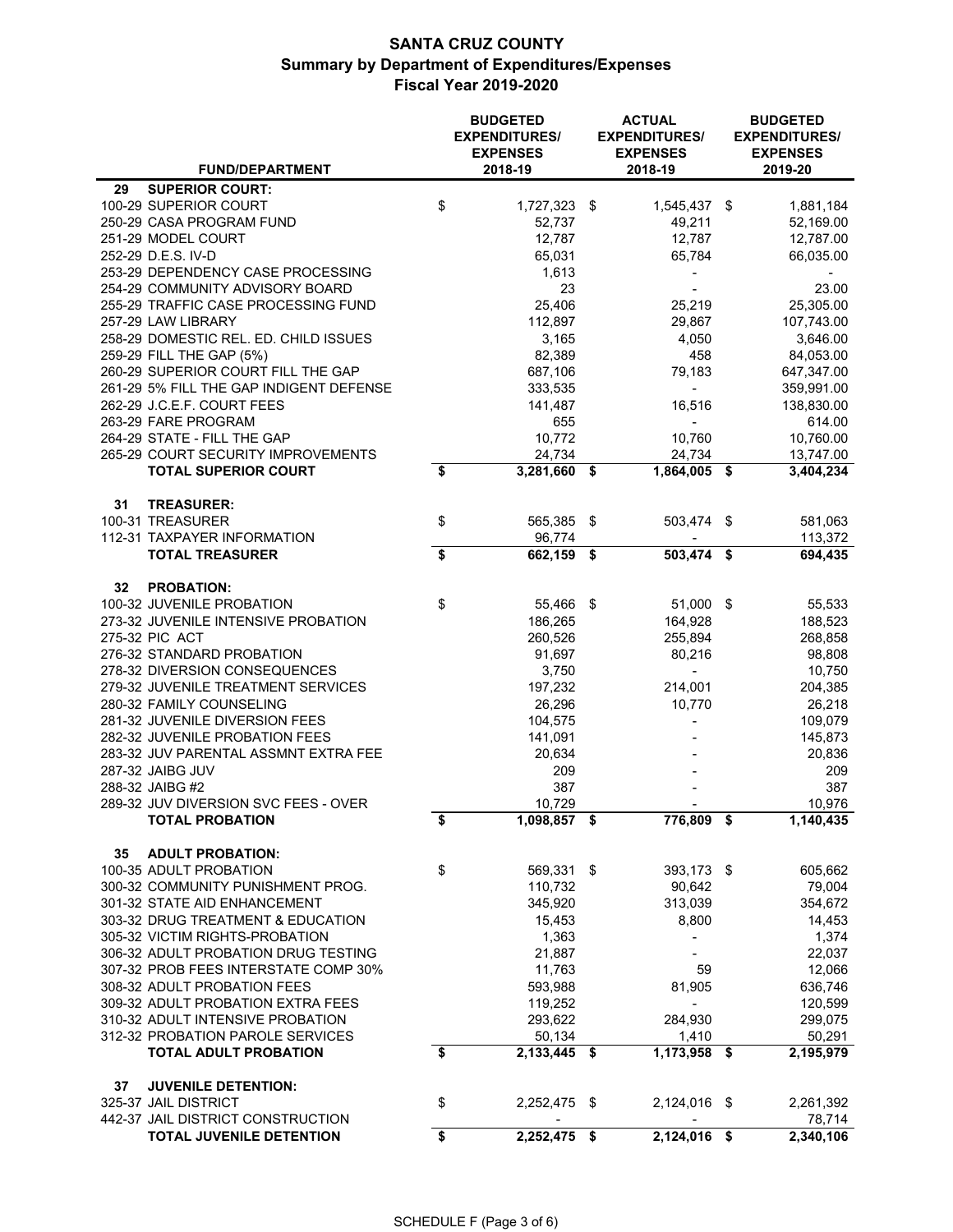|                                                  |                         | <b>BUDGETED</b><br><b>EXPENDITURES/</b><br><b>EXPENSES</b> |          | <b>ACTUAL</b><br><b>EXPENDITURES/</b><br><b>EXPENSES</b> |      | <b>BUDGETED</b><br><b>EXPENDITURES/</b><br><b>EXPENSES</b> |  |  |
|--------------------------------------------------|-------------------------|------------------------------------------------------------|----------|----------------------------------------------------------|------|------------------------------------------------------------|--|--|
| <b>FUND/DEPARTMENT</b>                           |                         | 2018-19                                                    |          | 2018-19                                                  |      | 2019-20                                                    |  |  |
| 38<br><b>CONSTABLE #1:</b>                       |                         |                                                            |          |                                                          |      |                                                            |  |  |
| 100-38 CONSTABLE #1<br><b>TOTAL CONSTABLE #1</b> | $\frac{1}{2}$<br>\$     | 89,447<br>89,447                                           | \$<br>\$ | 97,768<br>$97,768$ \$                                    | \$   | 108,600<br>108,600                                         |  |  |
|                                                  |                         |                                                            |          |                                                          |      |                                                            |  |  |
| <b>SHERIFF:</b><br>39                            |                         |                                                            |          |                                                          |      |                                                            |  |  |
| <b>100-39 SHERIFF</b>                            | \$                      | 4,629,905 \$                                               |          | 4,148,189                                                | \$   | 4,794,550                                                  |  |  |
| 134-39 ANTI-RACKETEERING                         |                         | 6,000                                                      |          | 994                                                      |      |                                                            |  |  |
| 325-39 JAIL DISTRICT                             |                         | 5,351,681                                                  |          | 5,033,058                                                |      | 5,755,724                                                  |  |  |
| 327-39 SHERIFF A.C.J.C.                          |                         | 152,989                                                    |          | 25,212                                                   |      | $\overline{\phantom{a}}$                                   |  |  |
| 329-39 COMMISSARY FUND                           |                         | 44,320                                                     |          | 21,868                                                   |      | 48,862                                                     |  |  |
| 330-39 JAIL ENHANCEMENT                          |                         | 350,938                                                    |          | 102,267                                                  |      | 379,488                                                    |  |  |
| 331-39 GOHS DUI GRANT                            |                         | 23,183                                                     |          | 11,430                                                   |      | 32,424                                                     |  |  |
| 332-39 VICTIM BILL OF RIGHTS                     |                         | 10,287                                                     |          | 7,002                                                    |      | 7,202                                                      |  |  |
| 333-39 OPERATION STONEGARDEN #180432-01          |                         | -                                                          |          | 179,963                                                  |      | 580,806                                                    |  |  |
| 334-39 FEDERAL SEIZURE - SO                      |                         |                                                            |          |                                                          |      | 20,230                                                     |  |  |
| 339-39 AZDPS - BORDER ENHANCEMENT                |                         | 368,052                                                    |          | 233,801                                                  |      | 380,917                                                    |  |  |
| 342-39 STATE PROGRAM INCOME - MTF                |                         |                                                            |          | 327                                                      |      | 57,920                                                     |  |  |
| 343-39 9-1-1 GRANT PROGRAM                       |                         |                                                            |          |                                                          |      | 201,092                                                    |  |  |
| 353-39 OFFICER SAFETY EQUIPMENT - SO             |                         | 49,378                                                     |          |                                                          |      | 57,435                                                     |  |  |
| 354-39 ICE GRANT                                 |                         | 202,584                                                    |          | 200,183                                                  |      | 207,842                                                    |  |  |
| 355-39 OPERATION STONEGARDEN #170432-01          |                         | 397,500                                                    |          | 391,102                                                  |      | $\sim$                                                     |  |  |
| 357-39 TOHONO O'ODHAM                            |                         |                                                            |          |                                                          |      | 120,000                                                    |  |  |
| 360-39 OPERATION STONEGARDEN #150417             |                         | 3,221                                                      |          |                                                          |      | 4,021                                                      |  |  |
| 442-39 JAIL DISTRICT CONSTRUCTION                |                         | 236,337                                                    |          |                                                          |      | 183,666                                                    |  |  |
| <b>TOTAL SHERIFF</b>                             | \$                      | 11,826,375 \$                                              |          | 10,355,396 \$                                            |      | 12,832,179                                                 |  |  |
| 43<br><b>ROAD:</b>                               |                         |                                                            |          |                                                          |      |                                                            |  |  |
| 105-43 ROAD FUND                                 | $\frac{1}{2}$           | 10,000,408                                                 | \$       | 6,496,020                                                | \$   | 8,901,056                                                  |  |  |
| <b>TOTAL ROAD</b>                                | $\overline{\mathbf{s}}$ | 10,000,408 \$                                              |          | $6,496,020$ \$                                           |      | 8,901,056                                                  |  |  |
|                                                  |                         |                                                            |          |                                                          |      |                                                            |  |  |
| <b>CONSTABLE #2:</b><br>44                       |                         |                                                            |          |                                                          |      |                                                            |  |  |
| 100-44 CONSTABLE #2                              | \$                      | 17,207                                                     | \$       | 12,586                                                   | - \$ |                                                            |  |  |
| <b>TOTAL CONSTABLE #2</b>                        | $\overline{\mathbf{s}}$ | 17,207 \$                                                  |          | 12,586 \$                                                |      |                                                            |  |  |
|                                                  |                         |                                                            |          |                                                          |      |                                                            |  |  |
| <b>OTHER AGENCIES:</b><br>45                     |                         |                                                            |          |                                                          |      |                                                            |  |  |
| 134-45 ANTI-RACKETEERING                         | \$                      |                                                            | \$       | 4,726 \$                                                 |      |                                                            |  |  |
| 950-45 FIRE DISTRICTS                            |                         | 329,646                                                    |          | 329,646                                                  |      | 344,280                                                    |  |  |
| <b>TOTAL OTHER AGENCIES</b>                      | \$                      | 329,646                                                    | \$       | 334,372                                                  | \$   | 344,280                                                    |  |  |
| <b>NOGALES POLICE DEPARTMENT</b><br>46           |                         |                                                            |          |                                                          |      |                                                            |  |  |
| 134-46 ANTI-RACKETEERING                         | $\frac{1}{2}$           |                                                            | \$       | $1,050$ \$                                               |      |                                                            |  |  |
| TOTAL NOGALES POLICE DEPARTMENT                  | \$                      |                                                            | \$       | $1,050$ \$                                               |      |                                                            |  |  |
|                                                  |                         |                                                            |          |                                                          |      |                                                            |  |  |
| 52<br><b>ENVIRONMENTAL HEALTH:</b>               |                         |                                                            |          |                                                          |      |                                                            |  |  |
| 325-52 JAIL DISTRICT                             | \$                      | 399,102 \$                                                 |          | 318,429 \$                                               |      | 574,318                                                    |  |  |
| 370-52 HEALTH SERVICE FUND                       |                         | 417,720                                                    |          | 394,367                                                  |      | 447,333                                                    |  |  |
| 373-52 SMOKE FREE ARIZONA                        |                         | 38,950                                                     |          | 42,242                                                   |      | 38,950                                                     |  |  |
| 376-52 ZIKA ELC                                  |                         | 28,250                                                     |          | 6,069                                                    |      | 5,092                                                      |  |  |
| 377-52 BIO TERRORISM GRANT                       |                         | 197,967                                                    |          | 211,951                                                  |      | 197,490                                                    |  |  |
| 379-52 T.B. CONTROL                              |                         | 62,260                                                     |          | 46,643                                                   |      | 62,260                                                     |  |  |
| 383-52 IMMUNIZATION PROGRAM                      |                         | 215,000                                                    |          | 238,612                                                  |      | 240,000                                                    |  |  |
| 386-52 MEDICAL RESERVE CORP                      |                         | 42,994                                                     |          |                                                          |      | 21,497                                                     |  |  |
| 387-52 ZIKA PHEP                                 |                         |                                                            |          | 2,964                                                    |      |                                                            |  |  |
| TOTAL ENVIRONMENTAL HEALTH                       | \$                      | 1,402,243 \$                                               |          | $\overline{1,261,277}$ \$                                |      | 1,586,940                                                  |  |  |
|                                                  |                         |                                                            |          |                                                          |      |                                                            |  |  |
| <b>ANIMAL CONTROL:</b><br>55                     |                         |                                                            |          |                                                          |      |                                                            |  |  |
| 600-55 ANIMAL CONTROL                            | \$                      | 583,607 \$                                                 |          | 566,011 \$                                               |      | 613,289                                                    |  |  |
| 601-55 ANIMAL CONTROL STERILIZATION              |                         | 61,067                                                     |          | 28,178                                                   |      | 51,381                                                     |  |  |
| 602-55 OFFICER SAFETY EQUIPMENT - AC             |                         | 3,060                                                      |          | $\overline{\phantom{a}}$                                 |      | 3,158                                                      |  |  |
| <b>TOTAL ANIMAL CONTROL</b>                      | \$                      | 647,734 \$                                                 |          | 594,188                                                  | \$   | 667,828                                                    |  |  |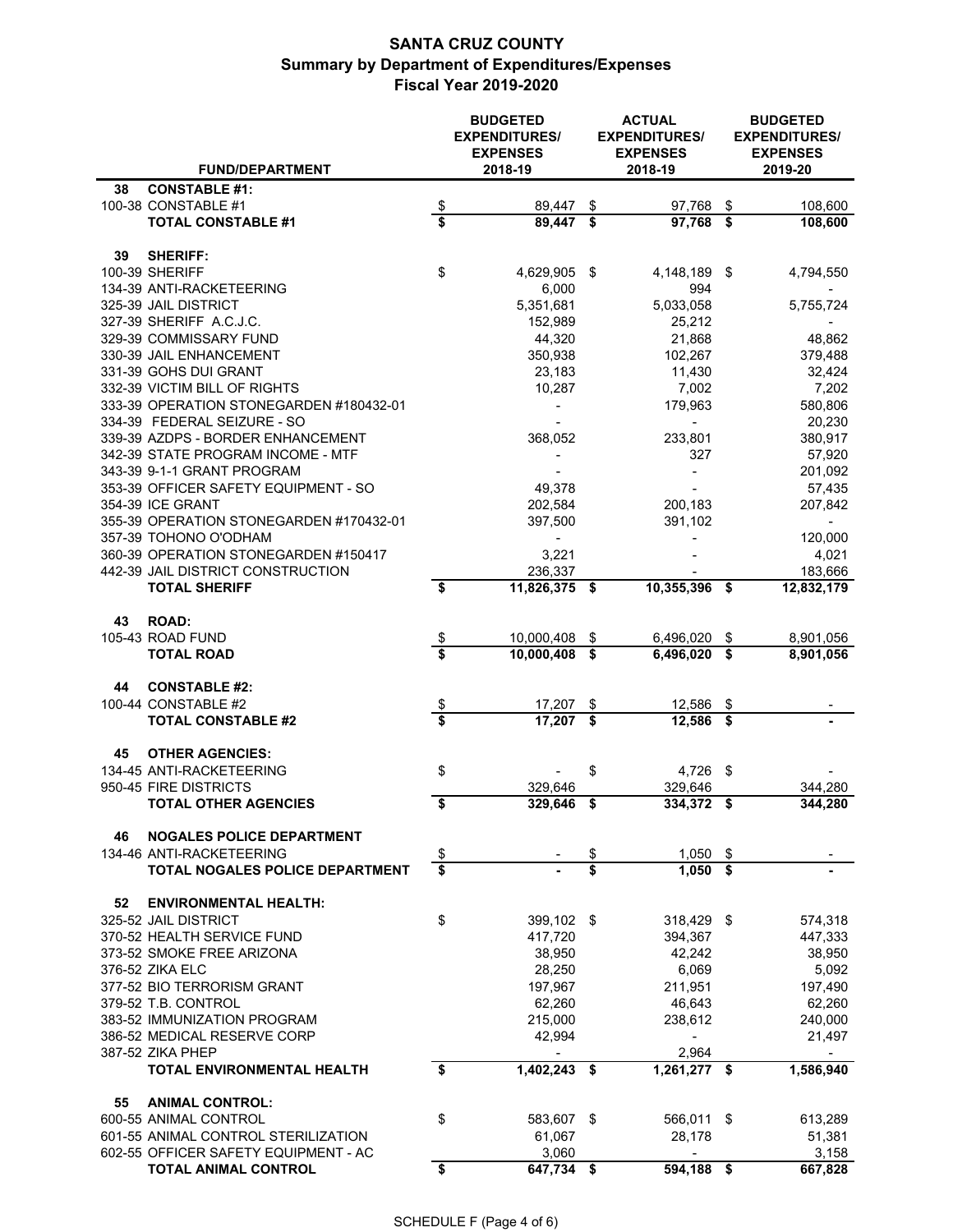|                                                                         |                                      | <b>BUDGETED</b><br><b>EXPENDITURES/</b><br><b>EXPENSES</b> |     | <b>ACTUAL</b><br><b>EXPENDITURES/</b><br><b>EXPENSES</b> | <b>BUDGETED</b><br><b>EXPENDITURES/</b><br><b>EXPENSES</b> |                        |  |  |
|-------------------------------------------------------------------------|--------------------------------------|------------------------------------------------------------|-----|----------------------------------------------------------|------------------------------------------------------------|------------------------|--|--|
| <b>FUND/DEPARTMENT</b>                                                  |                                      | 2018-19                                                    |     | 2018-19                                                  |                                                            | 2019-20                |  |  |
| 61<br><b>PUBLIC FIDUCIARY:</b>                                          |                                      |                                                            |     |                                                          |                                                            |                        |  |  |
| 100-61 PUBLIC FIDUCIARY                                                 | \$                                   | 3,205,944                                                  | -\$ | 2,999,478 \$                                             |                                                            | 3,366,147              |  |  |
| 615-61 CASE MANAGEMENT                                                  | \$                                   | 73,271                                                     |     | 47,305                                                   |                                                            | 75,600                 |  |  |
| <b>TOTAL PUBLIC FIDUCIARY</b>                                           |                                      | 3,279,215 \$                                               |     | 3,046,783                                                | \$                                                         | 3,441,747              |  |  |
| <b>CENTRAL PERMITS:</b><br>63                                           |                                      |                                                            |     |                                                          |                                                            |                        |  |  |
| 100-63 CENTRAL PERMITS                                                  | $\frac{1}{2}$                        | 59,838                                                     | \$  | 42,821                                                   | \$                                                         | 60,247                 |  |  |
| <b>TOTAL CENTRAL PERMITS</b>                                            |                                      | 59,838                                                     | \$  | 42,821 \$                                                |                                                            | 60,247                 |  |  |
|                                                                         |                                      |                                                            |     |                                                          |                                                            |                        |  |  |
| <b>LANDFILL:</b><br>70<br>500-70 LANDFILL                               | \$                                   |                                                            |     |                                                          |                                                            |                        |  |  |
| 501-70 LANDFILL RESERVE                                                 |                                      | 2,632,663<br>3,010,848                                     | -\$ | 1,109,316 \$                                             |                                                            | 2,879,242<br>3,671,889 |  |  |
| 625-70 WASTE TIRE (ADEQ)                                                |                                      | 185,102                                                    |     | 95,349                                                   |                                                            | 201,555                |  |  |
| 626-70 SELF HHW/ABOP SITE                                               |                                      | 6,149                                                      |     |                                                          |                                                            | 6,149                  |  |  |
| <b>TOTAL LANDFILL</b>                                                   | \$                                   | 5,834,762 \$                                               |     | 1,204,665                                                | - \$                                                       | 6,758,835              |  |  |
|                                                                         |                                      |                                                            |     |                                                          |                                                            |                        |  |  |
| 83<br><b>RECREATION:</b>                                                |                                      |                                                            |     |                                                          |                                                            |                        |  |  |
| 100-83 RECREATION                                                       | $\frac{1}{2}$                        | 568,320                                                    | \$  | 261,382 \$                                               |                                                            | 783,337                |  |  |
| <b>TOTAL RECREATION</b>                                                 |                                      | $568,320$ \$                                               |     | $261,382$ \$                                             |                                                            | 783,337                |  |  |
| <b>FLOOD DISTRICT:</b><br>84                                            |                                      |                                                            |     |                                                          |                                                            |                        |  |  |
| 406-84 CDBG REGIONAL ACCOUNT                                            | \$                                   | 210,000 \$                                                 |     | 23,703 \$                                                |                                                            | 683,633                |  |  |
| 650-84 FLOOD CONTROL DISTRICT                                           |                                      | 4,109,681                                                  |     | 1,217,635                                                |                                                            | 4,504,850              |  |  |
| 651-84 FLOOD RESERVE                                                    |                                      | 1,068,114                                                  |     | 635,769                                                  |                                                            | 1,168,880              |  |  |
| <b>TOTAL FLOOD DISTRICT</b>                                             | $\overline{\boldsymbol{\mathsf{s}}}$ | $5,387,795$ \$                                             |     | 1,877,107 \$                                             |                                                            | 6,357,363              |  |  |
|                                                                         |                                      |                                                            |     |                                                          |                                                            |                        |  |  |
| <b>SCHOOL SUPERINTENDENT:</b><br>91                                     |                                      |                                                            |     |                                                          |                                                            |                        |  |  |
| 100-91 SCHOOL SUPERINTENDENT                                            | \$                                   | 476,387 \$                                                 |     | 384,955 \$                                               |                                                            | 480,593                |  |  |
| 676-91 SCHOOL FOREST FEES<br>677-91 EARLY LEARNING                      |                                      | 642,855<br>12,258                                          |     | 620,170<br>8,109                                         |                                                            | 347,730<br>9,149       |  |  |
| 678-91 FIRST THINGS FIRST HOME VISIT                                    |                                      | 186,000                                                    |     | 141,033                                                  |                                                            | 186,000                |  |  |
| 679-91 READING FIRST, TECH ASSISTANT                                    |                                      | 4,238                                                      |     | 3,316                                                    |                                                            | 922                    |  |  |
| 681-91 GOVERNOR'S HEALTHY FAMILY GRANT                                  |                                      |                                                            |     | 56,308                                                   |                                                            | 81,198                 |  |  |
| 683-91 JUVENILE EDUCATION                                               |                                      | 65,401                                                     |     | 48,065                                                   |                                                            | 61,769                 |  |  |
| 684-91 GEAR UP                                                          |                                      |                                                            |     | 262,396                                                  |                                                            | 865,029                |  |  |
| 685-91 TITLE II-A                                                       |                                      | 6,182                                                      |     | 1,013                                                    |                                                            | 6,701                  |  |  |
| 686-91 TITLE II-D                                                       |                                      | 9,765                                                      |     | 8,731                                                    |                                                            | 8,296                  |  |  |
| 689-91 PART B IDEA BASIC                                                |                                      | 9,499                                                      |     | 2,700                                                    |                                                            | 10,370                 |  |  |
| 691-91 COUNTY JAIL EDUCATION PROGRAM                                    |                                      | 75,184                                                     |     | 35,084                                                   |                                                            | 136,238                |  |  |
| 693-91 TECHNOLOCHICAS LIFT INITIATIVE                                   |                                      | 36,409                                                     |     | 41,343                                                   |                                                            | 96,857                 |  |  |
| 695-91 IME BECAS GRANT                                                  |                                      |                                                            |     | ۰                                                        |                                                            | 11,000                 |  |  |
| 698-91 SCHOOL SUPPORT                                                   |                                      |                                                            |     | 107572.03                                                |                                                            | 100,000                |  |  |
| 699-91 SPECIAL SERVICES 15-365                                          |                                      | 411,791                                                    |     | 4,184                                                    |                                                            | 453,203                |  |  |
| 701-91 1ST CENT COM. LEARNING<br>704-91 IDEA BASIC JUVENILE SECURE CARE |                                      | 2,460<br>4,809                                             |     | 1,159                                                    |                                                            | 1,301                  |  |  |
| 706-91 TAYLOR GRAZING FEES                                              |                                      | 70                                                         |     |                                                          |                                                            | 4,809<br>70            |  |  |
| 707-91 STATE CHEMICAL ABUSE                                             |                                      | 30                                                         |     |                                                          |                                                            | 30                     |  |  |
| 711-91 IDEA BASIC ADULT SECURE CARE                                     |                                      |                                                            |     | 2,243                                                    |                                                            | 6,357                  |  |  |
| 712-91 JUVENILE DETENTION LEARN                                         |                                      |                                                            |     | 8,500                                                    |                                                            | 8,500                  |  |  |
| 713-91 ESA PROFESSIONAL DEVELOP PROJECT                                 |                                      | 210                                                        |     |                                                          |                                                            | 210                    |  |  |
| 716-91 TEAM ANONYMOUS                                                   |                                      | 9,439                                                      |     |                                                          |                                                            | 9,519                  |  |  |
| 717-91 ADOLESCENT WELLNESS NETWORK                                      |                                      | 14,975                                                     |     | 4,747                                                    |                                                            | 15,341                 |  |  |
| 718-91 DISTRICT #99 - INSURANCE FUND                                    |                                      | 10,365                                                     |     | $\blacksquare$                                           |                                                            | 10,452                 |  |  |
| 719-91 YOUTH CAREER CONNECT GRANT                                       |                                      | 133,040                                                    |     | 103,531                                                  |                                                            |                        |  |  |
| 720-91 HEALTHY STUDENTS                                                 |                                      | 92,879                                                     |     | 41,421                                                   |                                                            | 4                      |  |  |
| 951-91 INDIRECT COSTS                                                   |                                      | 75,098                                                     |     | 57,591                                                   |                                                            | 51,163                 |  |  |
| 953-91 SCC CONSORTIUM DUES                                              |                                      | 430                                                        |     | 250                                                      |                                                            | 181                    |  |  |
| TOTAL SCHOOL SUPERINTENDENT                                             | \$                                   | 2,279,774 \$                                               |     | 1,944,422 \$                                             |                                                            | 2,962,992              |  |  |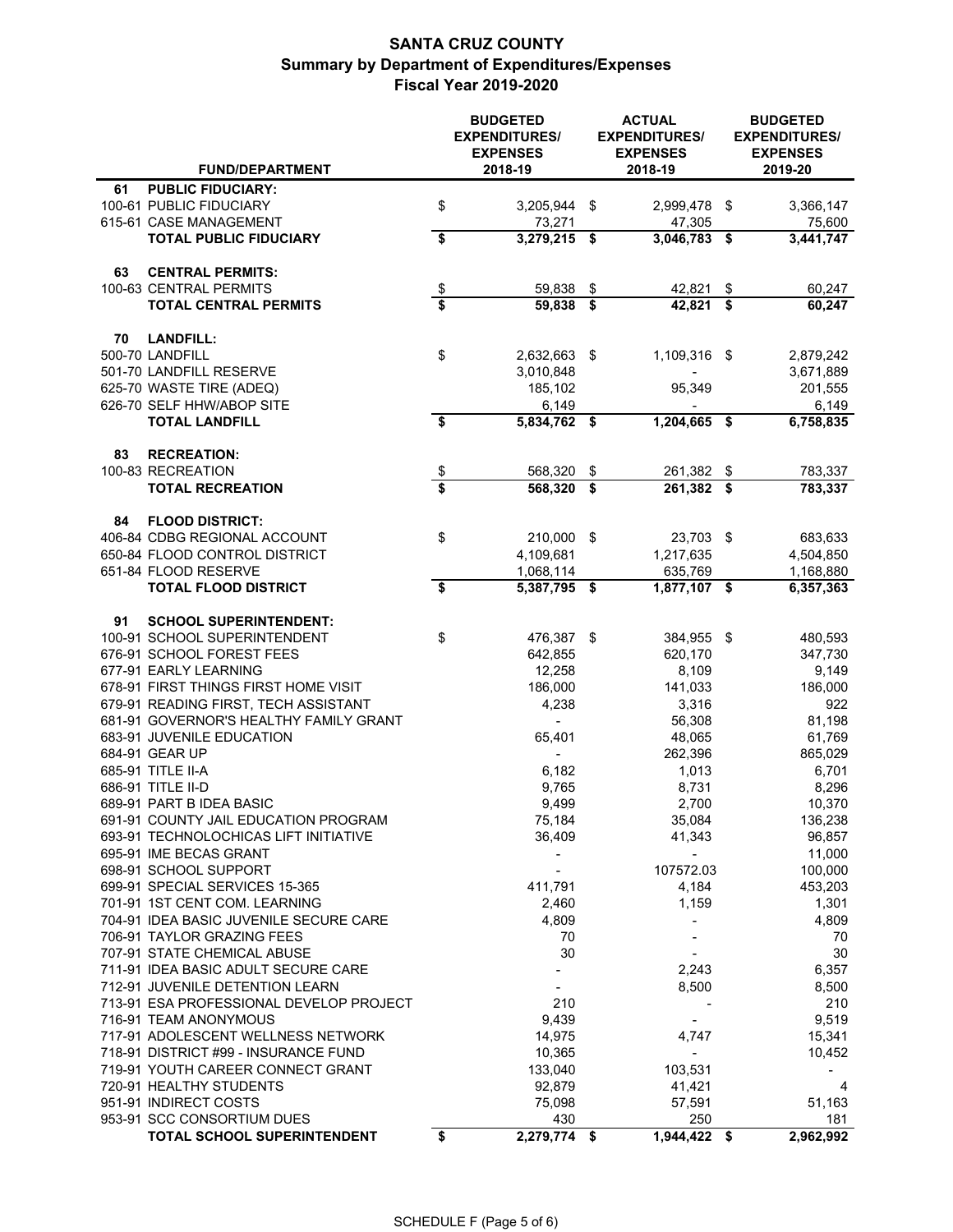| <b>FUND/DEPARTMENT</b>                       | <b>BUDGETED</b><br><b>ACTUAL</b><br><b>EXPENDITURES/</b><br><b>EXPENDITURES/</b><br><b>EXPENSES</b><br><b>EXPENSES</b><br>2018-19<br>2018-19 |    |            |     | <b>BUDGETED</b><br><b>EXPENDITURES/</b><br><b>EXPENSES</b><br>2019-20 |  |  |  |  |
|----------------------------------------------|----------------------------------------------------------------------------------------------------------------------------------------------|----|------------|-----|-----------------------------------------------------------------------|--|--|--|--|
| WIOA:<br>95                                  |                                                                                                                                              |    |            |     |                                                                       |  |  |  |  |
| 725-95 PROFESSIONAL DEVELOPMENT              | \$<br>$22,590$ \$                                                                                                                            |    | 18,901 \$  |     | 22,590                                                                |  |  |  |  |
| 727-95 WIOA YOUTH IN SCHOOL                  | 139,918                                                                                                                                      |    | 129,216    |     | 156,547                                                               |  |  |  |  |
| 728-95 WIOA YOUTH OUT OF SCHOOL              | 420,756                                                                                                                                      |    | 80,659     |     | 514,298                                                               |  |  |  |  |
| 729-95 WIOA GENERAL                          | 10,000                                                                                                                                       |    | 555        |     | 10,037                                                                |  |  |  |  |
| 736-95 ADULT EDUCATION WIOA-S                | 6,777                                                                                                                                        |    | 4,328      |     | 6,777                                                                 |  |  |  |  |
| 739-95 WIOA ADULT                            | 514,335                                                                                                                                      |    | 152,878    |     | 570,811                                                               |  |  |  |  |
| 740-95 WIOA DISLOCATED WORKER                | 377.184                                                                                                                                      |    | 115.876    |     | 586.218                                                               |  |  |  |  |
| 741-95 WIOA CARRYOVER                        | 167,804                                                                                                                                      |    | 63,608     |     | 211,243                                                               |  |  |  |  |
| 746-95 WIOA RAPID RESPONSE                   | 43,710                                                                                                                                       |    |            |     | 73,582                                                                |  |  |  |  |
| 747-95 ADULT EDUCATION                       | 78,641                                                                                                                                       |    | 70,329     |     | 76,891                                                                |  |  |  |  |
| 750-95 ADULT EDUCATION - ELAA STATE          | 59,946                                                                                                                                       |    | 40,351     |     | 40,366                                                                |  |  |  |  |
| 751-95 ADULT EDUCATION - ELAA FEDERAL        | 36,101                                                                                                                                       |    | 16,953     |     | 20,000                                                                |  |  |  |  |
| 753-95 ADULT EDUCATION - ABE/ASE STATE       | 28,656                                                                                                                                       |    | 35,836     |     | 35,841                                                                |  |  |  |  |
| 757-95 ADULT EDUCATION - IEL/CE TRAINING     |                                                                                                                                              |    | 18,670     |     | 30,232                                                                |  |  |  |  |
| <b>TOTAL WIOA</b>                            | \$<br>$1,906,418$ \$                                                                                                                         |    | 748,159    | -\$ | 2,355,433                                                             |  |  |  |  |
| <b>TOTAL EXPENDITURES OF ALL DEPARTMENTS</b> | \$<br>78,063,338                                                                                                                             | S. | 47,667,998 | \$  | 83,250,414                                                            |  |  |  |  |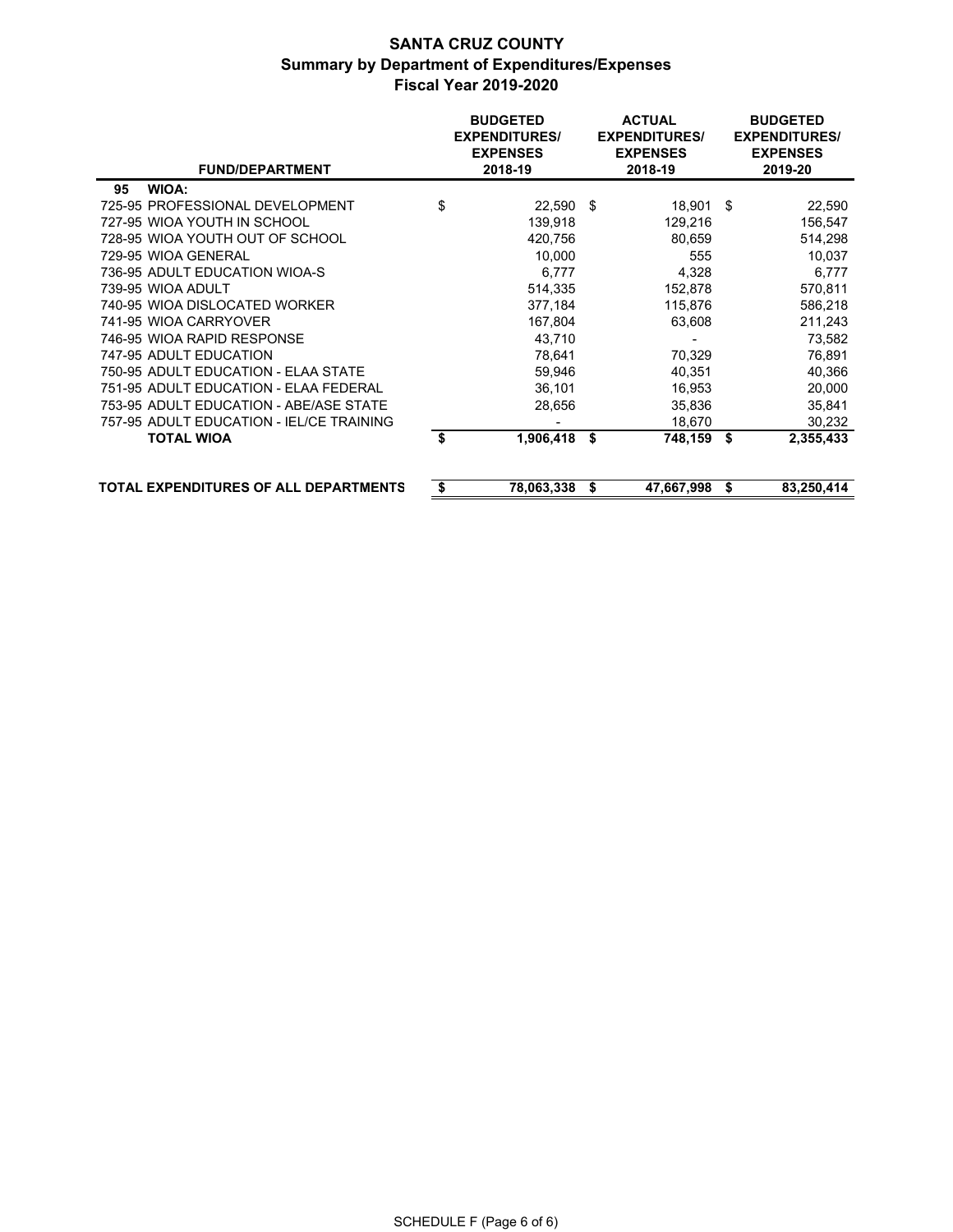#### **SANTA CRUZ COUNTY Full-Time Employees and Personnel Compensation Fiscal Year 2019-2020**

|     |                                        |                                       | <b>EMPLOYEE</b>                            |                                   |                |                                                 | <b>TOTAL ESTIMATED</b>                  |
|-----|----------------------------------------|---------------------------------------|--------------------------------------------|-----------------------------------|----------------|-------------------------------------------------|-----------------------------------------|
|     | <b>FUND</b>                            | <b>FULL-TIME</b><br><b>EQUIVALENT</b> | <b>SALARIES AND</b><br><b>HOURLY COSTS</b> | <b>RETIREMENT</b><br><b>COSTS</b> | <b>COSTS</b>   | <b>HEALTHCARE OTHER BENEFIT</b><br><b>COSTS</b> | <b>PERSONNEL</b><br><b>COMPENSATION</b> |
| 100 | <b>GENERAL FUND:</b>                   | 214.5                                 | \$<br>9,811,644 \$                         | 2,371,227 \$                      | 2,114,521 \$   | 1,047,691                                       | \$<br>15,345,083                        |
|     |                                        |                                       |                                            |                                   |                |                                                 |                                         |
|     | <b>SPECIAL REVENUE FUNDS:</b>          |                                       |                                            |                                   |                |                                                 |                                         |
| 105 | <b>ROAD FUND</b>                       | 18.00                                 | \$<br>823,001 \$                           | 96,606 \$                         | 202,529 \$     | 93,830                                          | \$<br>1,215,966                         |
| 125 | PROSECUTION HIDTA (PIMA)               | 3.50                                  | 203,926                                    | 24,696                            | 52,431         | 15,927                                          | 296,980                                 |
| 127 | <b>VICTIM RIGHTS NOTIFICATION</b>      | 0.50                                  | 15,742                                     | 1,907                             | 3,838          | 1,231                                           | 22,718                                  |
| 133 | 5% FTG ALLOCATION - CA 21.61%          | 0.75                                  | 13,728                                     | 1,662                             | 4,284          | 1,073                                           | 20,747                                  |
| 134 | ANTI-RACKETEERING                      | 3.00                                  | 128,548                                    | 14,394                            | 26,447         | 10,311                                          | 179,700                                 |
| 137 | VICTIMS COMPENSATION VOCA              | 1.50                                  | 37,360                                     | 4,525                             | 14,452         | 2,922                                           | 59,259                                  |
| 138 | VICTIMS COMPENSATION ACJC              | 0.50                                  | 18,074                                     | 2,189                             | 8,986          | 1,414                                           | 30,663                                  |
| 139 | ATTORNEY'S ENHANCEMENT                 | 2.00                                  | 91,554                                     | 11,087                            | 21,458         | 8,741                                           | 132,840                                 |
| 142 | AUTO THEFT AUTHORITY                   | 1.00                                  | 64,258                                     | 7,781                             | 5,240          | 5,019                                           | 82,298                                  |
| 152 | <b>VICTIMS OF CRIME STRIVE</b>         | 1.25                                  | 46,465                                     | 5,627                             | 9,658          | 3,643                                           | 65,393                                  |
| 231 | <b>COURT ENHANCEMENT FEE - JP #1</b>   | 1.00                                  | 27,071                                     | 3,278                             | 7,187          | 2,117                                           | 39,653                                  |
| 250 | <b>CASA PROGRAM</b>                    | 1.00                                  | 25,979                                     | 5,461                             | 7,082          | 2,006                                           | 40,528                                  |
| 251 | <b>MODEL COURT</b>                     | 0.25                                  | 9,916                                      | 2,104                             | $\sim$         | 766                                             | 12,786                                  |
| 252 | D.E.S. IV-D                            | 1.00                                  | 51,423                                     | 3,569                             | 6,822          | 3,970                                           | 65,784                                  |
| 255 | <b>TRAFFIC CASE PROCESSING</b>         | 0.25                                  | 19,999                                     | 3,456                             | $\sim$         | 1,544                                           | 24,999                                  |
| 260 | SUPERIOR COURT FILL THE GAP            | 1.00                                  | 29,999                                     | 359                               | 7,082          | 2,559                                           | 39,999                                  |
| 262 | J.C.E.F. COURT FEES                    | 0.50                                  | 14,999                                     | 990                               | $\blacksquare$ | 10                                              | 15,999                                  |
| 264 | STATE-FILL THE GAP (FTG)               | 0.00                                  | 10,000                                     | 753                               |                | $\overline{7}$                                  | 10,760                                  |
| 273 | JUVENILE INTENSIVE PROBATION           | 3.00                                  | 106,093                                    | 37,020                            | 14,202         | 8,190                                           | 165,505                                 |
| 275 | PIC ACT                                | 6.00                                  | 163,280                                    | 65,847                            | 7,058          | 10,368                                          | 246,553                                 |
| 276 | STANDARD PROBATION                     | 1.00                                  | 47,453                                     | 15,350                            | 14,204         | 3,663                                           | 80,670                                  |
| 279 | JUVENILE PROBATION FUND TREATMENT      | 2.00                                  | 119,319                                    | 40,518                            | 14,929         | 10,178                                          | 184,944                                 |
| 281 | <b>JUVENILE DIVERSION SERVICE FEES</b> | 1.00                                  | 29,999                                     | 7,291                             | 150            | 2,559                                           | 39,999                                  |
| 282 | JUVENILE PROBATION FEES                | 1.00                                  | 43,997                                     | 7,090                             | 157            | 3,753                                           | 54,997                                  |
| 301 | STATE AID ENHANCEMENT                  | 6.00                                  | 232,261                                    | 77,734                            | 20,907         | 19,812                                          | 350,714                                 |
| 308 | ADULT PROBATION FEES                   | 2.00                                  | 89,999                                     | 40,913                            | 15,076         | 7,677                                           | 153,665                                 |
| 310 | ADULT INTENSIVE PROBATION              | 6.00                                  | 194,415                                    | 78,172                            | 14,026         | 10,841                                          | 297,454                                 |
| 325 | <b>JAIL DISTRICT</b>                   | 75.50                                 | 2,752,253                                  | 522,640                           | 751,737        | 263,960                                         | 4,290,590                               |
| 330 | <b>JAIL ENHANCEMENT</b>                | 0.25                                  | 7,091                                      | 518                               | 2,903          | 701                                             | 11,213                                  |
| 331 | <b>GOHS DUI GRANT</b>                  | 0.00                                  | 14,086                                     | 4,156                             | $\blacksquare$ | 1,478                                           | 19,720                                  |
| 332 | <b>VICTIM BILL OF RIGHTS</b>           | 0.00                                  | 7,002                                      | $\sim$                            |                | 200                                             | 7,202                                   |
| 333 | OPERATION STONEGARDEN #180432-01       | 0.00                                  | 235,000                                    | 129,814                           | $\sim$         | 17,992                                          | 382,806                                 |
| 354 | <b>ICE GRANT</b>                       | 3.00                                  | 120,512                                    | 34,149                            | 42,853         | 10,328                                          | 207,842                                 |
| 370 | <b>HEALTH SERVICE FUND</b>             | 5.75                                  | 281,535                                    | 64,595                            | 34,094         | 24,159                                          | 404,383                                 |
| 373 | SMOKE FREE ARIZONA                     | 0.50                                  | 25,685                                     | 3,111                             | 7,946          | 2,203                                           | 38,945                                  |
| 377 | <b>BIO TERRORISM GRANT</b>             | 1.75                                  | 103,066                                    | 12,481                            | 20,468         | 8,843                                           | 144,858                                 |
| 600 | <b>ANIMAL CONTROL</b>                  | 8.00                                  | 303,660                                    | 36,284                            | 93,474         | 26,921                                          | 460,339                                 |
| 615 | <b>CASE MANAGEMENT</b>                 | 1.50                                  | 46,217                                     | 5,597                             | 10,571         | 3,614                                           | 65,999                                  |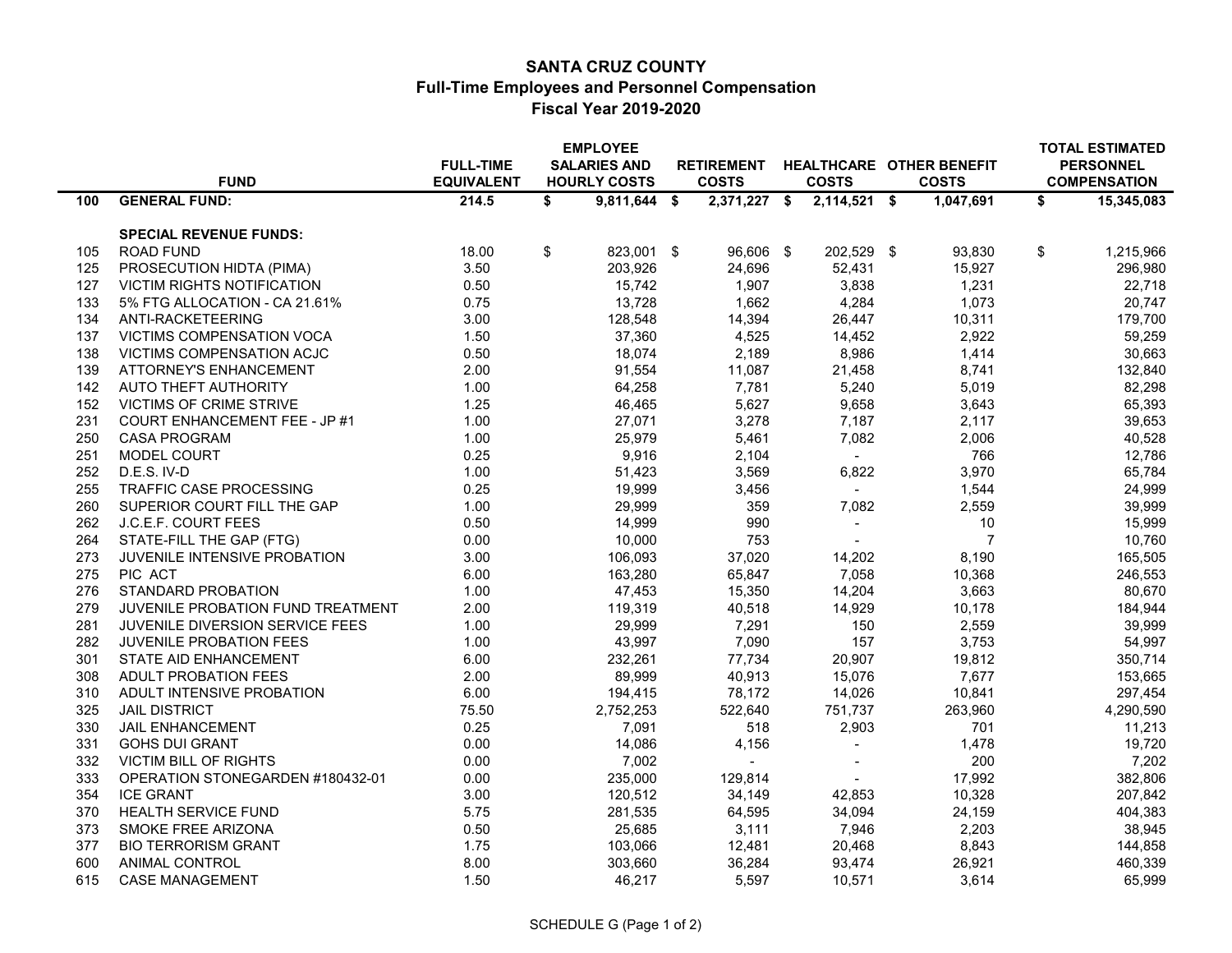#### **SANTA CRUZ COUNTY Full-Time Employees and Personnel Compensation Fiscal Year 2019-2020**

|     | <b>FUND</b>                          | <b>FULL-TIME</b><br><b>EQUIVALENT</b> | <b>EMPLOYEE</b><br><b>SALARIES AND</b><br><b>HOURLY COSTS</b> |     | <b>RETIREMENT</b><br><b>COSTS</b> |    | <b>COSTS</b>   | <b>HEALTHCARE OTHER BENEFIT</b><br><b>COSTS</b> | <b>TOTAL ESTIMATED</b><br><b>PERSONNEL</b><br><b>COMPENSATION</b> |
|-----|--------------------------------------|---------------------------------------|---------------------------------------------------------------|-----|-----------------------------------|----|----------------|-------------------------------------------------|-------------------------------------------------------------------|
|     | <b>SPECIAL REVENUE FUNDS:</b>        |                                       |                                                               |     |                                   |    |                |                                                 |                                                                   |
| 650 | FLOOD CONTROL DISTRICT               | 7.50                                  | 359,890                                                       |     | 43,587                            |    | 115,983        | 37,650                                          | 557,110                                                           |
| 678 | FIRST THINGS FIRST HOME VISIT        | 3.50                                  | 121,719                                                       |     | 8,114                             |    | 7,066          | 9,492                                           | 146,391                                                           |
| 683 | JUVENILE EDUCATION                   | 0.50                                  | 36,691                                                        |     | 4,443                             |    | 9,074          | 2,869                                           | 53,077                                                            |
| 684 | <b>GEAR-UP</b>                       | 6.00                                  | 251,622                                                       |     | 29,588                            |    | 42,233         | 19,619                                          | 343,062                                                           |
| 685 | TITLE II-A                           | 0.00                                  | 156                                                           |     | $\blacksquare$                    |    |                |                                                 | 156                                                               |
| 686 | TITLE I-D                            | 0.50                                  | 5,733                                                         |     | 695                               |    | 1,418          | 448                                             | 8,294                                                             |
| 691 | <b>COUNTY JAIL EDUCATION PROGRAM</b> | 0.25                                  | 14,906                                                        |     | 1,805                             |    | 3,686          | 1,165                                           | 21,562                                                            |
| 727 | <b>WIOA YOUTH IN SCHOOL</b>          | 0.50                                  | 17,615                                                        |     | 2,133                             |    | 4,326          | 1,378                                           | 25,452                                                            |
| 728 | WIOA YOUTH OUT OF SCHOOL             | 2.75                                  | 83,211                                                        |     | 10,077                            |    | 29,239         | 6,573                                           | 129,100                                                           |
| 736 | ADULT EDUCATION WIOA-S               | 0.00                                  | 2,334                                                         |     | 283                               |    | 9              | 183                                             | 2,809                                                             |
| 739 | <b>WIOA ADULT</b>                    | 2.50                                  | 73,642                                                        |     | 8,918                             |    | 19,817         | 6,051                                           | 108,428                                                           |
| 740 | WIOA DISLOCATED WORKER               | 3.75                                  | 96,407                                                        |     | 11,672                            |    | 30,095         | 7,830                                           | 146,004                                                           |
| 741 | <b>WIOA ADMINISTRATION</b>           | 0.50                                  | 18,030                                                        |     | 2,184                             |    | 3,555          | 1,410                                           | 25,179                                                            |
| 747 | ADULT EDUCATION - ABE/ASE FEDERAL    | 1.00                                  | 58,444                                                        |     | 4,374                             |    | 7,066          | 5,648                                           | 75,532                                                            |
| 750 | ADULT EDUCATION - ELAA STATE         | 1.00                                  | 36,482                                                        |     |                                   |    |                | 2,852                                           | 39,334                                                            |
| 751 | ADULT EDUCATION - ELAA FEDERAL       | 0.50                                  | 18,241                                                        |     |                                   |    |                | 1,426                                           | 19,667                                                            |
| 753 | ADULT EDUCATION - ABE/ASE STATE      | 0.50                                  | 18,241                                                        |     |                                   |    |                | 1,426                                           | 19,667                                                            |
| 757 | ADULT EDUCATION - IEL/CE TRAINING    | 0.50                                  | 18,241                                                        |     |                                   |    |                | 1,426                                           | 19,667                                                            |
| 951 | <b>INDIRECT COSTS</b>                | 0.00                                  | 5,255                                                         |     | 636                               |    | 1,418          | 440                                             | 7,749                                                             |
|     | <b>TOTAL SPECIAL REVENUE FUNDS</b>   | 193.00                                | \$<br>7,791,825                                               | \$  | 1,502,233                         | \$ | 1,717,236 \$   | 702,416                                         | \$<br>11,713,710                                                  |
|     | <b>DEBT SERVICE FUNDS:</b>           | 0.00                                  | \$                                                            | S   |                                   | S  |                | \$                                              | \$                                                                |
|     | <b>CAPITAL PROJECTS FUNDS:</b>       | 0.00                                  | \$                                                            | \$  |                                   | \$ |                | \$                                              | \$<br>$\sim$                                                      |
|     | <b>PERMANENT FUNDS:</b>              | 0.00                                  | \$                                                            | S   |                                   | S  |                | \$                                              | \$                                                                |
| 500 | <b>ENTERPRISE FUNDS:</b>             | 7.5                                   | \$<br>233,593                                                 | \$  | 26,040                            | \$ | 92,577 \$      | 25,697                                          | \$<br>377,907                                                     |
|     | <b>TOTAL ALL FUNDS</b>               | 415                                   | \$<br>17,837,062                                              | -\$ | 3,899,500                         | \$ | $3,924,334$ \$ | 1,775,804                                       | \$<br>27,436,700                                                  |